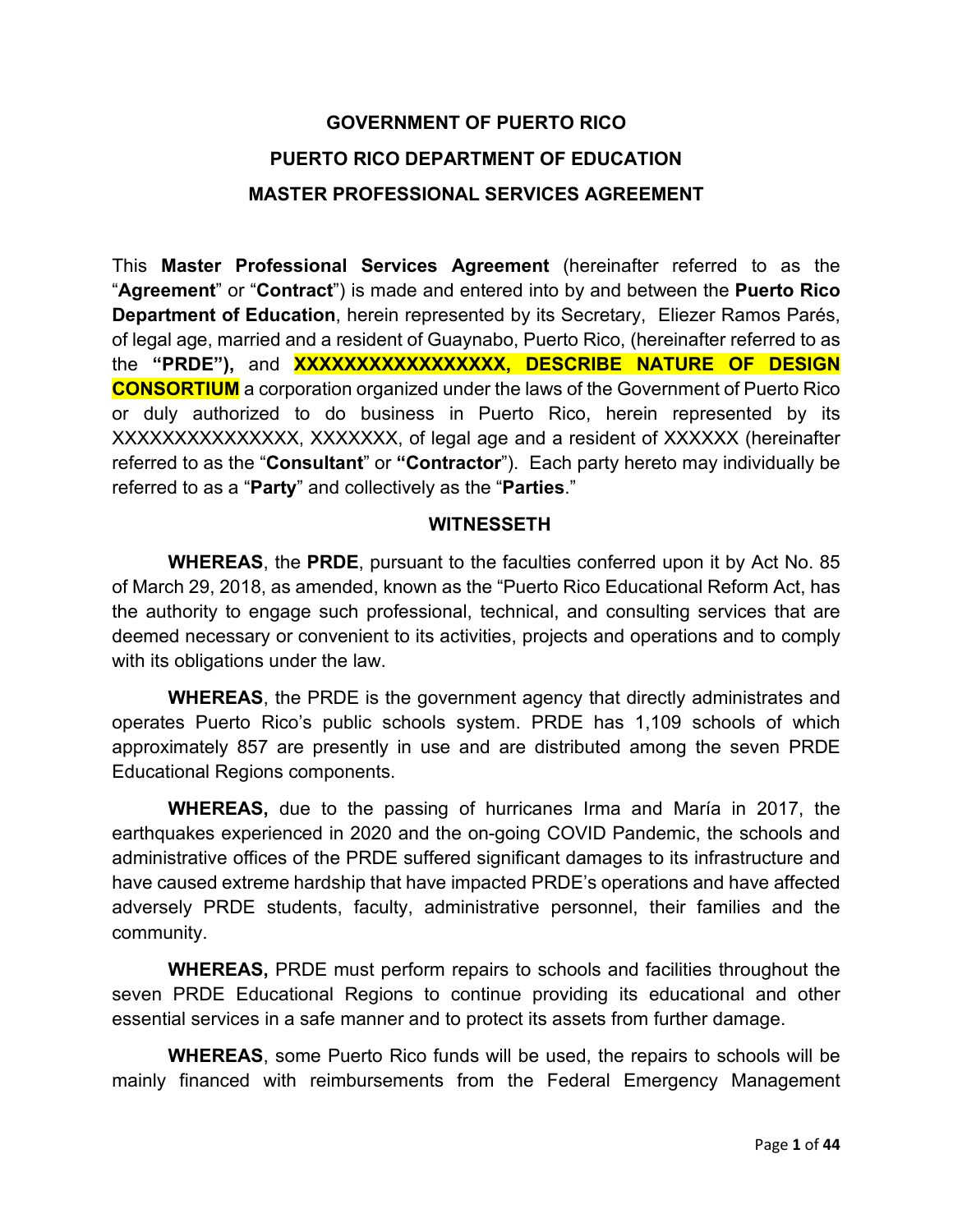Agency's ("FEMA") Public Assistance funds, and the Federal Housing and Urban Development ("HUD") Community Development Block Grant ("CDBG").

**WHEREAS**, due to the significant damage caused by the disasters, PRDE requires the services of highly qualified consultants, with broad depth and expertise across multiple disciplines deeply related to design and construction services for the recovery and/or reconstruction of PRDE schools. Each project must be previously approved by Puerto Rico's Central Office for the Recovery and Reconstruction of Puerto Rico ("COR3") and FEMA.

**WHEREAS,** PRDE issued Request for Qualifications Number PRDE(ER)-2022- 001 (the "**RFQ**") for the provision by Design Consortiums ("DC) of a variety of design and construction related services (as herein defined) for the reconstruction of schools administrated by the PRDE (the "**Project**"), which document is attached hereto and made a part of this Agreement, along with all published PRDE Addenda as Appendix A.

**WHEREAS,** the **Consultant** responded to the RFQ by submitting a Statement of Qualifications ("**SOQ**" or the "**Proposal**"), which document is attached hereto and made a part of this Agreement as Appendix B.

**WHEREAS**, the PRDE appointed an Evaluation Committee (the "Committee"), comprised of representatives of PRDE. Furthermore, the Committee had access to technical advisers, financial advisers and PRDE's competitive procurement consultants. The Committee's objective was to review all SOQs received pursuant to the RFQ and make recommendations for PRDE to engage in contract negotiations, especially related to professional fees, with one or several DCs.

**WHEREAS**, after careful deliberations, the Committee agreed to recommend entering into negotiations with several individual DCs for contract of one (1) year with four (4) one-year renewal options, subject to the approval of the Financial Oversight and Management Board for Puerto Rico, the Puerto Rico Office of Management and Budget, and the execution of a written contract between the Parties.

**WHEREAS**, upon the approval of the Committee's recommendations by PRDE's Secretary, PRDE entered into negotiations with the selected DCs. All proponents that had submitted a SOQ under the RFQ were notified.

**WHEREAS**, all required government approvals have been duly obtained by PRDE, including the approval of the Financial Oversight and Management Board for Puerto Rico, the Puerto Rico Office of Management and Budget and the Office of the Governor of Puerto Rico.

**WHEREAS,** as a result of the negotiation process the Parties have agreed to enter into this Master Professional Services Agreement.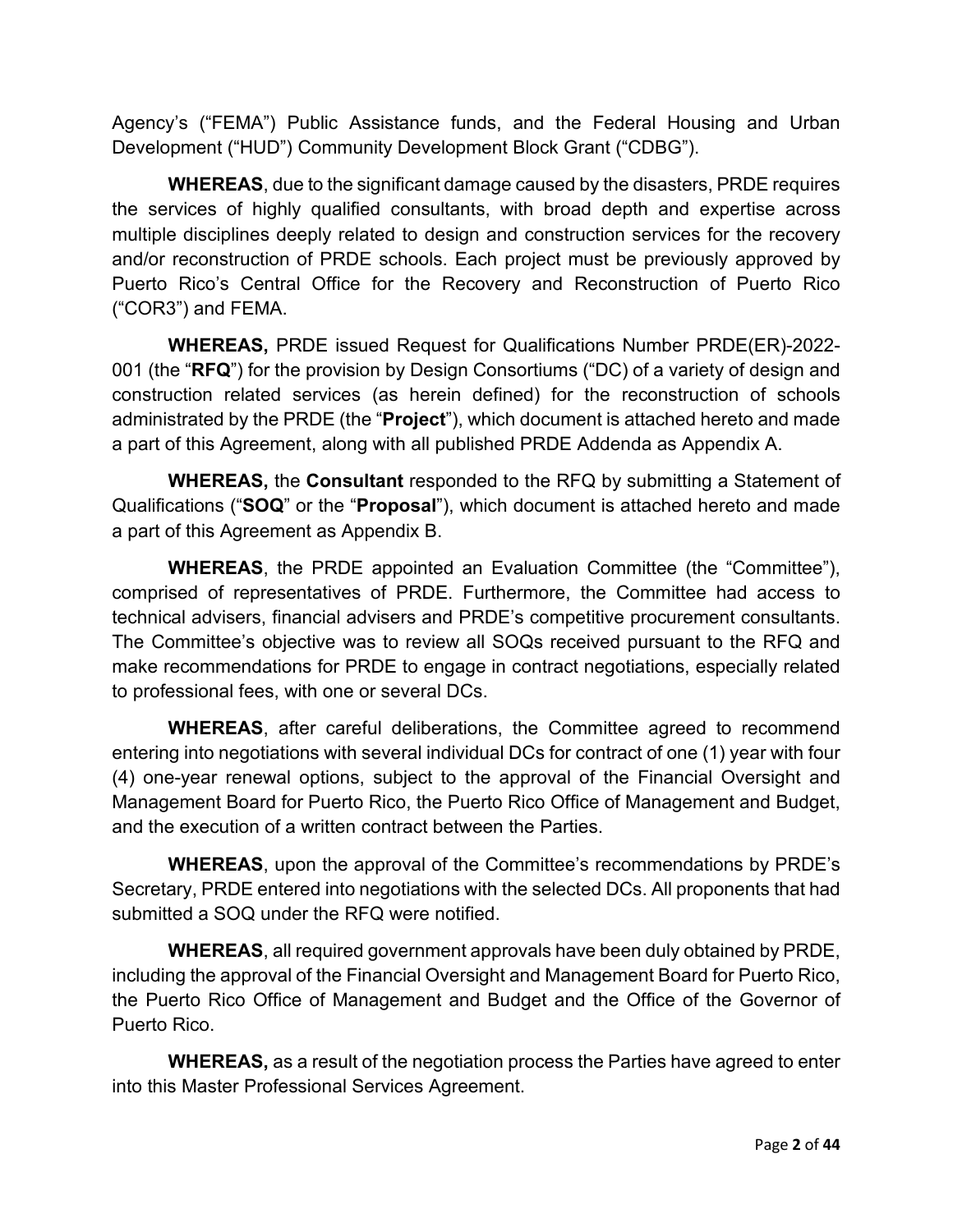**NOW, THEREFORE,** in consideration of the foregoing and the mutual covenants hereinafter set forth, the Parties agree to enter into this Master Professional Services Agreement (the "Agreement") under the following:

#### **TERMS AND CONDITIONS**

- **1. OBJECTIVES.** Consultant will provide, on an "as needed" basis, in coordination with the PRDE, architectural and engineering services, including incidental services that members of the architectural and engineering professions, and individuals in their employ, may logically or justifiably perform, including studies, investigations, surveying and mapping, tests, evaluations, consultations, comprehensive planning, conceptual designs, plans and specifications, value engineering, construction administration phase services, soils engineering, drawing reviews, preparation of operating and maintenance manuals, cost estimating, scheduling, technical procurement, permitting, engineering reports, document control, project reporting, mechanical engineering, electrical engineering, structural engineering, archaeological studies, historic preservation services, environmental assistance and other related services.
- **2. SCOPE OF SERVICES.** The complete scope and nature of the Services to be provided by Contractor are detailed in the document entitled **SCOPE OF SERVICES**, which was part of the RFQ (as Attachment J) and which is attached to this Agreement as a separate document from the RFQ, as Appendix C.
- **3. ASSIGNMENT OF INDIVIDUAL SPECIFIC PROJECTS TO CONTRACTOR.** No specific project, work, task, or service is being assigned to or required of Contractor under this Agreement. Upon PRDE's request for a proposal for an individual project, work, task or service, Contractor will submit a written proposal, indicating its approach to the project, timeline, and costs as per negotiated fees in this Agreement. PRDE may request clarifications or other information related to the proposal. PRDE will notify the Contractor in writing if the proposal is accepted and when Contractor may proceed to begin working on that project, work, task or service. Upon receipt of said notice, Contractor shall proceed with the assignment within fifteen (15) days of notice date. All projects, work, tasks or services assigned to Contractor pursuant to this section shall be performed pursuant to the terms of this Agreement.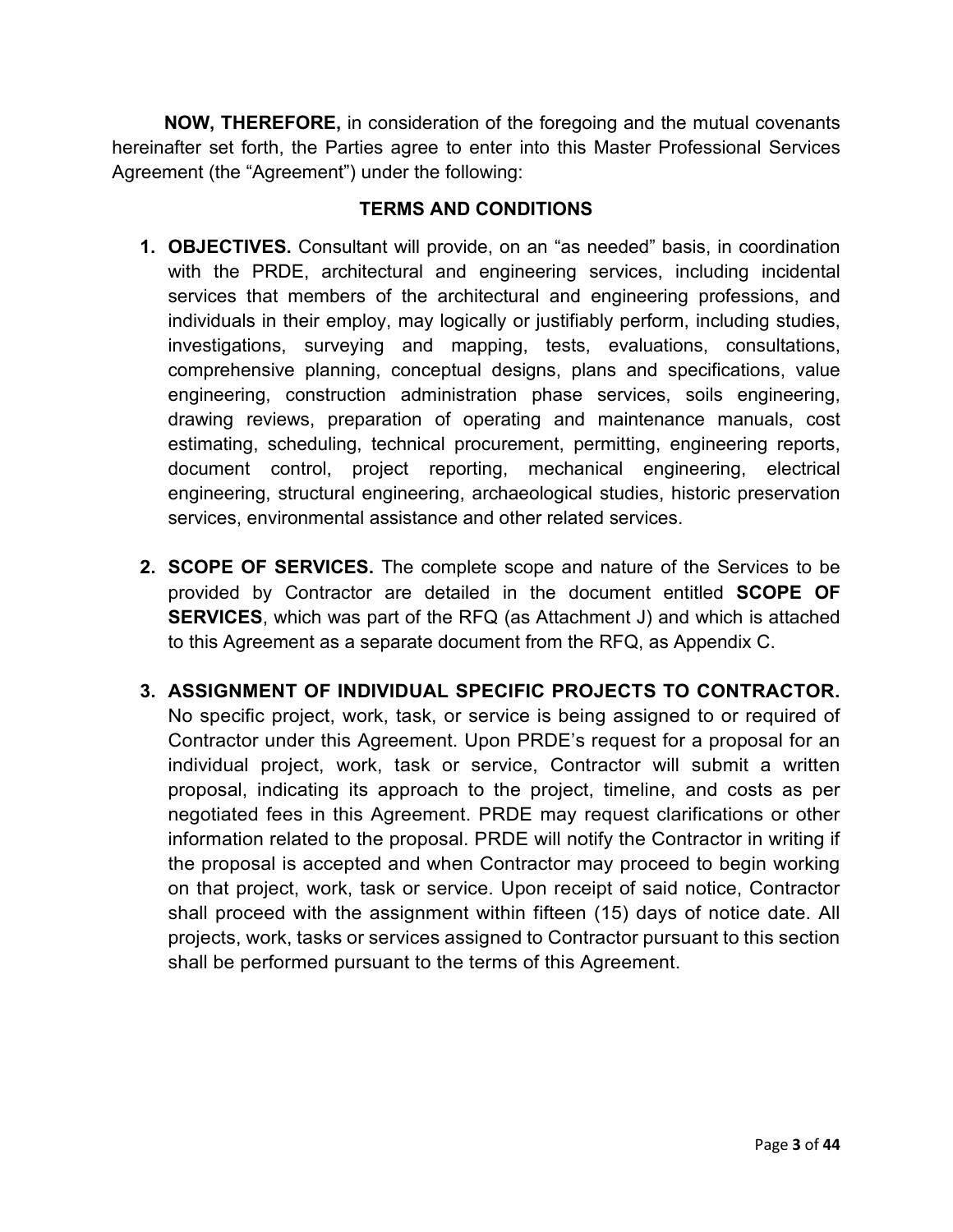## **4. PRDE´S RESPONSIBILITIES.** The PRDE shall be responsible for the following:

- a. Cause its appropriate staff and consultants to be available to participate in the Project activities, as required.
- b. Provide constant feedback and help with assigning priorities during the course of the initiative.
- c. Provide existing documentation and all the necessary information to obtain a clear understanding of the current processes, challenges, and areas of opportunities.
- d. Be available, as needed, to discuss Project requirements, participate in meetings, review documents, confirm and sign off on design decisions.

## **5. MUTUAL RESPONSIBILITIES.** Each of the Contractor and the PRDE shall:

- a. Conduct Project review meetings at mutually agreed upon times and locations to discuss the Project status, issues, new requirements and overall Project satisfaction.
- b. Support and provide representation at these meetings, which will cover performance status update, schedule updates, pending changes, open issues and action items.
- c. Coordinate any change to the Project and process changes.
- d. Collaborate to adjust Project schedules in an expeditious manner in the event of unforeseen delays.
- **6. CONTRACTOR'S ADDITIONAL RESPONSIBILITIES.** Contractor shall render its Services in accordance with the generally accepted practices in the industry applicable at the time such services are performed. In rendering its services, the Contractor shall comply with all applicable federal, state and local laws, codes and regulations. Contractor shall use its best efforts to use available number of billable hours in a responsible and efficient manner.
- **7. KEY PERSONNEL.** The SOQ sets forth a list of key personnel (the "**Key Personnel**" or "**Key Persons**") from the Contractor's organization or consortium who will be assigned to perform services under this Agreement. PRDE has the right to request the Contractor to remove or cause to be removed a Key Person who is not, in PRDE's reasonable judgment, complying with applicable laws and regulations, safety guidelines, confidentiality requirements, or fails to perform its obligations in the performance of the portion of the services assigned to such Key Person. In such event, Contractor shall replace such Key Person without additional expense to PRDE and shall indemnify, hold harmless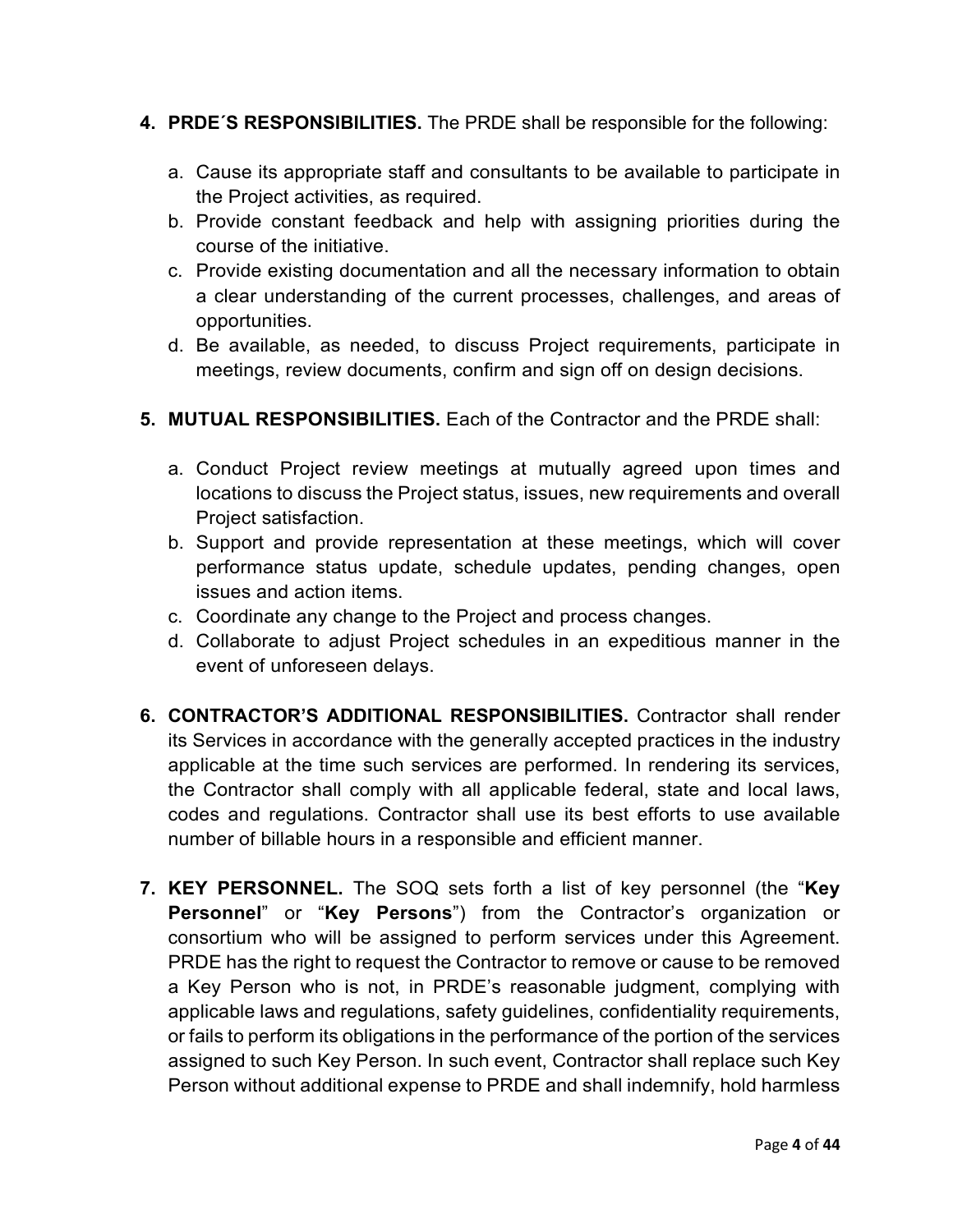and defend the PRDE against any claim such Key Person may bring, or threaten to bring, against the PRDE. Key Personnel shall not be removed or reassigned without prior notice to the PRDE. The Contractor shall provide reasonable information to PRDE regarding the professional experience and capabilities of any person proposed by the Contractor to replace a Key Person and the proposed transition plan to integrate such person into the projects or work assigned to Contractor.

- **8. SUBCONTRACTORS OR SUBCONSULTANTS.** Except as otherwise set forth herein with respect to the Contractor's named subcontractors described in the Contractor´s SOQ, the Contractor shall not subcontract other services under this Agreement without the prior written authorization of the PRDE. Each request to hire another service provider shall specify the issues in which the subcontracted provider would take part.
- **9. RESPONSIBILITY FOR STAFF AND SUBCONTRACTORS.** The Contractor will be responsible for hiring the personnel (including its Key Personnel, staff and any subcontractors) that will offer services under this Agreement. PRDE shall have no obligation regarding the work schedule, salaries, benefits related to the Contractor's personnel (including employees and subcontractors). It is expressly understood that Contractor shall be solely responsible for payment of all compensation, including, but not limited to, salaries, insurance and benefits due to its personnel (including employees and subcontractors). Contractor shall hold harmless and indemnify PRDE from any claims made by its personnel (including its employees and subcontractors) for any monies due for work under this Agreement. Contractor represents and warrants that all work accomplished by a subcontractor shall be consistent with the terms and provisions of this Agreement. No subcontractor is intended to be or shall be deemed a third-party beneficiary of this Agreement.
- **10.COMPLIANCE WITH ACTS 173 OF 1983 AND ACT 319 OF 1983.** Contractor will ensure that all engineering and architectural work shall be commissioned to a professional or a professional services organization in accordance with Act 173 of August 12, 1983, as amended ("Act of the Puerto Rico Examining Board of the Engineers, Architects, Surveyors and Landscapers") and Act 319 of May 15, 1938, as amended ("Act to Create the Board of Engineers and Surveyors") as may be applicable to the specific work, task or service.
- **11.VISITS.** Contractor will make the necessary arrangements to accommodate visits of officials of PRDE to observe the administrative capacity of Contractor**.**  Contractor specifically agrees to make its facilities and technical documents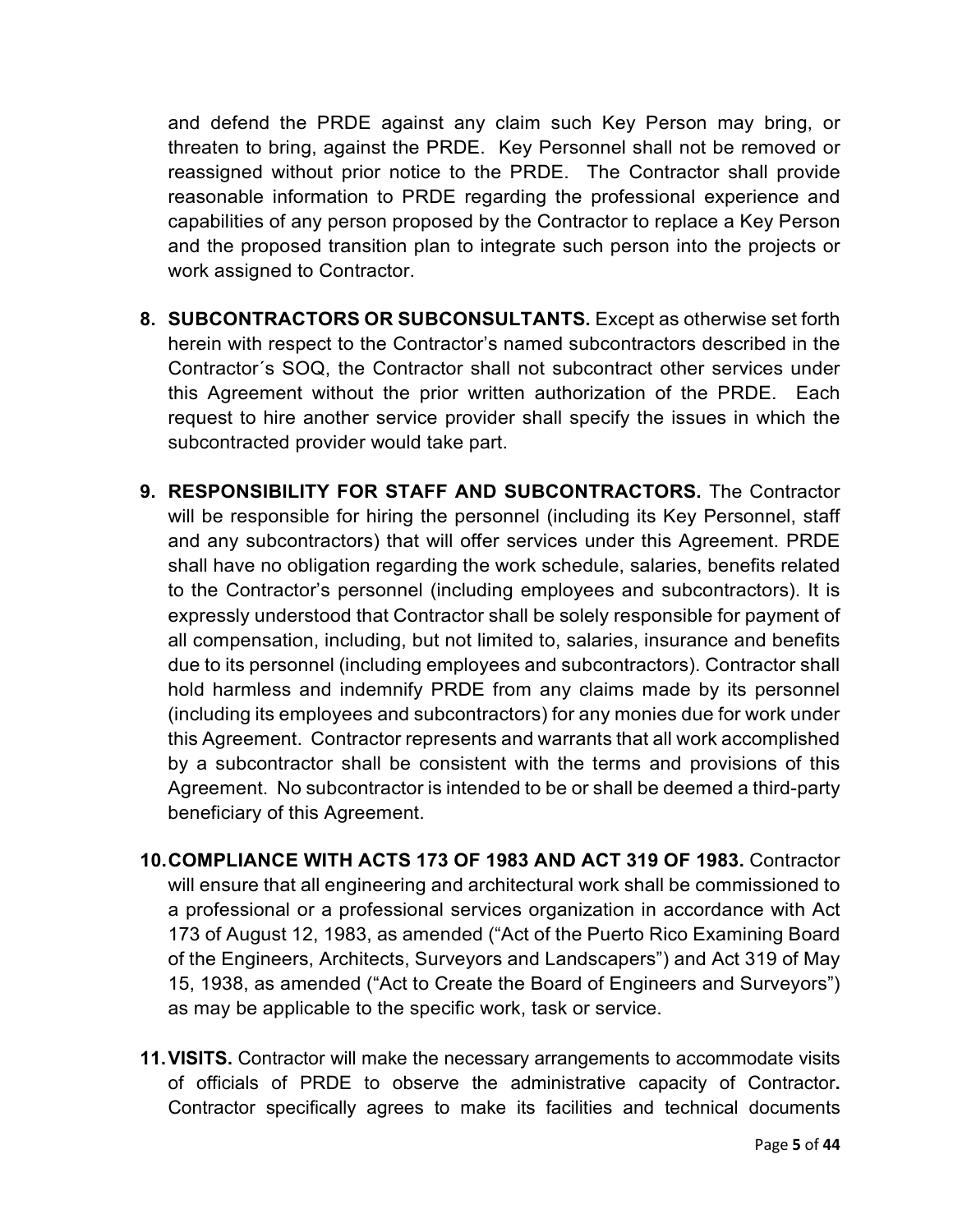specifically relating to the services provided under this Agreement easily available to authorized federal and Puerto Rico Government officials conducting monitoring visits. PRDE will notify Contractor in writing of its request for a site visit so that appropriate documents can be readied and arrangements for staff availability can be made. All monitoring visits shall be conducted during normal working hours Monday through Friday.

- **12.SERVICES NOT EQUIVALENT TO A PERMANENT POSITION WITHIN THE GOVERNMENT OF PUERTO RICO**. The Program Management Services to be provided by the Contractor under this Agreement do not constitute a regular, permanent position within the roster of available positions and retribution scale of PRDE. The Program Management Services cannot be rendered by PRDE**´**s regular personnel since it does not have neither qualified personnel, nor the amount of personnel required to render the Project Management Services.
- **13.TRANSFER OF KNOWLEDGE.** Provisions regarding transfer of technical skill and knowledge to PRDE is not applicable to this Agreement. Contractor certifies that this provision is not applicable as the services provided hereunder are nonrecurring services. If any of the services that will be provided requires or allows for the transfer of skill and knowledge, Contractor shall endeavor to transfer anny applicable expertise to the PRDE personnel.
- **14.TERM AND TERMINATION.** This Agreement will be in effect for a period of one (1) year from the date of its signature by both Parties and may be extended by PRDE for four (4) additional one-year terms, subject to annual appropriation of funds. Thereafter, the Parties may agree to extend the Agreement in accordance PRDE's needs for the project and the availability of funds.

In accordance with the laws and regulations that govern this Agreement, the Parties hereby acknowledge and agree that:

- (i) no services will be rendered by the Contractor under this Agreement beyond the expiration date, unless on or before the expiration date the Parties have agreed by written agreement to extend the Term and the corresponding budget appropriations have been completed; and
- (ii) no payment and/or disbursement will be made or paid for services rendered in violation of this clause, since any officer, employee, advisor, person, and/or consultant of the PRDE that requests and/or accepts services from the Contractor will be in violation of this provision will be doing it without any legal authorization whatsoever.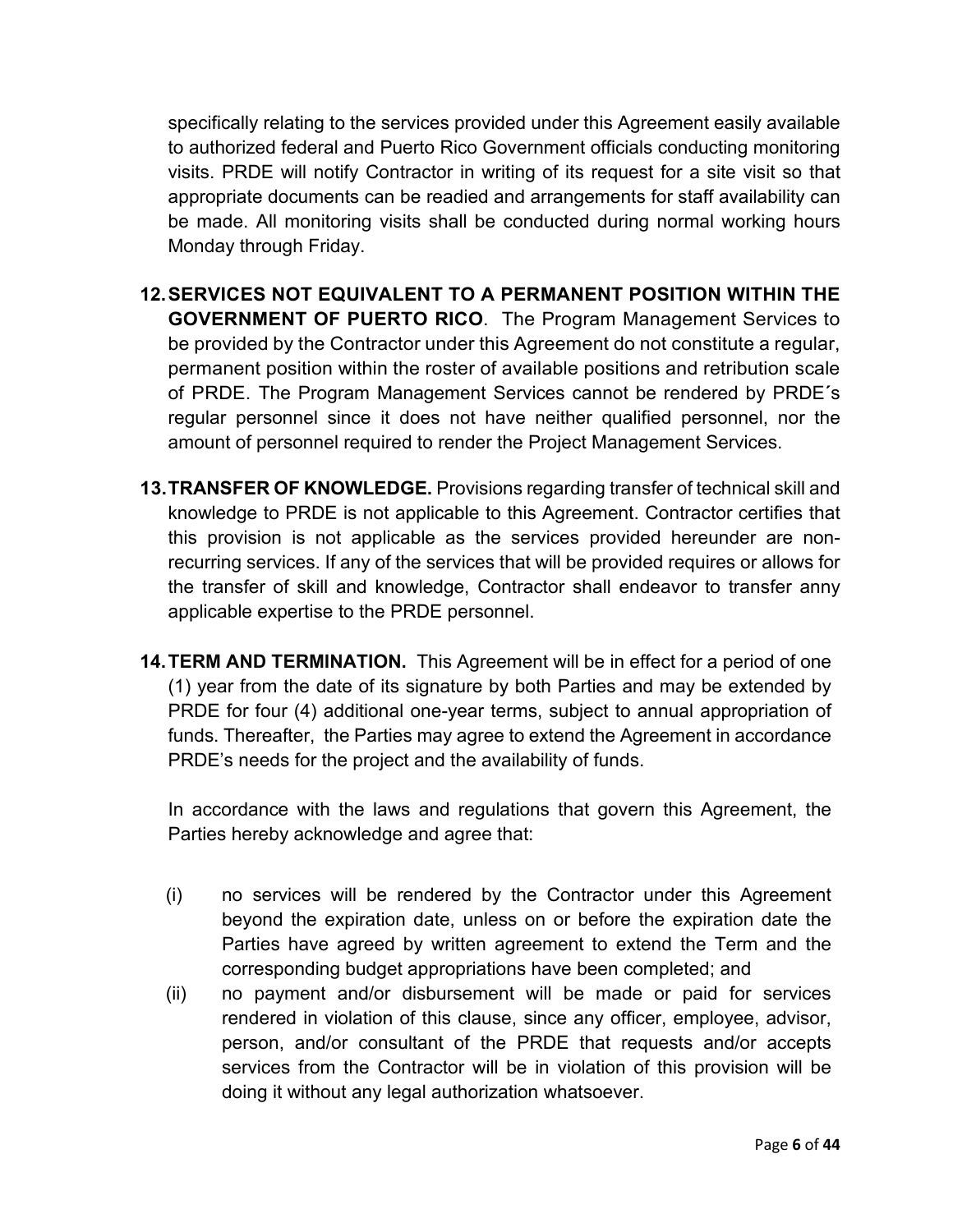**Termination for Convenience or to Protect the Public Interest**: If at any time during the Term of this Agreement, PRDE determines, in its sole discretion, that the services provided by Contractor are no longer in its best interest, PRDE may terminate this Agreement or may terminate Contractor's assignment of a particular project or task, upon thirty (30) calendar day's written notice to Contractor. Further, PRDE may terminate this Agreement if the PRDE determines that the termination is necessary for the protection of the public interest. In either instance, the PRDE will only pay for services rendered until termination date and will not pay any early termination charges under the contract. This amount cannot exceed the maximum amount stipulated in this Agreement.

Upon termination or expiration of this Agreement, the PRDE shall promptly pay the Contractor any accrued but unpaid fees hereunder incurred prior to the effective date of such termination or expiration, as the case may be. In no event shall the PRDE be liable for any costs incurred or services delivered after the effective date of termination as provided herein.

In addition to, and not as a limitation of the rest of the provisions of this Agreement or any other legal or equitable remedies available to the PRDE, PRDE may terminate this Agreement immediately and be released of any further obligation hereunder, in any of the following circumstances, which shall be deemed just cause for purposes of termination:

- a. If Contractor is negligent in the performance of the services, incurs in dereliction of duty, or breach of contract;
- b. If Contractor files for bankruptcy or any other proceeding for the protection of debtors, or if it is declared insolvent, or if any court or administrative body designates a liquidator or trustee to handle its affairs;
- c. If Contractor or any of its directors or officers is convicted for the commission of any felony or any misdemeanor which implies corruption or moral depravation;
- d. If any license, permit, franchise or authorization needed by Contractor to carry out its obligations hereunder is suspended, revoked or cancelled;
- e. In any case of war, invasion, disaster, emergency or force majeure;
- f. If the termination of this Agreement is necessary for the protection of the public interest.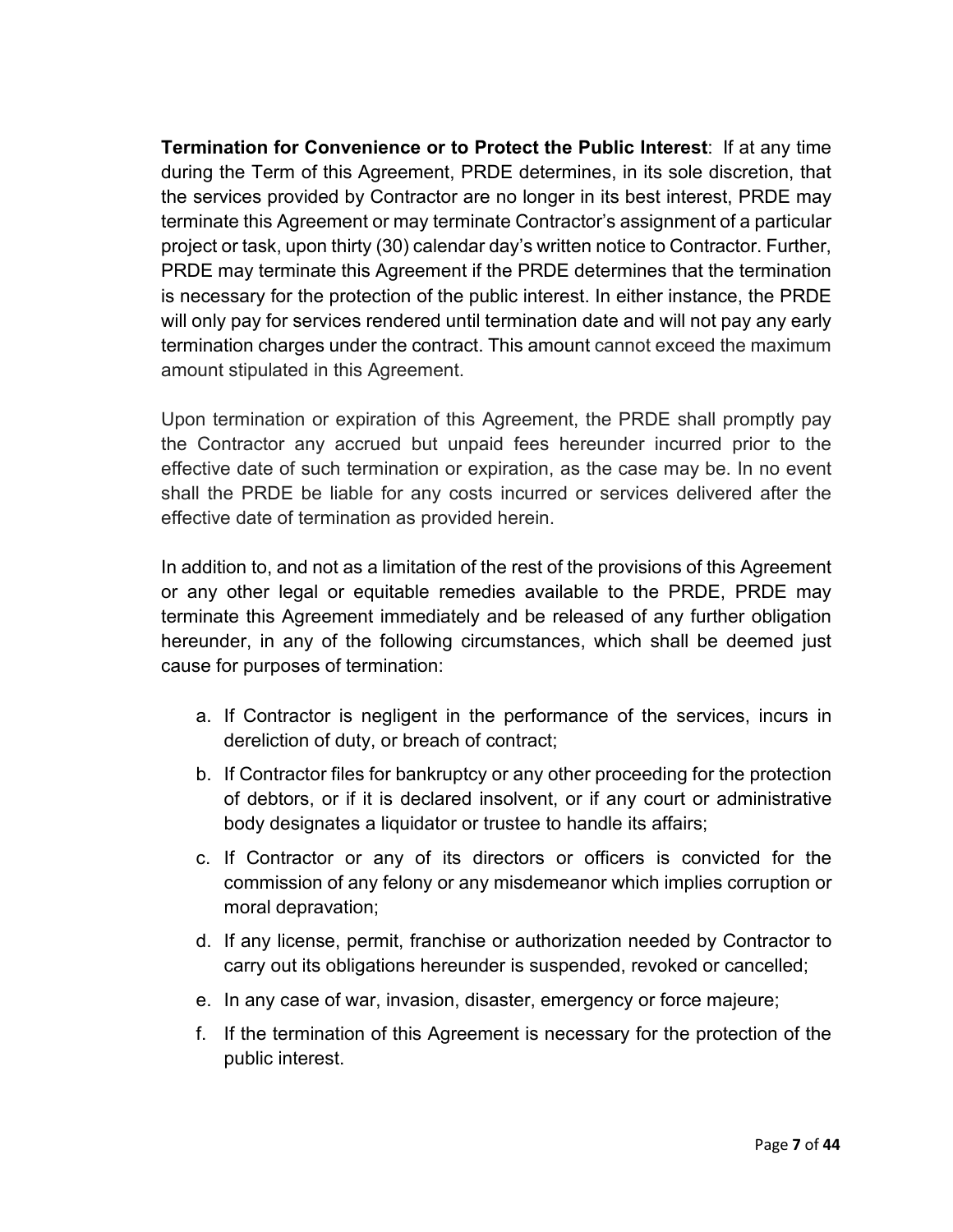**Suspension of Services.** Upon ten (10) days prior written notice from PRDE to the Contractor, PRDE may request that Contractor suspend services in whole or part. The Contractor shall promptly resume performance of services upon written notice from PRDE.

- **15.EVENTS OF DEFAULT BY CONTRACTOR**. Events of default ("Events of Default") include, but are not limited to, the following:
	- a. Any material misrepresentation by Contractor in its Proposal in response to the RFP or this Agreement.
	- b. Breach of any material agreement, representation or warranty made by Contractor in the Proposal or this Agreement.
	- c. Failure of Contractor to perform in accordance with or comply with the terms and conditions of the Agreement;
	- d. Default by Contractor under any other agreement Contractor may have with PRDE;
	- e. The directors or officers of Contractor are indicted for the commission of any felony or any misdemeanor that implies corruption or moral depravation, or for any crime against the public treasury, faith or function or that involves public property or funds;
	- f. If any license, permit, franchise or authorization needed by the Contractor to carry out its obligations under the Agreement is suspended, revoked or expired;
	- g. Failure to maintain insurance as required under the Agreement;
	- h. An assignment by the Contractor for the benefit of creditors or consent by Contractor to the appointment of a trustee or receiver or the filing by or against Contractor of any petition or proceeding under any bankruptcy, insolvency or similar law.
- **16. PRDE REMEDIES IN CASE OF DEFAULT**. The occurrence of any Event of Default which Contractor fails to cure, or cause to be cured, within thirty (30) calendar days after receipt of written notice given by PRDE specifying the Event of Default, or if such Event of Default cannot be reasonably cured within thirty (30) calendar days after notice, Contractor fails to commence, or cause to be commenced, and continue diligent efforts to cure or cause said Event of Default to be cured, in the sole opinion of PRDE, the PRDE may declare the Contractor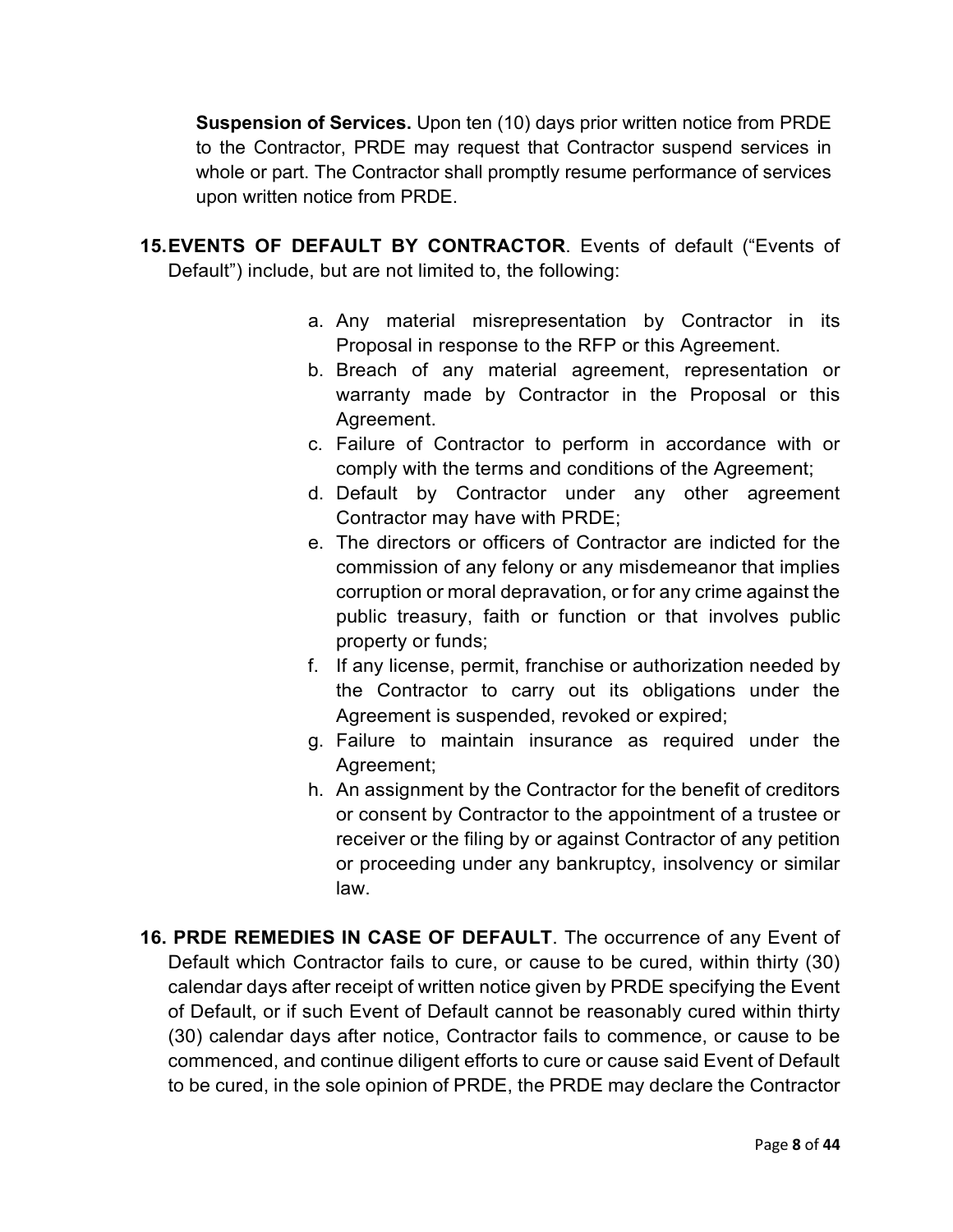in default, and give the Contractor written notice of PRDE's intent to terminate this Agreement, effective as of the date specified in the notice. After giving written notice to the Contractor, PRDE may invoke any or all of the following remedies:

- a. Take over and complete the services or any part thereof, either directly or through others. Contractor shall be liable to PRDE for any excess costs incurred by the PRDE. Any amount due the Contractor under this Agreement or any other agreement Contractor may have with the PRDE may be offset against amounts claimed due by PRDE in exercising this remedy;
- b. Terminate this Agreement, effective at a time specified by PRDE, in whole or in part, as to any or all of the services yet to be performed and/or if required;
- c. Suspend services during the thirty (30) days cure period if the default results from an action or failure to act by Contractor which affects the safety or welfare of students or the PRDE staff;
- d. Seek specific performance, an injunction or any other appropriate equitable remedy;
- e. Receive from Contractor any and all damages, including money damages, incurred as a result or in consequence of, an Event of Default;
- f. Withhold all or part of Contractor's compensation under the Agreement; and/or
- g. Any other legal remedy available to the PRDE.
- **17.FEES AND MAXIMUM PAYABLE AMOUNTS**. Contractor shall perform its services for the hourly fees per position or fees per service indicated in Appendix D (Professional Services Fees Schedule), which is attached and made a part of this Agreement. The approximate number of hours per position are also indicated in the Proposal. These hourly fees are fully loaded and include overhead, profit, travel, reimbursable expenses and other administrative costs.

The total maximum amount to be paid under this Agreement is **\$\$\$XXXXXXX.** Any increase to this amount shall require a written amendment signed by both Parties.

All hourly fees include 1.5% Puerto Rico Government Tax and 4% Special Sales and Use Tax.

PRDE will not be obligated and will not make anypayments in excess of this amount, even if Contractor exceeds the same, regardless of the reasons they may have for such excess. In the event of early termination of the Agreement, the PRDE shall only be obligated to pay the compensation due up to the date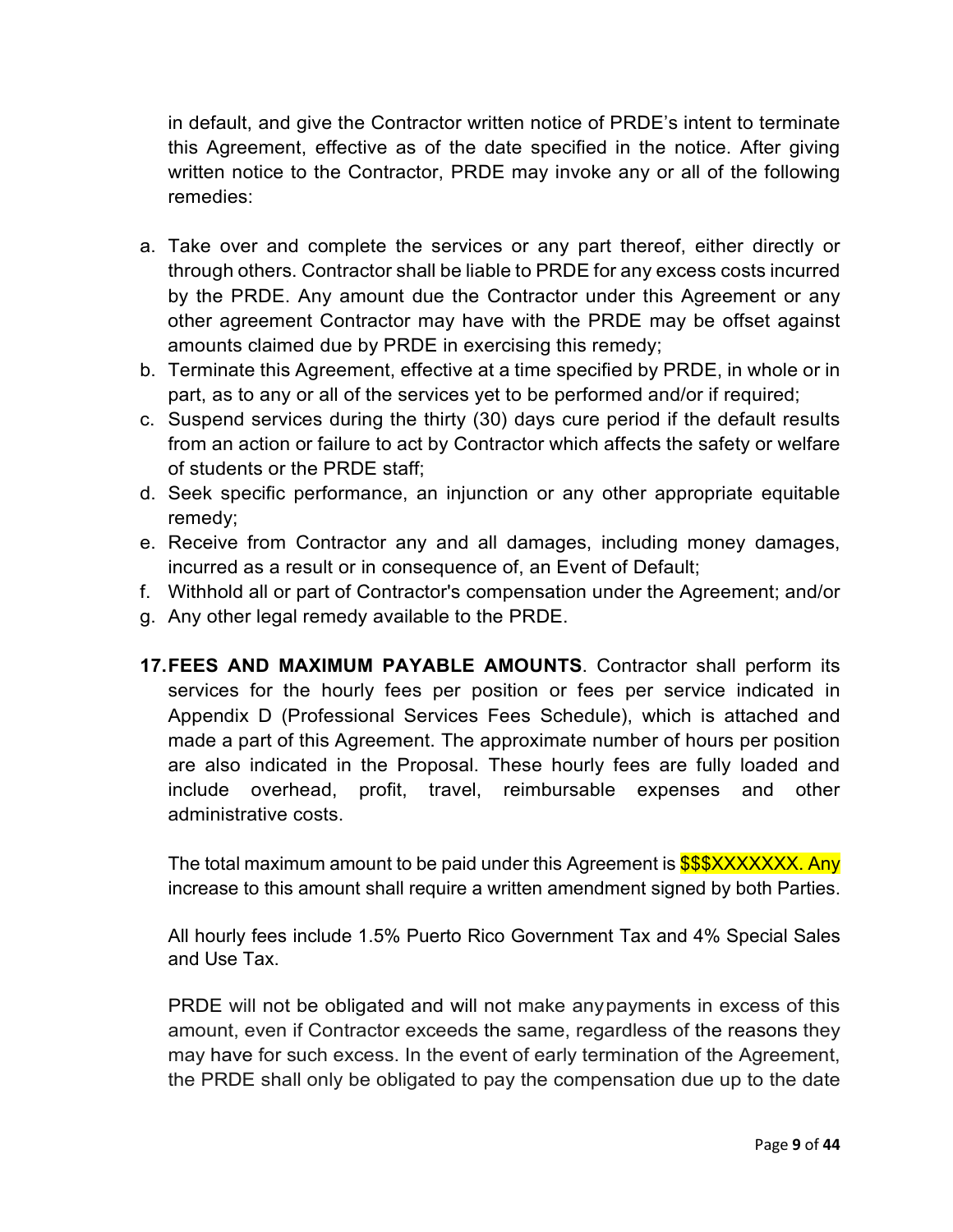of termination. In no event shall the PRDE be liable for any costs incurred or services delivered after the effective date of termination.

Except as may be indicated in Appendix D, the PRDE shall not reimburse any expenses incurred by the Contractor in the performance of services under this Agreement. Any extraordinary expense for which the Contractor desires reimbursement must be approved in writing in advance by the authorized PRDE representative. The request shall specify the relation of the expense to the services to be rendered.

If needed, this Agreement shall be amended each fiscal year to add appropriated funds for said period.

- **18.EXCLUSION OF LIABILITY.** The PRDE shall have no liability for the payment of invoices, costs, charges or fees billed by Contractor or its subcontractor(s) for:
	- A. Costs of services not authorized in writing by the PRDE;
	- B. Costs related to upgrading, maintaining or programming billing systems to meet the PRDE's requirements;
	- C. Costs related to reimbursement of legal expenses in order to provide the services to the PRDE.
- **19.NON-APPROPRIATION OF FUNDS.** Expenditures not appropriated by the PRDE in its current fiscal year budget are deemed to be unrecognized expenditures and therefore unallowable expenses. In the event sufficient funds are not appropriated in a subsequent fiscal year by PRDE for performance under the Agreement, PRDE shall notify Contractor and the Agreement shall terminate on the last day for the fiscal period for which funds were appropriated. In no event shall PRDE be liable to Contractor for any amount in excess of the then current appropriated amount.
- **20.INVOICES AND PAYMENTS.** Contractor will invoice monthly PRDE for services rendered in the previous month and will certify the work or services provided as provided for in this Agreement and any other applicable certifications to comply with federal and local invoicing rules. Invoices will be prepared at the appropriate level of detail to support reimbursement of federal dollars to include the number of hours worked by each professional, a description of the work performed, and such other detail that may be reasonably required to comply with federal or local expenditure requirements. For services rendered on an hourly fee basis, each invoice shall be itemized with entries for fractions of an hour based on a quarter of an hour (.25) and must be duly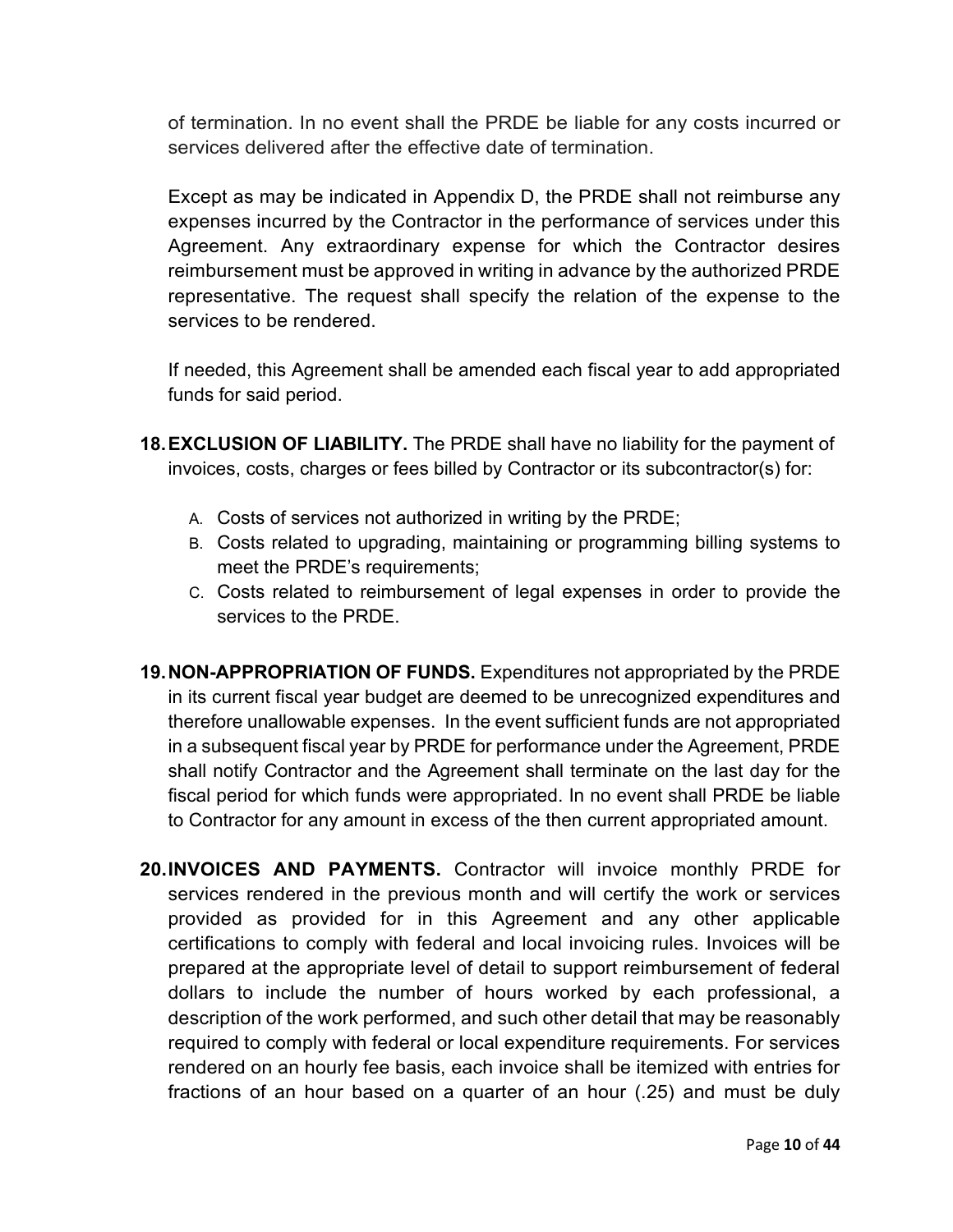certified by an authorized representative of the Contractor. Any hours worked by a professional while physically located outside of Puerto Rico should be clearly identified on each invoice. All fees for services rendered shall be invoiced in conformance with the fee structure included in Appendix D hereof.

Payment of compensation shall be based on actual services performed during the Term. The PRDE shall not be under any obligation to pay for services not performed or not performed in accordance with this Agreement.

Invoices for any previously approved reimbursable extraordinary expenses must be accompanied with supporting evidence.

The PRDE may require that Contractor submit its invoices in the PRDE´s billing and payment system in electronic format.

The Contractor shall include in its invoices the amount of remaining funds under the Agreement for the current fiscal year and shall notify the PRDE when the entire amount of funds allotted under this Agreement during each fiscal year have been or are close to having been consumed.

The PRDE will not honor invoices submitted after one hundred (120) calendar days of services having been rendered. The Contractor accepts and agrees to this requirement, and understands that if it does not comply accordingly, it waives its right to payment for rendered services covered by such invoices. Within thirty (30) calendar days after receipt of the invoice, PRDE or its authorized representative will review the invoices and, if they are in compliance with the requirements set forth in this Agreement, the invoice will be certified and authorized for payment. The PRDE shall pay all charges invoiced by the Contractor, other than disputed charges, within forty-five (45) to ninety (90) calendar days after certification of the invoice. If payment, (exclusive of any amounts within an invoice to the extent disputed in good faith by the PRDE as set forth below) is not received within sixty (60) calendar days of receipt of invoice, and the Contractor notifies the PRDE in writing and the PRDE does not provide an appropriate response objection to such payment or part thereof or provide reasonable justification as to the status of such payment within twenty (20) calendar days of receipt of such reminder, the Contractor may suspend or terminate this Agreement. Contractor shall resume the services upon receipt of such payment. All amounts to be paid to the Contractor under this Agreement will be paid in U.S. dollars by electronic funds transfer to the account or accounts designated by the Contractor from time to time or by such other method as is mutually determined by the Parties.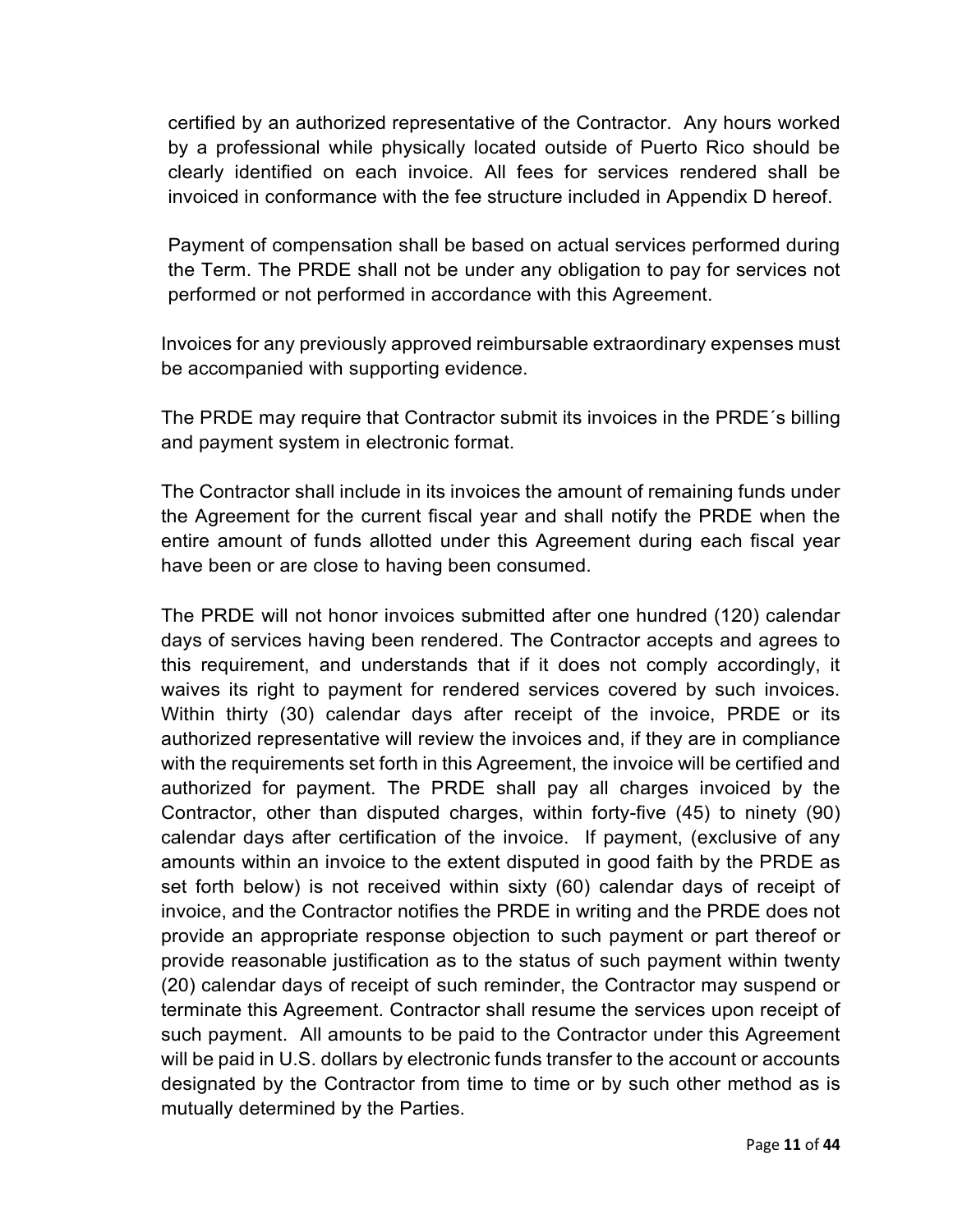If PRDE, or its authorized representative, disputes any of the charges in an invoice, it shall notify the Contractor of such disputed charges in writing within a reasonable time. The notice shall set forth reasons for the objection to the charge. All undisputed amounts shall be paid by PRDE. The Parties shall attempt in good faith to resolve any objections to the invoiced amount within twenty (20) calendar days of the Contractor´s receipt of the notice of dispute. If the Parties cannot reach an agreement within such period, the dispute shall be elevated to the Sub-secretary of Administration of the PRDE for evaluation and final decision. If the dispute is subsequently resolved in the Contractor´s favor, the Contractor shall proceed to re-invoice the amount and PRDE shall pay the amounts agreed or found to be owing. Any portion of a disputed charge as to which the Parties resolve the dispute shall be paid within thirty (30) calendar days after the second invoice is received by PRDE.

**21.CERTIFICATION OF INVOICES.** Pursuant to the *Anti-Corruption Code for Puerto Rico* (Act No. 2 of January 4, 2018, as amended) all invoices submitted by the Contractor will contain a written certification stating that no officer of employee of the PRDE shall derive or obtain any benefit or profit of any kind from this Agreement, with the acknowledgement that invoices which do not include this certification will not be paid. The certification shall read as follows:

*"Under penalty of absolute nullity, I hereby certify that no employee of the Contractor or its sub-contractors or parters has any direct or indirect pecuniary or other interest in this Agreement. If an employee is part or has any direct or indirect pecuniary or other interest in this Agreement, a previous waiver has been presented. The only consideration for providing the goods and services object of this Agreement has been the accorded payment agreed upon with the authorized representative of the Puerto Rico Department of Education. I hereby certify that this invoice is correct and that payment thereof has not been received."*

- **22.ACCOUNT NUMBER**. Payment to Contractor for services rendered will be made from the financial allotments made for this Agreement from the following account number **XXXXXXX** or such other accounts as may be assigned from time to time by the PRDE.
- **23.WITHOLDINGS AT SOURCE.** Services provided by the Contractor under this Agreement are subject to a ten percent (10%) withholding tax at source under Section 1062.03 of the Puerto Rico Internal Revenue Code of 2011, as amended (the "PR Code"), 13 PR Laws Ann. §30273, and the regulations issued thereunder.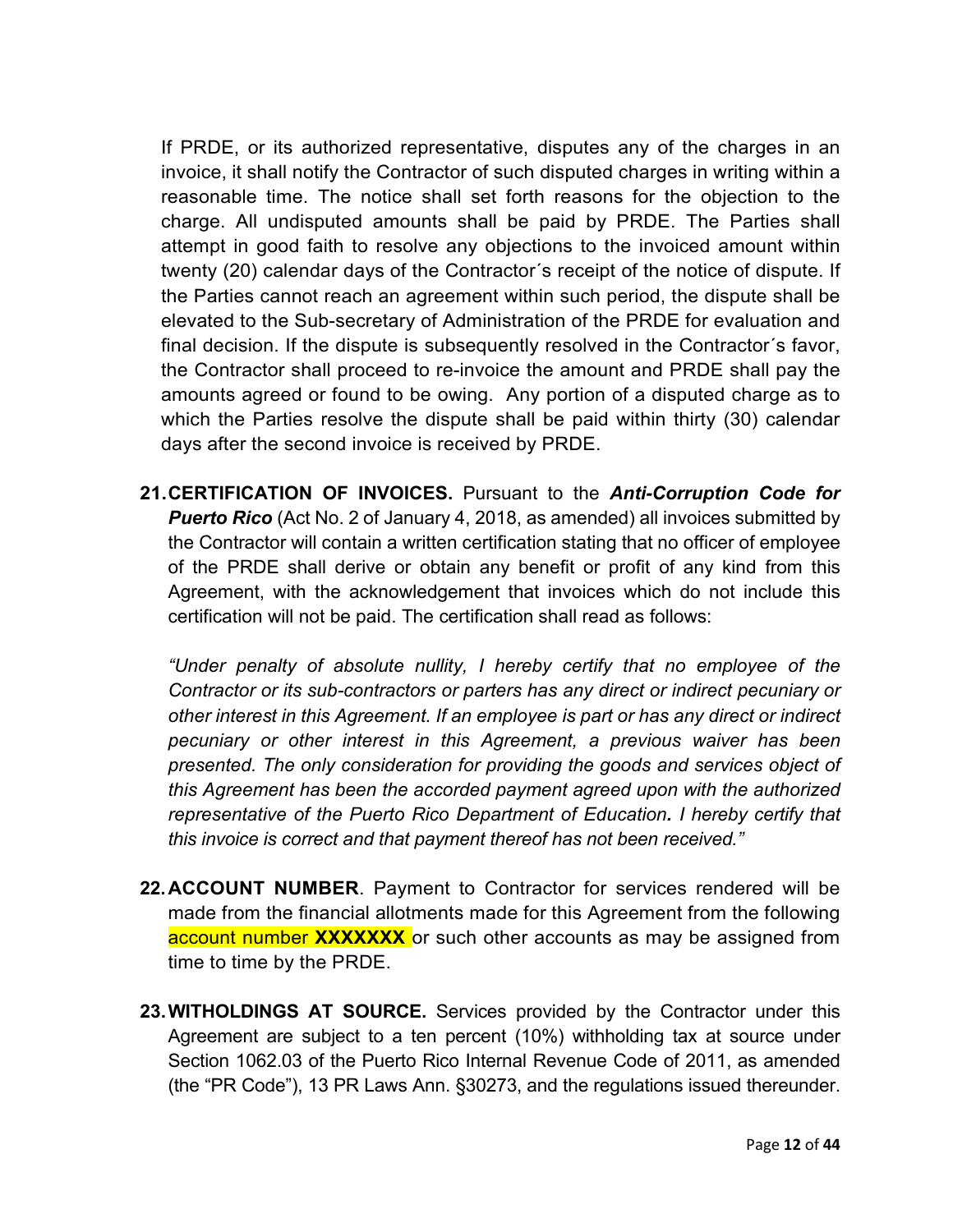PRDE shall withhold the applicable percentage from the gross amounts paid for these services, when any of those amounts constitutes gross income from sources within Puerto Rico, in accordance with 13 PR Laws Ann. §30151, unless the Contractor provides evidence of having a total or partial waiver with regard to the withholding tax at source on payments for services rendered or a determination letter from the Puerto Rico Treasury Department confirming that it is exempt from Puerto Rico income tax in conformity with PR Code Section 1101.01, 13 PR Laws Ann. § 30471. PRDE shall forward such amounts to the Secretary of the Treasury of Puerto Rico and shall comply with reporting requirements under PR Code Section 1062.03.

As provided in PR Act No. 48-2013, as amended (the "Act"), and the official interpretations issued thereunder by the Secretary of the Treasury of Puerto Rico, all contracts for professional services, advisory, advertising, training or guidance, issued by an agency, department or instrumentality of the Commonwealth of Puerto Rico, public corporation, as well as the Legislature and the Judicial Branch, a special contribution equivalent to one point five percent (1.5%) of the services paid under this Agreement will be imposed and will be allocated to the Puerto Rico General Fund. This special contribution will be withheld by the Puerto Rico Treasury Department or by the governmental entity, as applicable, upon making the payment for professional services rendered under this Agreement, unless the Contractor holds a determination letter from the Puerto Rico Treasury Department confirming that it is a non-profit organization exempt from Puerto Rico income tax in conformity with PR Code Section 1101.01,13 PR Laws Ann. § 30471. The special contribution for professional services established by the Act shall not, under any circumstances, be taken or construed as a credit or deduction against the tax on fixed income.

The Contractor acknowledges and accepts that PRDE may retain any portion of the payments to the Contractor which may be necessary to satisfy or pay any debts of the Contractor for taxes owed, on personal or real property (CRIM), duties, unemployment insurance, disability, chauffeurs social security, and debts for interests, dividends, rents and other similar distributions made by the Contractor and any other debt which the Contractor owes to the Government of Puerto Rico.

No withholding from payments to the Contractor shall be made related to Social Security contributions. Payments made under this Agreement shall be notified to the Income Tax Bureau (*Negociado de Contribuciones Sobre Ingresos*) of the Puerto Rico Treasury Department (*Departamento de Hacienda*).

# **24.PROPRIETARY NATURE OF REPORTS AND OTHER DOCUMENTS, COPYRIGHTS AND LICENCES.** The Contractor, in rendering its services will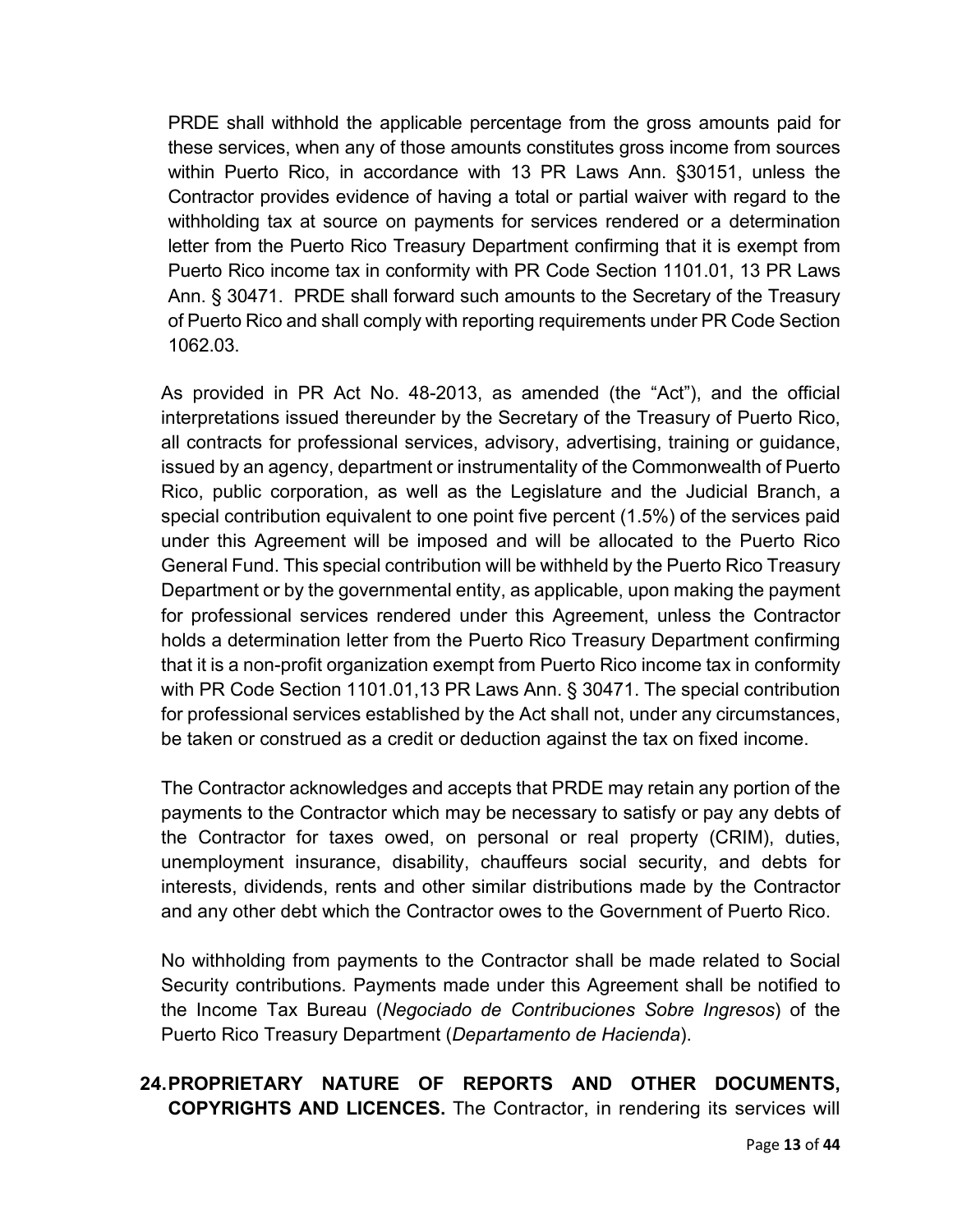produce written documents, presentations, brochures, reports, project specifications, schedules, plans, Project Worksheets, procurement documents, as well as other such documents and intellectual property as may reasonably be specifically and exclusively requested and funded entirely by PRDE, in whatever form, including print or electronic means. All such written materials and reports requested or scheduled to be delivered under this Agreement shall be considered a "Work for Hire" and shall be deemed to be the property of PRDE, including all copyrights thereto without this leading to additional compensation to the Contractor.

The Contractor will retain all proprietary rights, including but not limited to, copyright in its pre-existing or independently developed materials, concepts and technologies that may be used or adapted to provide the services under this Agreement.

The Contractor shall not use or publish deliverables or work product, including any reports, schedules, documents, or other materials created by Contractor under this Agreement without the prior written consent of PRDE.

If, in the performance of its services under this Agreement uses any material protected by a third-party copyright or other intellectual property right, Contractor shall procure a license or other appropriate permit to utilize said material.

**25.NO INTELLECTUAL PROPERTY INFRINGEMENT.** The Contractor hereby agrees that in performing the services under the Agreement, neither the Contractor nor any of its subcontractors will violate or infringe upon any patent, copyright, trademark, trade secret or other proprietary or intellectual property right of any third party, and will not improperly use any third party's confidential information; and shall have, without encumbrance, all ownership, licensing, marketing and other rights required to furnish all materials and services that it furnishes to the PRDE under this Agreement and can grant or assign all rights granted or assigned to the PRDE pursuant to the Agreement.

License or Royalty Fees: License and/or Royalty Fees for the use of a process which is authorized by the PRDE for the Project must be reasonable, and paid to the holder of the patent, or his authorized license, directly.

If the Contractor uses any design device or materials covered by letters, patent or copyright, Contractor shall provide for such use by suitable agreement with the owner of such patented or copy-righted design device or material. It is mutually agreed and understood, that without exception the contract prices shall include all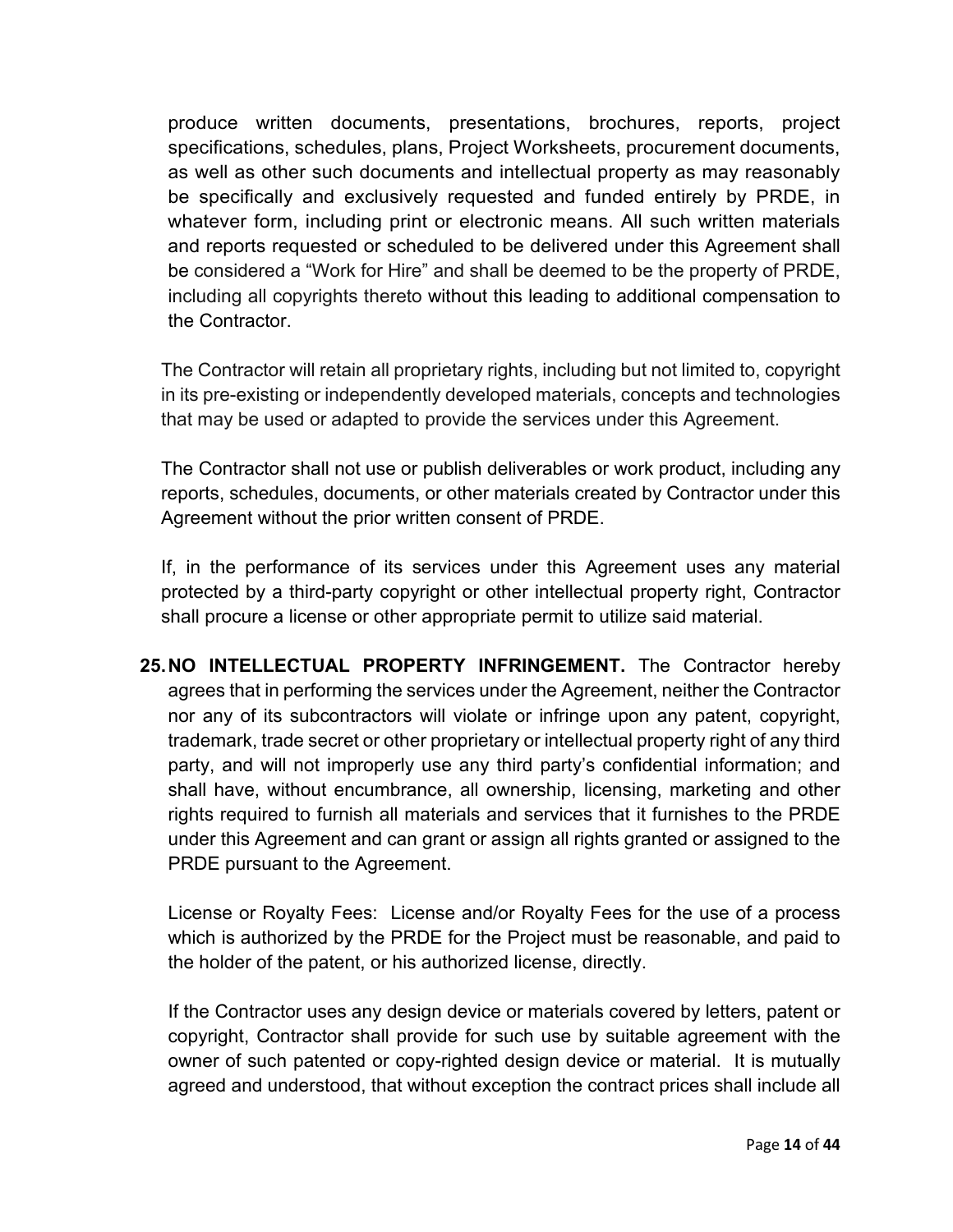royalties or costs arising from the use of such design, device or materials, in any way involved in the Project. The Contractor shall indemnify and save harmless the PRDE from any and all claims for infringement by reason of the use of such patented or copy-righted design, device or materials or any trademark or copyright in connection with work agreed to be performed under the Agreement, and shall indemnify the PRDE for any cost, expense, or damage which it may be obliged to pay by reason of such infringement at any time during the prosecution of the Project or after its completion.

**26. CONFIDENTIAL INFORMATION**. During the course of this Agreement, each Party may disclose to the other Party information which is confidential or proprietary that relates to the disclosing Party's business and administrative operations, stakeholders, services or technical knowledge. For purposes of this Agreement, "**Confidential Information**" shall mean and include, but not be limited to: (i) any information labeled, marked, or identified, verbally or in writing, as confidential by the disclosing Party; (ii) any financial information; (iii) any employee, or customer lists; (iv) internal policies and procedures; (v) any unpublished reports, technologies, or other materials which are proprietary to the disclosing Party and which have not been made available to the general public; and (vi) information that is not generally known to the public as well as any information which the disclosing Party would not release without obligations of confidentiality.

Each Party shall use the Confidential Information of the other Party for the sole purpose of performing their respective obligations under this Agreement and share such information only with employees on a need-to-know basis. Each Party shall not disclose the Confidential Information of the other Party to any third party without the prior written consent of the Party who owns such information, unless required by law. The term "Confidential Information" shall not include any information which: (i) is previously known to the Party without obligation of confidence; (ii) which is publicly disclosed either prior or subsequent to the receiving Party's receipt of such information; (iii) is rightfully received by the receiving Party from a third party without any obligations of confidentiality; (iv) information which is required by judicial order, applicable law or other agencies in connection with the Program Management Services; or (v) is approved for disclosure or release by the Parties.

Prior to disclosing any Confidential Information to any subcontractor necessary to perform the Services, the Contractor shall bind such sub-contractor to the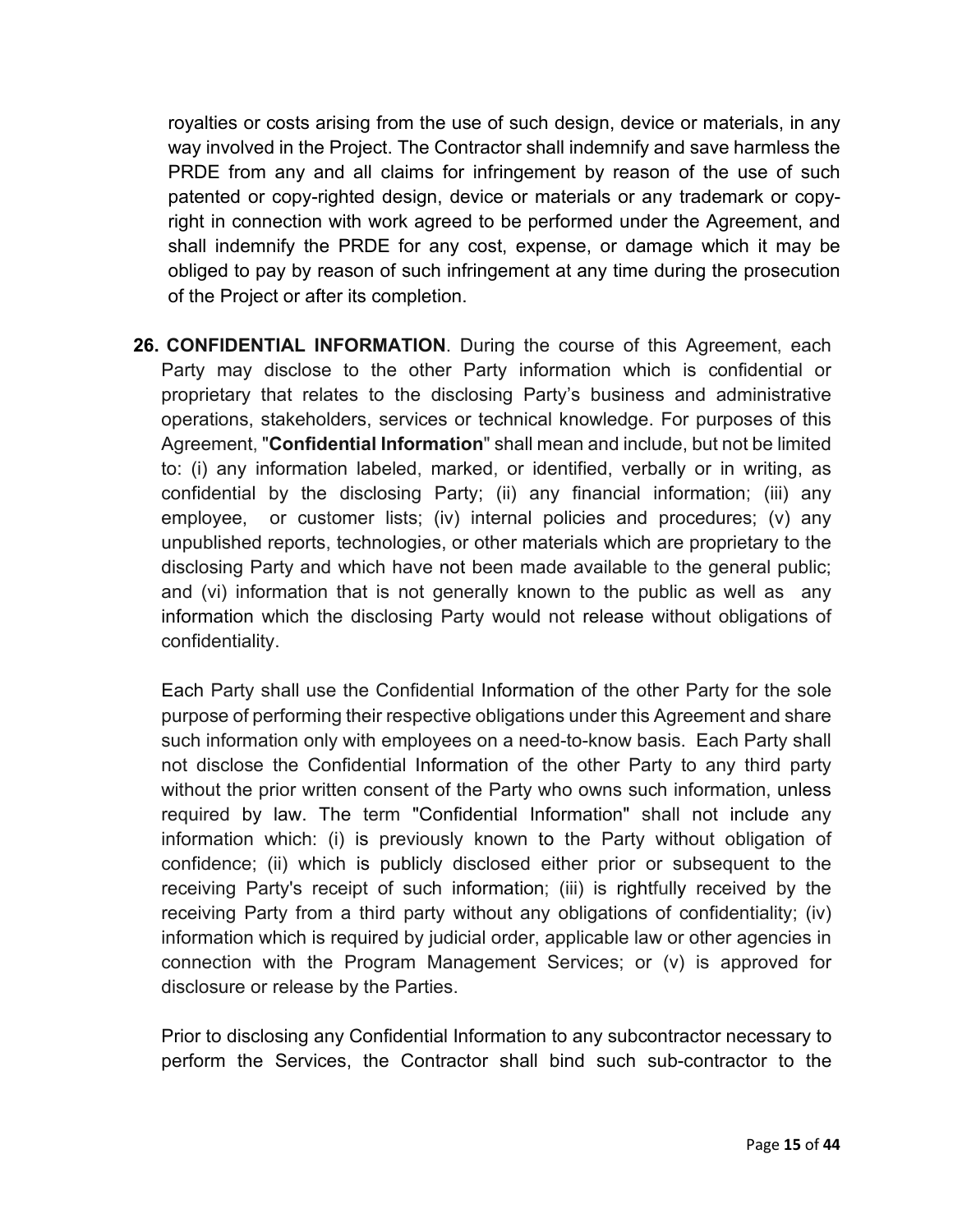confidentiality obligations contained in this Article and shall be liable for any breach of the confidentiality obligations contained herein.

**27.INDEPENDENT CONTRACTOR**. It is understood and agreed that the relationship of the Contractor to PRDE is and shall continue to be that of an independent contractor. The execution of this Agreement does not make any of the Parties hereto an employee, agent, representative, alter ego or attorney-in-fact of the other. This Agreement does not authorize the Contractor to enter into obligations on behalf of the PRDE. The Contractor recognizes that it may not alter any of PRDE's internal procedures or policies without its express consent. Consequently, the actions of the Contractor shall not be binding on PRDE.

Neither Contractor nor any of Contractor's staff, agents, employees or subcontractors shall be entitled to receive PRDE employee benefits. It is further understood and agreed that PRDE shall not be responsible for, nor incur any liability for, any State or Federal withholding or other taxes or for FICA or State unemployment insurance for Contractor, its agents, employees or subcontractors, and the payment of any such taxes incurred or due by Contractor shall be the sole responsibility of Contractor. The Contractor agrees that neither Contractor nor its staff or subcontractors shall represent themselves as employees or agents of the PRDE. The Contractor shall provide PRDE with a valid taxpayer identification number as defined by the United States Internal Revenue Code, including, but not limited to, a social security number or a federal employer identification number.

**28.COMPLIANCE WITH CC 001-2021.** Pursuant to CC 001-2021 promulgated by the Governor's Office and the Puerto Rico Office of Management and Budget, the Parties agree as follows:

**Interagency Services:** Both Parties hereto agree and accept that the Program Management Services provided under this Agreement may be provided to any other Government Entity as may ordered by the Governor's Office. The aforementioned additional services shall be provided under the same terms and conditions as to rate and number of hours as agreed to in this Agreement. For purposes of this Section, the term "Government Entity" shall include all government agencies of the Government of Puerto Rico as well as any of its instrumentalities, public corporations and the Office of the Governor of Puerto Rico.

**Termination Clause.** The Office of the Governor of Puerto Rico may cancel this Agreement at any time during its Term.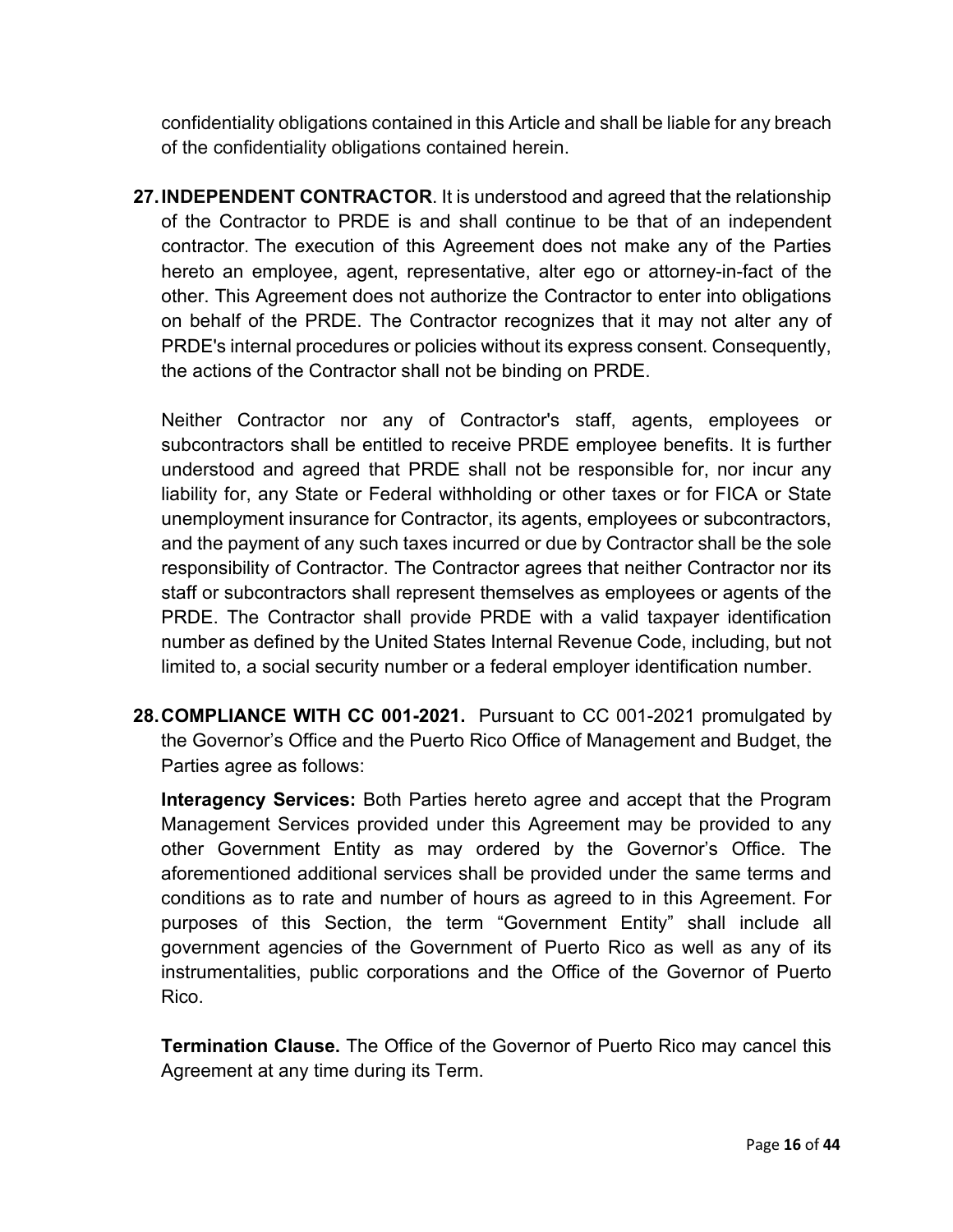**FOMB Policy: Review of Contracts:** As required under CC 001-2021 and FOMB Policy for the Review of Contracts effective November 6, 2017, as modified on October 30, 2020, the Contractor represents and warrants that the information included in the Contractor Certification Requirement ("Certification") is complete, accurate and correct, and that any misrepresentation, inaccuracy or falseness in such Certification will render the contract null and void and the Contractor will have the obligation to reimburse immediately to the Government of Puerto Rico any amounts, payments or benefits received from the Government under the proposed contract. As required under CC 001-2021, Contractor represents that the Certification is signed by a duly authorized executive of the Contractor. A signed copy of the Certification is made to form a part of this Agreement as Appendix E.

- **29.INDEMNIFICATION.** The Contractor agrees to defend, indemnify and hold harmless the Government of Puerto Rico, the PRDE and its respective members, employees, agents, officers and officials, all state Departments, Municipalities, Agencies, Boards and Commissions, their officers, agents, servants, employees and volunteers from and against any and all third party claims, liabilities, liens, losses, actions, suits, penalties, damages and, expenses, including costs and attorney fees, judgments or settlements or causes of action, of every kind, nature and character to the extent arising, or alleged to arise out of the following:
	- (i) negligent or willful acts or omissions of the Contractor, its officials, agents, employees and/or subcontractors in the performance of this Agreement;
	- (ii) failure of Contractor or its subcontractors to comply with applicable law;
	- (iii) actual or asserted violation or infringement of any domestic or foreign patents, copyrights or trademarks or other intellectual property, or any improper use of confidential information or other proprietary rights that may be attributable to Contractor or any subcontractor in connection with the services;
	- (iv) claims by any Government agency as a result of a failure by Contractor or any of its subcontractor to pay taxes;
	- (v) failure of Contractor to make payments to any subcontractor in accordance with the respective subcontract; or
	- (vi) personal injury to, illness or death of any person, or damage to or destruction of property of any person in any way arising out of or resulting from or related to the services to the extent caused by Contractor or any subcontractor or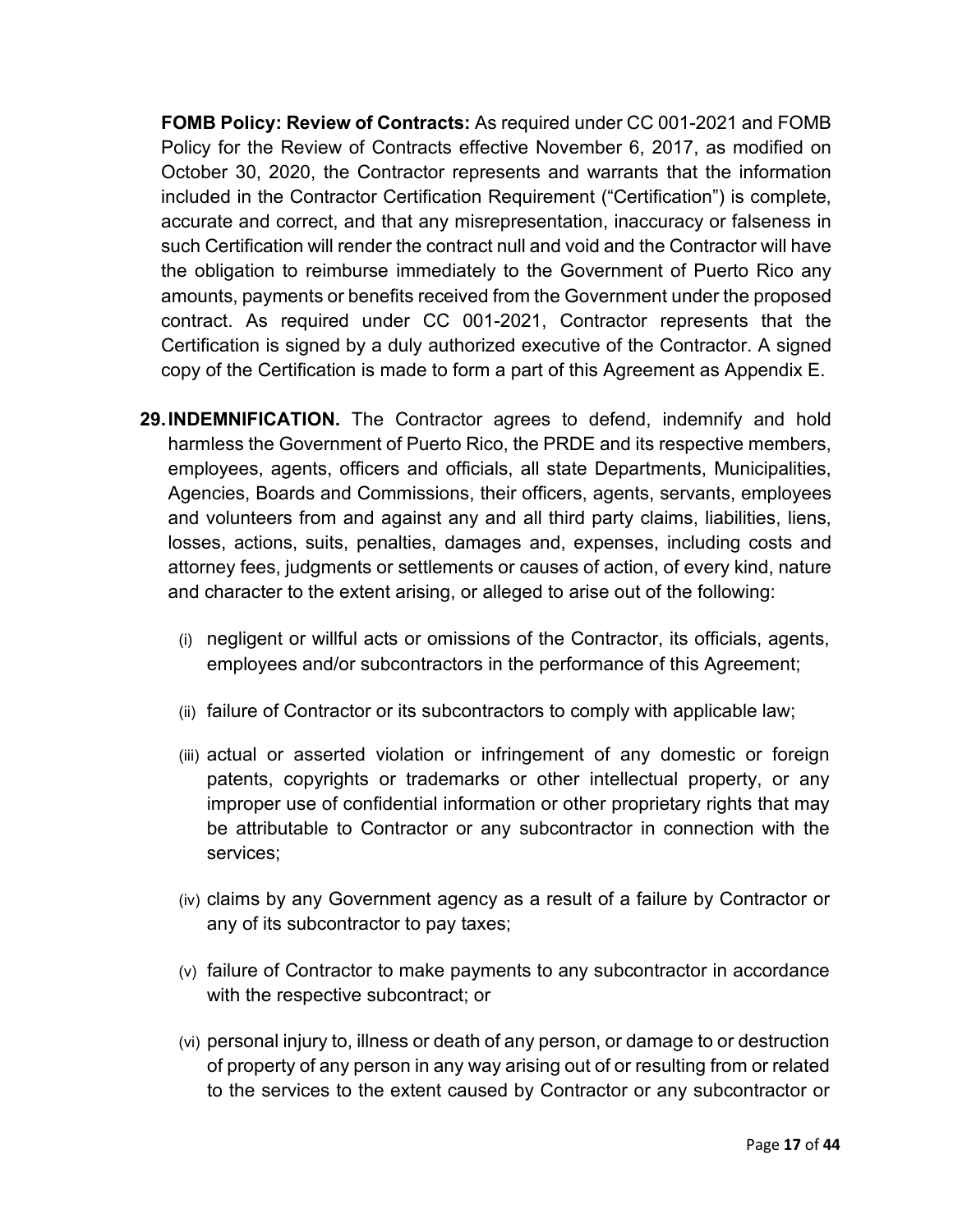anyone directly or indirectly employed by them or anyone for whose acts they may be liable.

The Contractor shall, at its own cost and expense, appear, defend and pay all attorney fees and other costs and expenses arising from the indemnification provisions of the Agreement. In addition, if any judgment shall be rendered against the PRDE in any such action, the Contractor shall, at its own expense, satisfy and discharge such obligation of the PRDE. The PRDE shall have the right, at its own expense, to participate in the defense of any suit, without relieving the selected Contractor(s) of any of its obligations under the indemnification provisions of this Agreement. The PRDE retains final approval of any and all settlements or legal strategies, which involve the interest of the PRDE.

If Contractor, after receiving notice of any such proceeding, fails to immediately begin the defense of such claim or action, the PRDE may (without further notice to Contractor) retain counsel and undertake the defense, compromise, or settlement of such claim or action at the expense of Contractor, subject to the right of Contractor to assume the defense of such claim or action at any time prior to settlement, compromise or final determination thereof. The cost and expense of counsel retained by the PRDE in these circumstances shall be borne by Contractor and Contractor shall be bound by, and shall pay the amount of, any settlement, compromise, final determination or judgment reached while the PRDE was represented by counsel retained by the PRDE pursuant to this paragraph, or while Contractor was conducting the defense.

The indemnifications set forth herein shall survive the expiration or termination of this Agreement.

**30.JOINT AND SEVERAL LIABILITY.** In the event that Contractor, or its successors or assigns, if any, is comprised of more than one individual or other legal entity (or a combination thereof), then, and in that event, each and every obligation or undertaking herein stated to be fulfilled or performed by Contractor shall be the joint and several obligation or undertaking of each such individual or other legal entity.

# **31.GENERAL SAFETY GUIDELINES**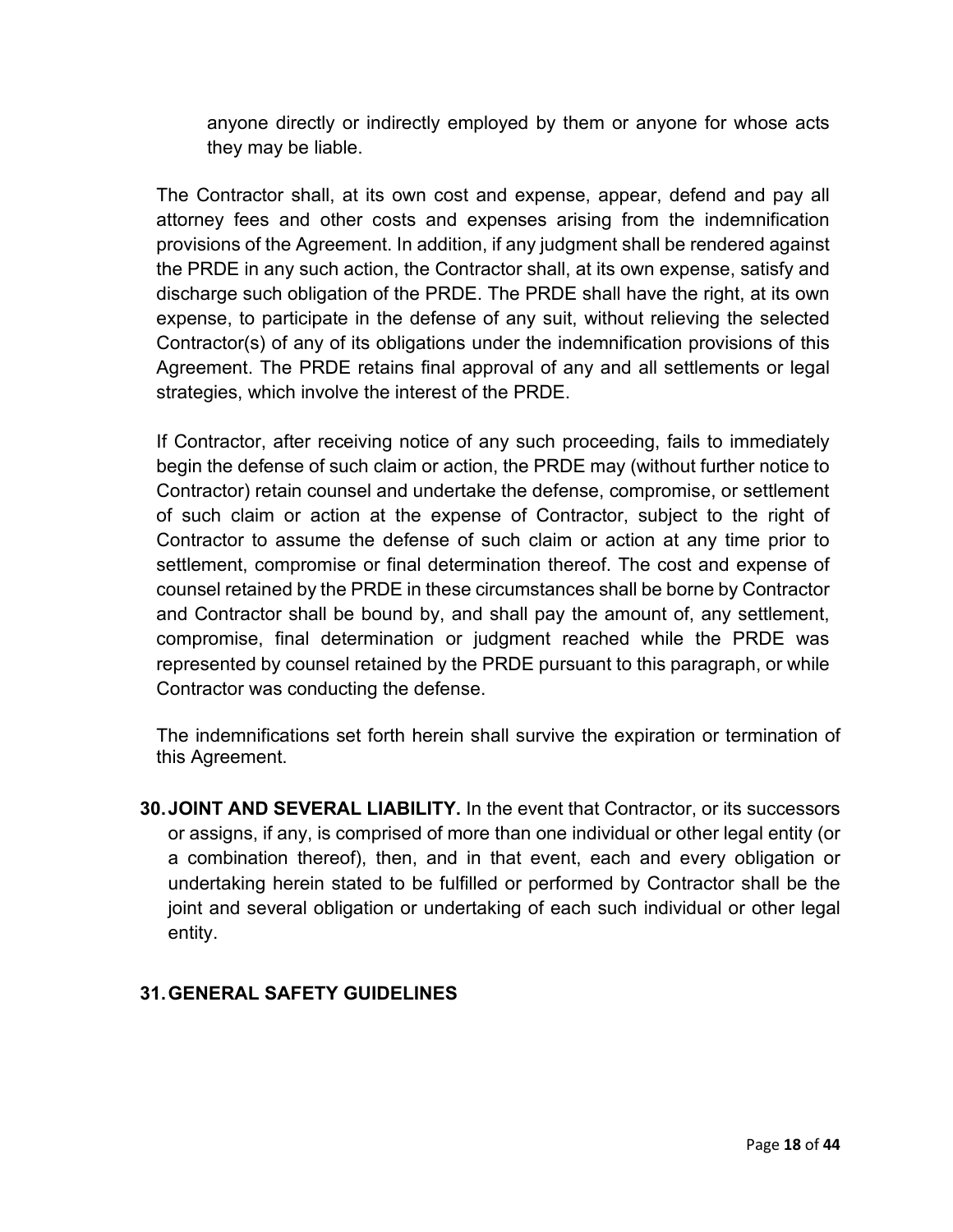- A. Contractor shall be solely responsible for safety in performing the services. Contractor shall adhere to any and all safety related requests by the PRDE and PRDE's designated representatives, including submission, upon the request of PRDE, a copy of Contractor's safety manual.
- B. Contractor, both directly and indirectly through its subcontractors, shall continuously protect the PRDE's property and adjacent property from damage, injury, or loss arising in connection with operations under the contract. Contractor shall make good any such damage, injury, or loss. Contractor is responsible for school site security.
- C. Contractor, both directly and indirectly through its subcontractors, shall take all necessary precautions to ensure the safety of the public and workers in performing the services, and to prevent accidents and/or injury to any persons on, about, or adjacent to any site where the services are being performed.
- D. Contractor shall monitor the performance of all its contractors and subcontractors engaged in projects being performed by Contractor for compliance and adherence to all applicable safety rules and standards and the safety of the public and personnel as well as that the PRDE´s property for protection against damage or loss arising out of the projects being managed.
- E. Contractor shall comply with all applicable local and federal laws, ordinances, codes, rules, and regulations relative to safety and the prevention of accidents, including all safety rules and regulations adopted by the PRDE. Contractor, and its subcontractors shall cooperate with any other contractor that may be performing work on a site; such compliance shall include, but be not limited to, OSHA compliance and safety efforts.
- F. In an emergency affecting the safety of life or adjoining property, Contractor, without special instructions or authorization from PRDE, is permitted to act, at its discretion, to prevent the threatened loss or injury.
- G. Contractor shall protect private and public property adjacent to where the services are being performed, including all streets, sidewalks, light poles, hydrants, and concealed or exposed utilities of every description affected by or adjacent to where the services are being performed. If the items are damaged by Contractor or its subcontractors, Contractor shall make all necessary repairs to or replacements of them at no cost to PRDE.
- H. If, in the opinion of PRDE, the performance of the services endangers adjoining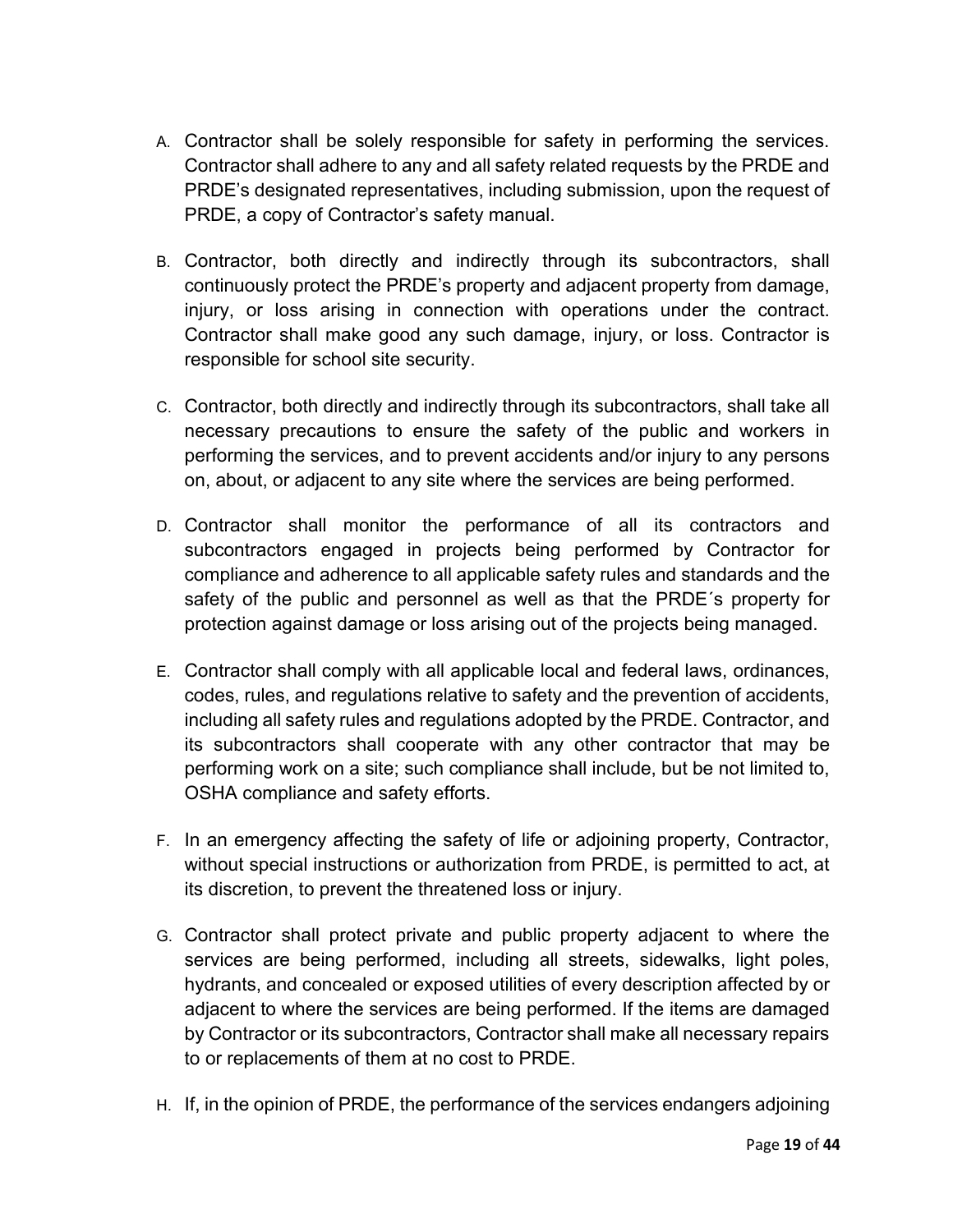property or persons, upon written notice from PRDE to the Contractor, the services and installations shall be stopped, and the method of operation changed in a manner acceptable to the PRDE. Contractor acknowledges and agrees that it shall be responsible for any financial repercussions resulting therefrom and that service delivery schedules may be postponed as a result thereof.

**32.INSURANCE REQUIREMENTS.** The Contractor represents that, as of the date of execution of this Agreement, it maintains the insurance coverage and their amounts, as indicated below. Contractor will present to the PRDE evidence of insurance in the standard Acord form certificate of insurance. The certificate will set forth each policy of insurance (policy number, effective dates of coverage and applicable limits). It will also show the PRDE as the certificate holder, set forth the project name and state what parties are included as an additional insured (including PRDE). The certificate will be issued and signed by the Contractor's insurance broker as its authorized agent. All policies will be maintained by the Contractor during the Term and any extensions thereof.

The insurance policies to be maintained by the Contractor and their respective amounts are as follows:

# o **Commercial/General Liability Occurrence/Aggregate (Including Errors and Omissions): \$300,000.00 per occurrence and \$1,000,000.00 in the aggregate.**

The Contractor must purchase and maintain without interruption for the duration of the Agreement insurance against claims for injuries to persons or damages to property which may arise from or in connection with the performance of the work by the Contractor, its agents, representatives, employees or subcontractors, or anyone employed directly or indirectly by any of them. For purposes of the insurance policies the duration of the Agreement shall be from the inception of the Agreement until the date of final payment. Defense and legal costs shall not erode the Per Occurrence or Aggregate Limits. This insurance shall be endorsed to include the following policy forms:

CG 20 10 11 85 Additional Insured – Owners, Lessees or Contractors – (Form B).

In the absence of CG 20 10 11 85, the insurance shall include both of the following: CG 20 10 AND CG 20 37, or its equivalent.

o **Automobile Liability: \$1,000,000.00 per occurrence**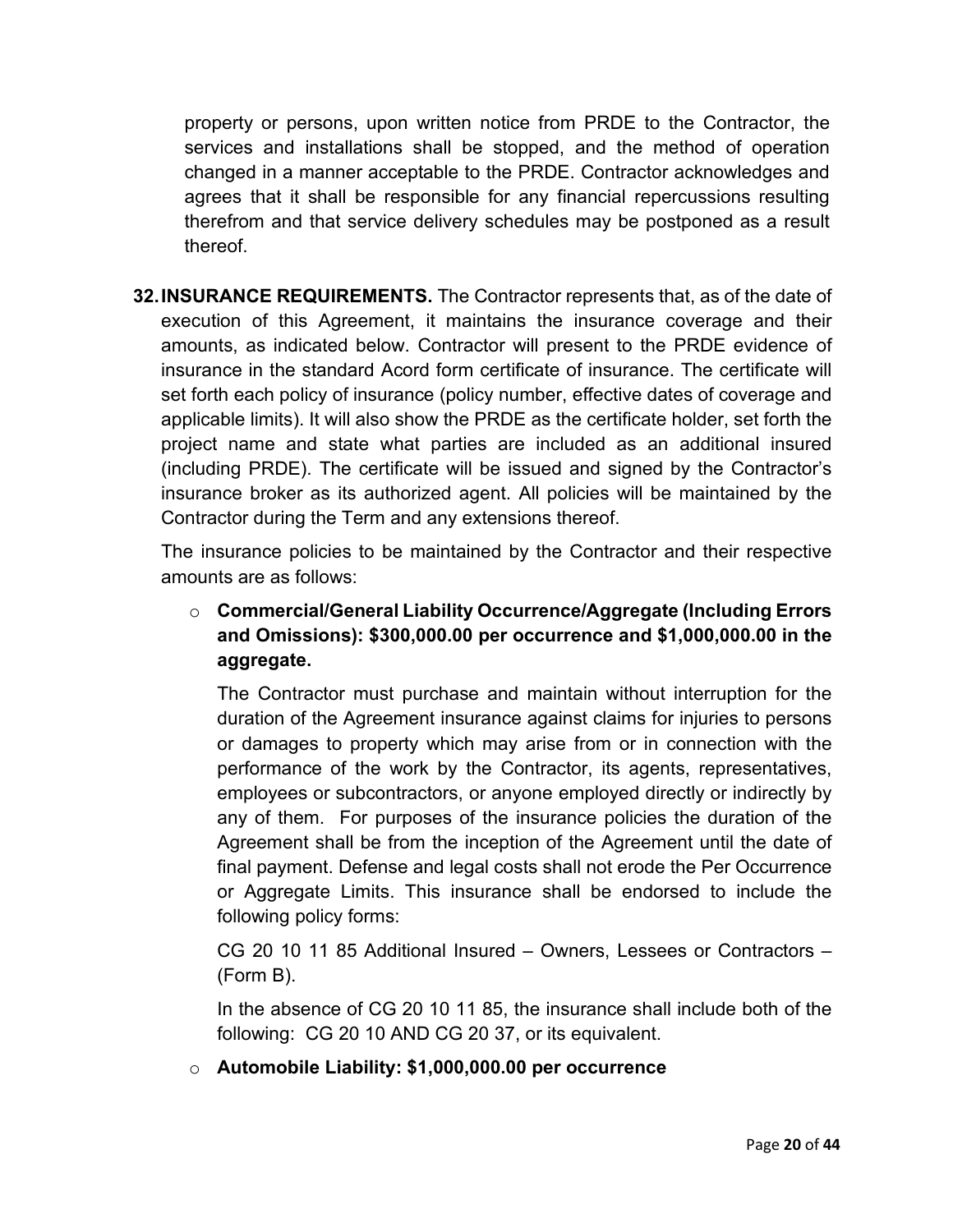Automobile Liability Insurance when any motor vehicle (whether owned, non-owned or hired) is used in connection with any activity under the Agreement, with limits of One Million and 00/100 Dollars (\$1,000,000.00) per occurrence for bodily injury and property damage. This insurance shall include third-party bodily injury and property damage liability for owned, hired and non-owned automobiles and shall be endorsed to include Code 1 "Any Auto". If the Contractor does not own any automobiles, the insurance shall be endorsed to include Code 8 "Hired Auto" and Code 9 "Non-Owned Auto". Contractor shall cause its subcontractors and subconsultants of all tiers to provide, at their own expense, the same insurance for all owned, non-owned or hired automobiles used in connection with the work.

If there is the exposure of transportation of hazardous materials the following endorsement shall be provided. Under this policy, Motor Carrier Endorsement, of the Motor Carrier Act of 1980, Form MCS-90, shall be provided by the Proponent.

- o **Worker's Compensation: Statutory**
- o **Professional Liability: \$1,000,000.00 per occurrence and \$2,000,000.00 in the aggregate.**

The policy shall not be cancelled for any reason, except non-payment of premium but said cancellation does not release the Contractor from the fulfillment of its obligations under the Agreement.

- o **Additional Insured:** All insurance policies with the exception of Workers Compensation and Professional Liability shall include the, the Commonwealth of Puerto Rico, the Puerto Rico Department of Education, all Commonwealth Departments, Agencies, Municipalities, Boards and Commissions, its officers, agents, servants, employees and volunteers as an additional insured.
- o **Additional Provisions:** The following additional provisions are required.

•Waiver of Subrogation on all policies, except Workers Compensation and Professional Liability.

•Additional Insured Clause providing coverage to the extent of loss attributable to the negligence of Contractor.

•For any claims related to this project, the Contractor's insurance shall be primary to the extent of loss attributable to the negligence of Contractor.

•Contractor agrees to have and maintain the policies as set forth and described herein.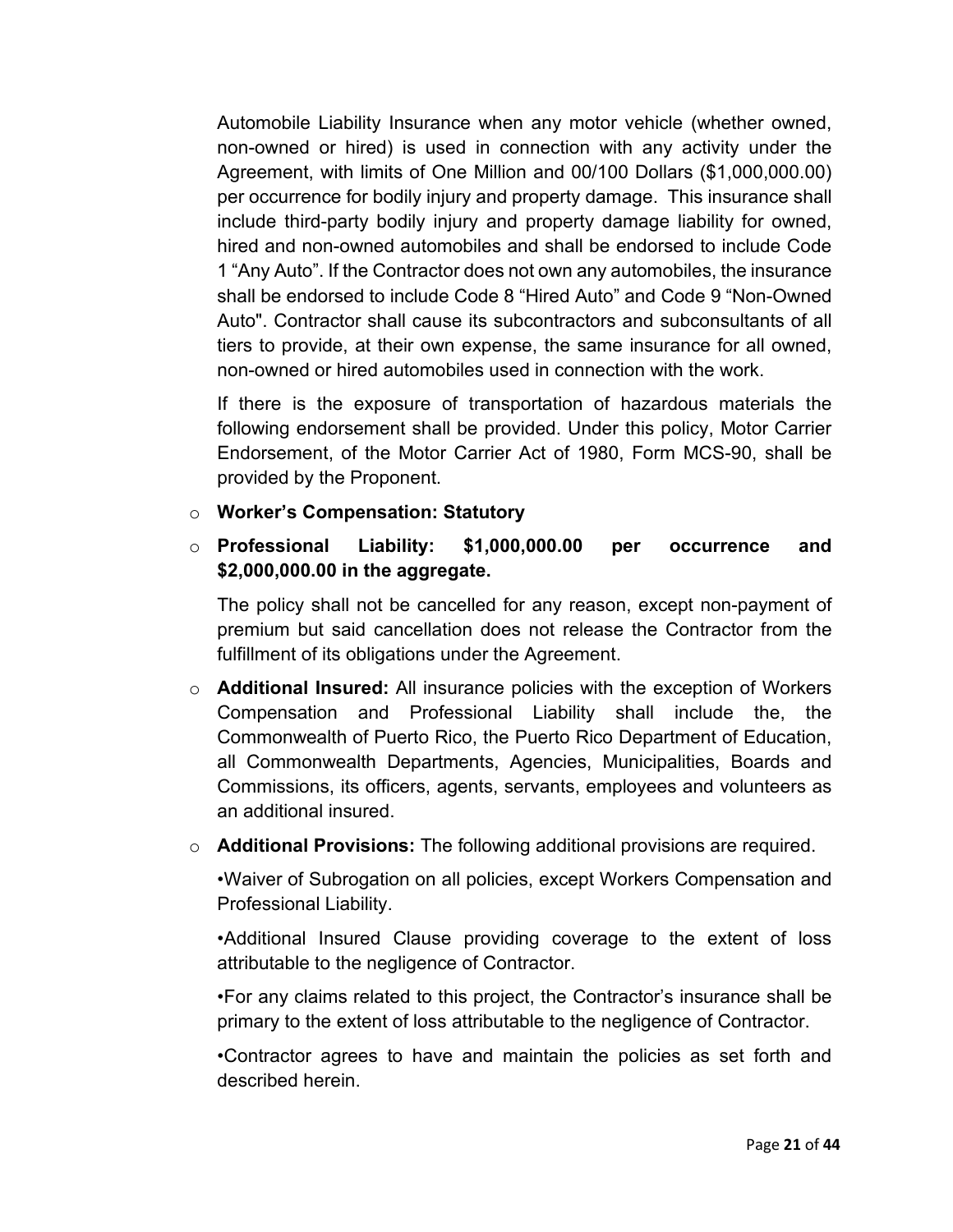•The insurance obligations under this Agreement shall be all insurance coverage and/or limits carried by the Contractor.

•Hold Harmless and Indemnification Agreement

•90 Days' Notice of Cancellation, of Material Change or Non-renewal, including Non-Payment of Premium, which shall be provided by Contractor to PRDE.

•Cancellation of coverage for any reason does not release the Contractor from fulfilling its obligations under the Contract.

•Neither the acceptance of the completed work nor the payment thereof shall release the Contractor from the obligations of the insurance requirements or indemnification agreement

•The insurance companies issuing the policies shall have no recourse against the Commonwealth of Puerto Rico, the Puerto Rico Department of Education, all State Agencies, Municipalities, Boards and Commissions, its officers, agents, servants, employees and volunteers.

- o **General Provisions:** The certificates of insurance for each insurance policy are to be signed by a person authorized by that insurer to bind coverage on its behalf. The Certificates are to be received and approved by the Agency before work commences and upon any contract renewal or insurance policy renewal thereafter.
	- The Certificate Holder should be listed as follows: Commonwealth of Puerto Rico, Puerto Rico Department of **Education** 150 Federico Costa Avenue Urb. Industrial Tres Monjitas San Juan, Puerto Rico RFQ PRDE(ER)-2022-001
	- If the Contractor does not meet the insurance requirements at policy renewal, at the option of PRDE, payment to the Contractor may be withheld until the requirements have been met, or PRDE may pay the renewal premium and withhold such payment from any monies due the Contractor, or the Agreement may be suspended or terminated for cause. Failure of the Contractor to purchase and/or maintain any required insurance shall not relieve the Contractor from any liability or indemnification under the Agreement.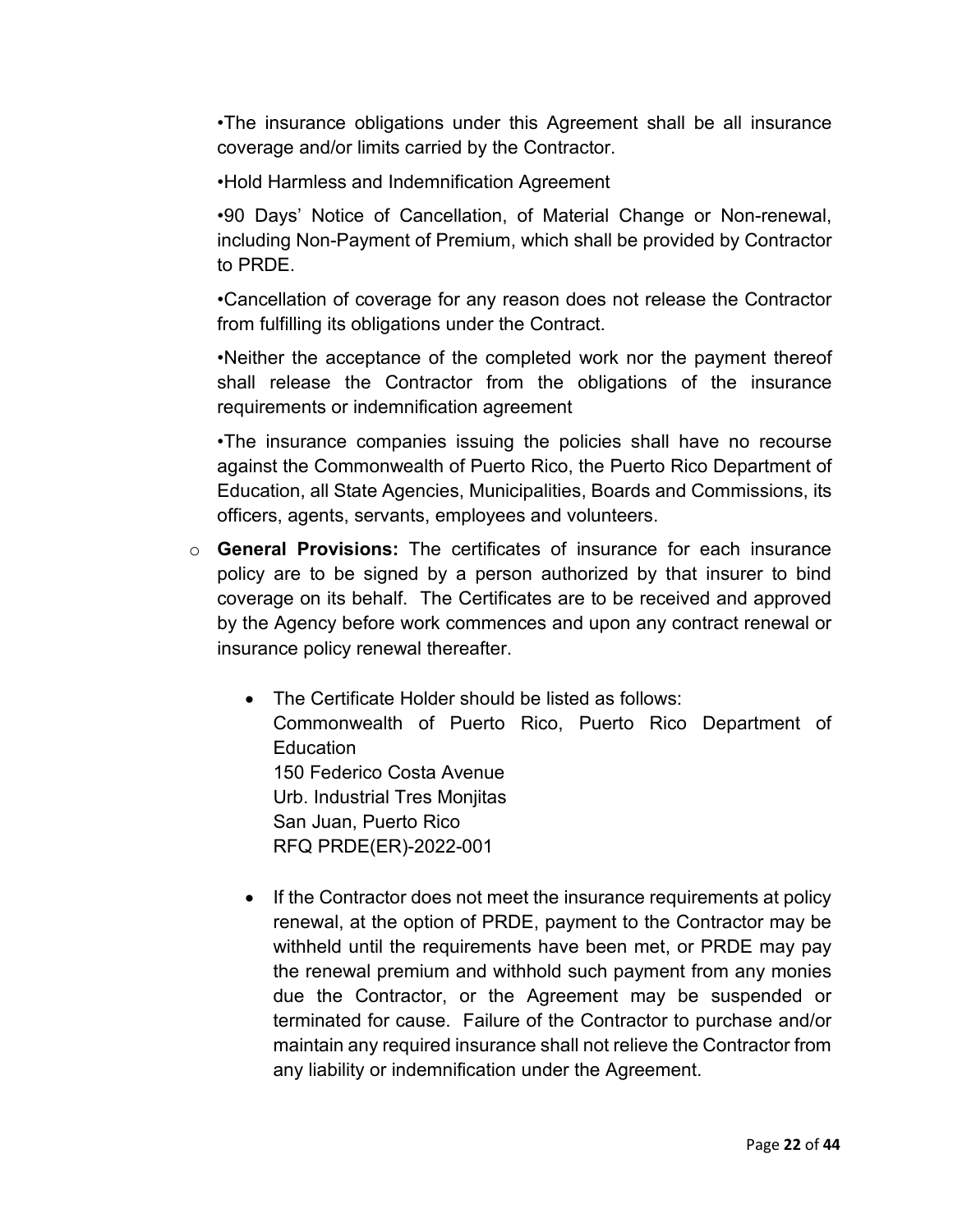- All insurance policies must be issued by insurance companies authorized to do business in Puerto Rico, must have a solid financial position and be classified as "A-" or better and a financial strength of VII or higher by the latest version of the Best Key Rating Guide or be accepted by PRDE after proper evaluation.
- Any failure of PRDE to demand or receive proof of insurance coverage shall not constitute a waiver of Contractor's obligation to obtain the required insurance. The receipt of any certificate does not constitute an agreement by the PRDE that the insurance requirements in the Agreement have been fully met or that the insurance policies indicated on the certificate are in compliance with all contract requirements.
- The Contractor's failure to carry or document required insurance shall constitute a breach of the Contractor's agreement with PRDE. Non-fulfillment of the insurance conditions may constitute a violation of the Agreement, and PRDE retains the right to stop services until proper evidence of insurance is provided, or this Agreement may be terminated. PRDE will not pay the Contractor for any services if satisfactory proof of insurance is not provided before the commencement of services.
- Any deductibles or self-insured retentions on referenced insurance coverage must be borne by the Contractor. Any insurance or selfinsurance programs maintained by the Department of Education do not contribute with insurance provided by the Contractor under the Agreement.
- All subcontractors are subject to the same insurance requirements of the Contractor unless otherwise specified in the Agreement. The Contractor shall require any subcontractors under the Agreement to maintain comparable insurance naming the Contractor, the PRDE, inclusive of its members, employees and agents, and any other entity designated by PRDE, as Additional Insureds. The Contractor will maintain a file of subcontractor's insurance certificates evidencing compliance with these requirements.
- The coverage and limits furnished by Contractor in no way limit the Contractor's liabilities and responsibilities specified within the Agreement or by law. The required insurance is not limited by any limitations expressed in the indemnification language in the Agreement or any limitation placed on the indemnity in the Agreement given as a matter of law.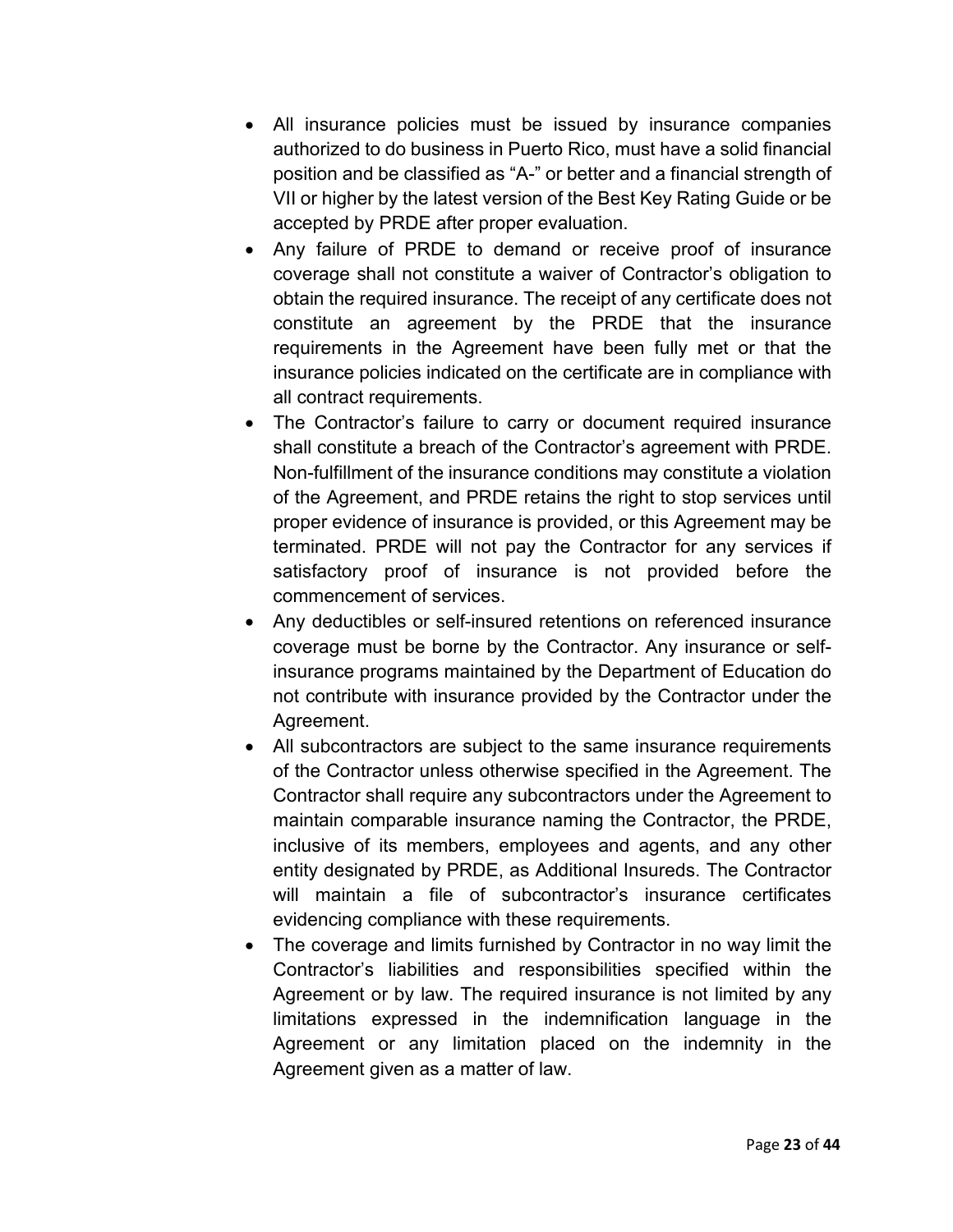- The Contractor agrees that insurers waive their rights of subrogation against the PRDE. Further, Contractor and PRDE each hereby waives, for itself and its affiliates, right of recovery, and agrees that no third party shall have any right of recovery by way of subrogation, assignment or otherwise, against the other Party or its affiliates with regard to losses or claims insured against under this Agreement.
- During the term of this Agreement, PRDE shall maintain commercially reasonable amounts of insurance or self-insurance covering both its first party property damage exposure to damage to its buildings, facilities and business personal property as well as third party liability coverage for bodily injury and property damage to third parties caused by PRDE's negligence.
- **33.REPRESENTATIONS AND WARRANTIES OF THE CONTRACTOR**. As may be applicable, the Contractor represents and warrants that the following shall be true and correct as of the date of the Agreement and shall continue to be true and correct (as may be modified from time to time subject to PRDE's approval) during the Term of the Agreement:

**Financially Solvent.** The Contractor, and each of its subcontractors, is financially solvent, is able to pay all debts as they mature and is possessed of sufficient working capital to complete all services and perform all obligations under the Contractor's Proposal(s) and this Agreement. The Contractor also warrants that neither it nor any of its subcontractors owe any non-tax debt to the state or federal government.

Contractor should expect to be paid within 90 days of invoice acceptance. For these reasons, Contractor hereby certifies that it has sufficient financial capacity to continue to pay all staff in a timely manner and continue to perform under the Agreement without interruption or delay for at least that period of time. Contractor hereby certifies that it will pay its employees without regard to the timing of payment by PRDE and the Government of Puerto Rico.

**34.WORK QUALITY ASSURANCE.** The Contractor is responsible for the quality of the work and activities of each of its staff and subcontractors, including without limitation, compliance with the terms of the Agreement. The Contractor shall retain and utilize sufficient resources to assure the most effective and efficient performance of services and shall utilize professionals licensed to practice the applicable profession, as required by law or by the Agreement. The Contractor shall use efficient business administration methods and perform the services in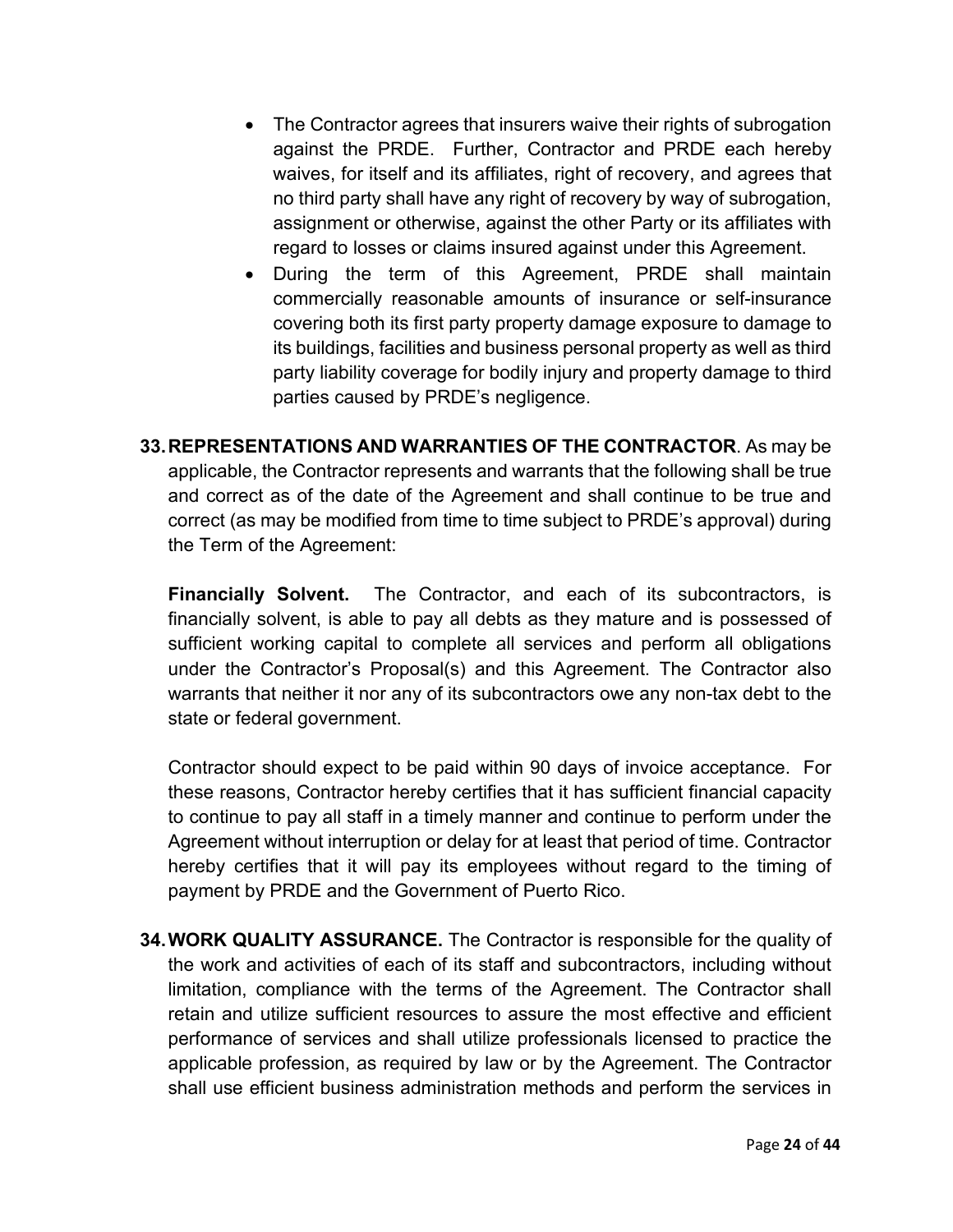the best way and in the most expeditious and economical manner consistent with the best interests of PRDE, so as to ensure, among other things, that the services are performed at a reasonable cost to PRDE and that the services performed by other entities or persons in connection with the contract are also efficiently and cost-effectively delivered.

- **35.CONTINUING OBLIGATION TO PERFORM.** In the event of any dispute between Contractor and PRDE, Contractor shall expeditiously and diligently proceed with the performance of all of its obligations under this Agreement with a reservation of all rights and remedies it may have under or pursuant to the contract at law or in equity.
- **32.ACCESS TO RECORDS.** The Contractor agrees to provide the PRDE, the Government of Puerto Rico, the Federal Program Administrators, the Comptroller General of the United States, or any of their authorized representatives access to any books, documents, papers, and records of the Contractor which are directly pertinent to the RFP or this Agreement for the purposes of making audits, examinations, excerpts, and transcriptions.

The Contractor agrees to permit any of the foregoing parties to reproduce by any means whatsoever or to copy excerpts and transcriptions as reasonably needed.

The Contractor agrees to provide the PRDE, the Government of Puerto Rico, Federal Program Administrators, the Comptroller General of the United States or their authorized representatives access to work sites pertaining to the work being completed under the Agreement.

The authorized representative and agents of the PRDE, FEMA, and HUD shall be permitted to inspect all work, materials, payrolls, records of personnel, invoices of materials, and other relevant data and records.

**33.AUDITS**. PRDE shall have the right to conduct audits in order to establish if the Contractor is abiding to the terms and conditions contained in this Agreement. The Contractor acknowledges PRDE's right to conduct or commence to conduct said audits throughout the Term and up to the later of: (a) thirty-six (36) months after the termination date of the Agreement or (b) the end of any close-out procedures by PRDE, COR3, the Office of the Comptroller of the Government of Puerto Rico, the Office of the Inspector General, or any other Government of Puerto Rico entity with authority under law or regulation to conduct said audit and/or FEMA. The Contractor shall provide all reasonable required assistance to conduct said audits. PRDE (or the Puerto Rico Government entity conducting the audit) will conduct these audits at its own cost unless the audits disclose that the Contractor has materially breached the terms and conditions contained in this Agreement in which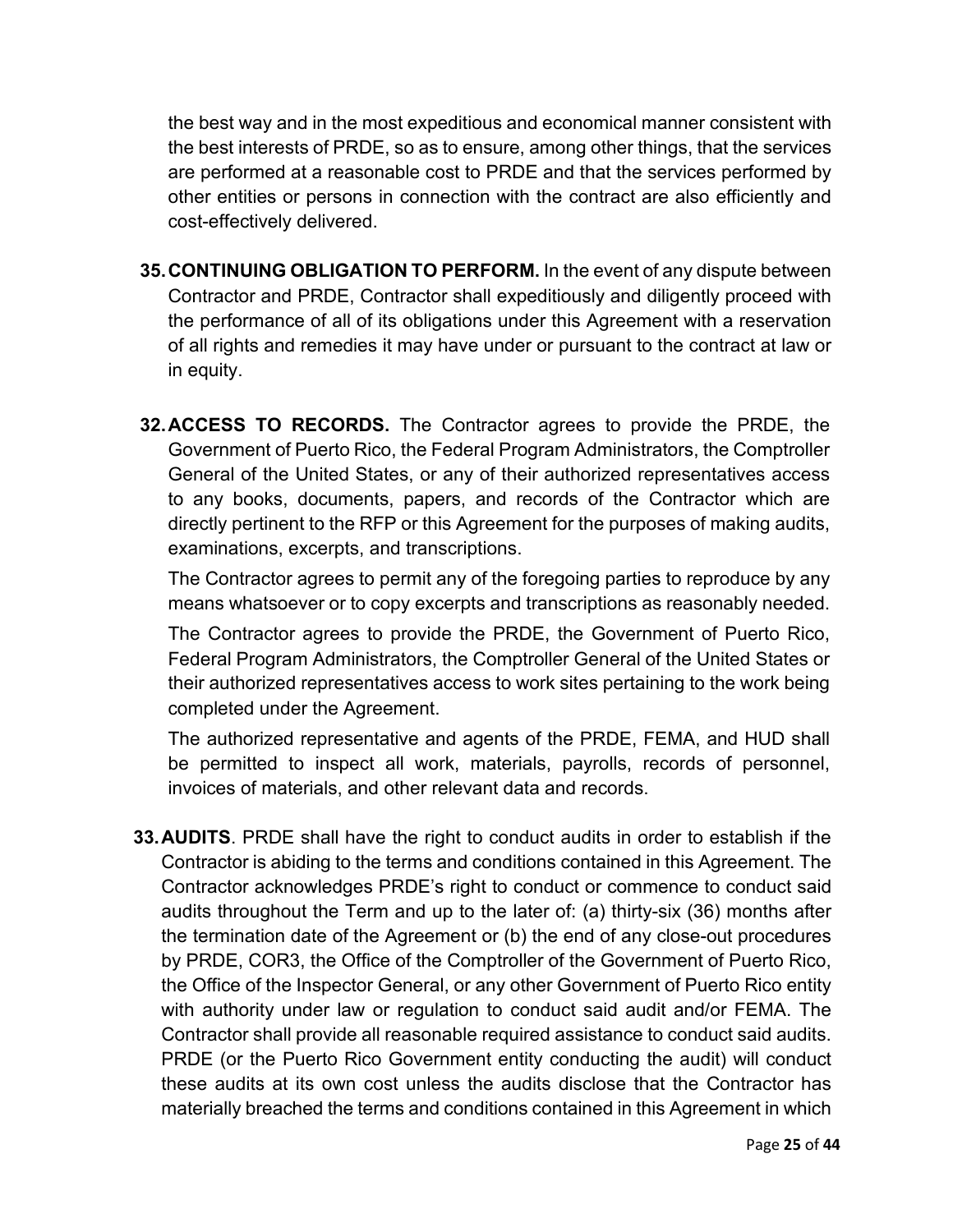case the Contractor will afford the expenses generated by these audits. The audits will be conducted during normal business hours and upon previous written notification ten (10) calendar days in advance. The written notice shall contain a list of documents that will be required during the audit. However, during the audit, PRDE or the Government of Puerto Rico entity conducting the audit may request to examine additional documents.

- **34.RETENTION OF DOCUMENTS.** The Contractor will keep the documents generated in connection with this Agreement until the later of: (i) six (6) years after the Term and/or (ii) the end of any close-out procedures by the Government of Puerto Rico and/or FEMA. If an audit has been initiated and a finding remains unsolved at the end of the said period, the documents will be kept until the resolution of said finding. The Contractor recognizes that persons duly authorized by PRDE**,** the Government of Puerto Rico or federal officials, will have access and right to examine the technical documents generated in relation to the Agreement.
- **35.TURNOVER OF DOCUMENTS AND RECORDS.** Upon demand by PRDE following termination of this Agreement for any reason, or following the expiration of this Agreement by its terms, Contractor shall turn over to PRDE or its designee within ten (10) business days of demand, all materials, supplies, equipment owned, or purchased by PRDE, completed or partially completed work, analyses, data, computer disks, documents, reports and any other information pertaining to this Agreement or the performance or furnishing of services, whether prepared by the Contractor or its subcontractors. The Contractor shall cause its subcontractors to undertake the same obligations agreed to by Contractor under this Agreement.
- **36.APPLICABLE LAW AND VENUE**. This Agreement shall at all times be subject to and interpreted by, and shall be complied with in accordance with the laws of the Government of Puerto Rico. The General Court of Justice in Puerto Rico shall have exclusive jurisdiction to resolve any dispute or controversy regarding the application or interpretation of this Agreement, and the Parties hereto irrevocably submit themselves to the exclusive jurisdiction of the Court of First Instance of the Government of Puerto Rico in San Juan.
- **37.SURVIVAL. SEVERABILITY**. All express representations and warranties made or given in this Agreement shall survive the completion of services by the Contractor or its subcontractors, or the termination of the Agreement for any reason. If any provision or part of the Agreement is held to be unenforceable, the Agreement shall be considered divisible and such provision shall be deemed inoperative to the extent it is deemed unenforceable, and in all other respects this Agreement shall remain in full force and effect; provided, however, that if any such provision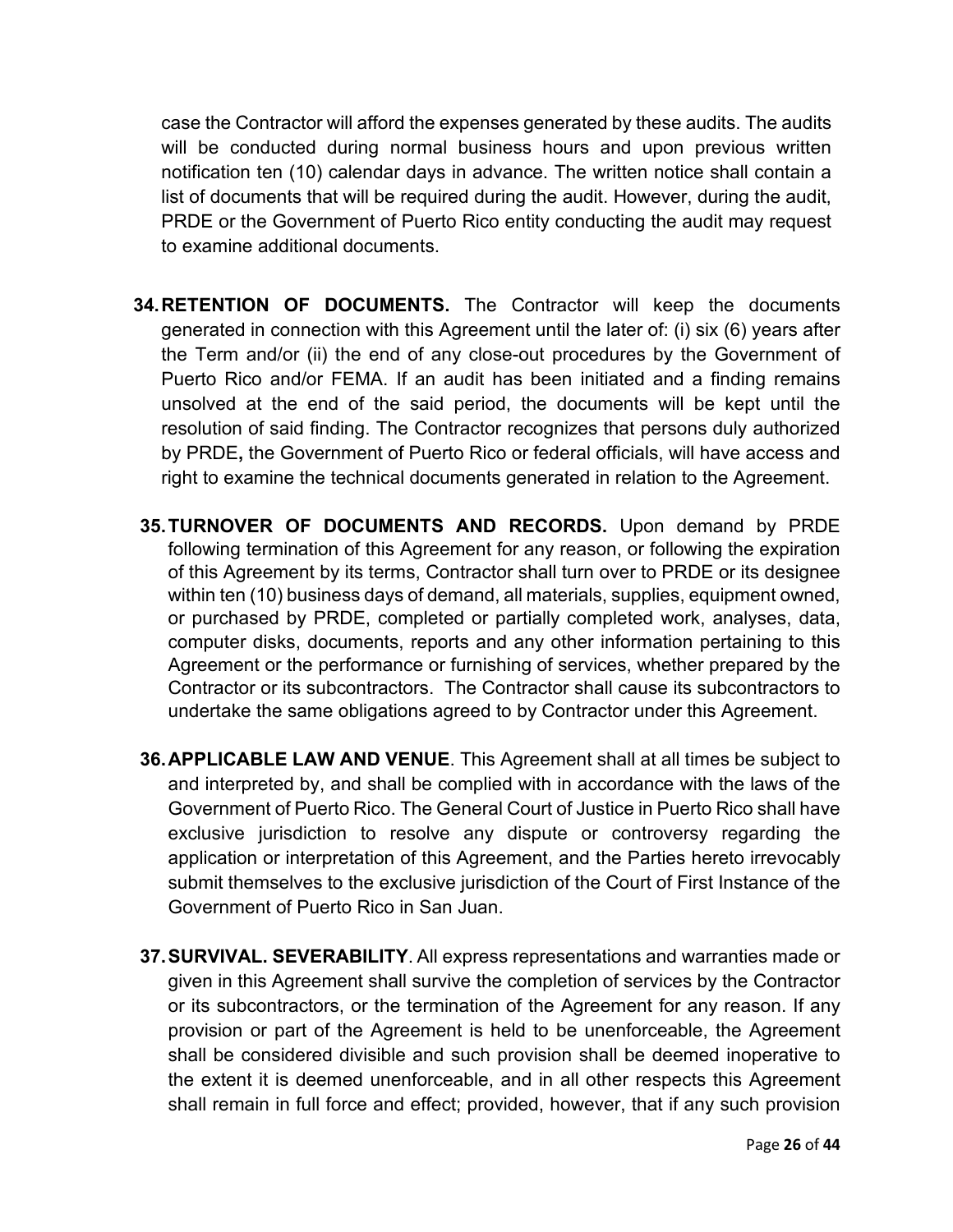may be made enforceable by limitation thereof, then such provision shall be deemed to be so limited and shall be enforceable to the maximum extent permitted by applicable law.

- **38.ASSIGNMENT OF AGREEMENT.** This Agreement may not be assigned in part or in whole or transferred in any way by the Contractor to any other natural or legal person without the prior written consent of PRDE. However, PRDE's consent to an assignment of this Agreement shall not liberate the Contractor of its obligations hereunder.
- **39.NON-WAIVER.** No delay or omission, or series of delays or omissions, by either Party to exercise any right under this Agreement shall be construed as any type of waiver of any right under the Agreement or the right of the PRDE to declare an Event of Default in the future. The remedies under the terms of the Agreement are not intended to be exclusive any other remedies provided, and each and every such remedy shall be cumulative and shall be in addition to any other remedies, existing now or hereafter, at law, in equity or by statute. The Parties acknowledge that if the PRDE permits Contractor or any of its subcontractors to continue to provide services despite one or more Events of Default, the Contractor is not relieved of any responsibilities, duties or obligations under the Agreement.
- **40.CERTIFICATION ON INCOME TAX RETURNS:** As may be applicable, the Contractor hereby certifies that it has filed all federal and Puerto Rico required income tax returns for the past five (5) years and that all payments thereof have been made. If the Contractor has any income tax related debt with the Government of Puerto Rico the Contractor hereby certifies that it has a payment plan with which terms the Contractor is complying and has provided evidence issued by the Puerto Rico Treasury Department to that effect. Should this certification be untrue or incorrect PRDE will cancel this Agreement immediately and the Contractor will have to reimburse all payments made under the Agreement.
- **41.TAX OBLIGATIONS.** Contractor shall be responsible for complying with applicable federal and local tax laws and regulations. Contractor shall pay all required taxes on amounts paid to Contractor under the Agreement and indemnify and hold the PRDE harmless from any and all taxes, assessments, penalties, and interest asserted against the PRDE by reason of the Contractor's relationship, as an independent contractor, created by the Agreement. Contractor shall fully comply with the workers' compensation law regarding Contractor and Contractor's employees. Contractor shall indemnify and hold PRDE harmless from any failure of Contractor to comply with applicable workers' compensation laws or applicable federal and local tax laws and regulations. PRDE may offset against the amount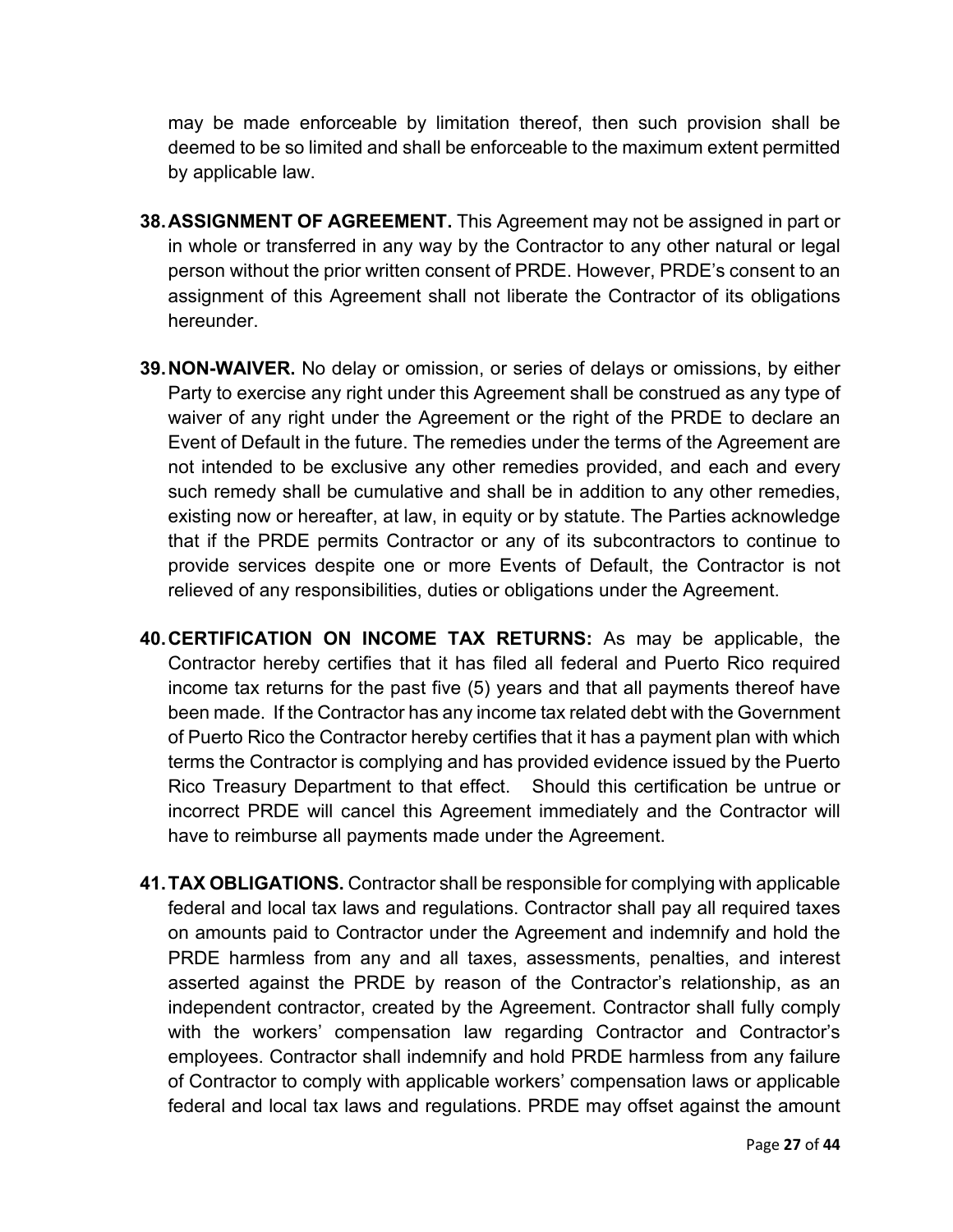of any fees due to Contractor under the Agreement any amount due to the PRDE from the Contractor as a result of Contractor's failure to promptly pay to PRDE any reimbursement or indemnification arising under this paragraph.

Contractor shall bear all taxes and duties etc. levied or imposed on Contractor under the Agreement on account of services rendered, and payments received from PRDE under this Agreement.

**42.PUERTO RICO GOVERNMENTAL REQUIREMENTS.** The Contractor has presented a Certificate of Eligibility issued by the Puerto Rico General Services Administration which evidences registration in the Registry of Professional Services Providers (*Registro Unico de Proveedores de Servicios Profesionales*) or the Registry of Bidders (*Registro Unico de Licitadores*). Said document is made to form a part of this Agreement as Appendix F.

In addition, the Contractor shall comply with the following provisions:

- a. Contractor shall ensure that each of its subcontractors rendering services under this Agreement, submits the certifications requested hereunder and provides evidence of compliance..
- b. Pursuant to the Puerto Rico Treasury Department's CC-1300-25-14 Contractor hereby consents to allow withholding of any amount to cover debts owed by the Contractor to the Government of Puerto Rico from any amounts due to the Contractor for under this Agreement.
- c. The term "debt(s)" as used in this article shall mean any payments or taxes owed by the Contractor based on income, sales tax (IVU), property taxes, and other applicable taxes, including any special taxes approved during the Term; all rights, and/or licenses; amounts withheld in the origin from employees of the Contractor based on salaries or personal services; payments of interests, dividends; payments of rents to individuals; taxes owed by non-resident corporations and partnerships; the payment of interests, dividends, and other distributions of earnings to individual residents; unemployment insurance, temporary disability and social security for chauffeurs' payments (whichever apply), owed by the Contractor to the Government of Puerto Rico.
- **43.ANTI-CORRUPTION PROVISIONS:** The Contractor hereby certifies that it has submitted to the Puerto Rico General Services Administration a sworn statement indicating that neither Contractor nor its officers, officials or any member of its board of officials or board of directors, nor any person performing equivalent functions for the Contractor have been convicted or pled guilty for violation of Section 6.8 of the Act 8 of 2017 (Act for the Administration and Transformation of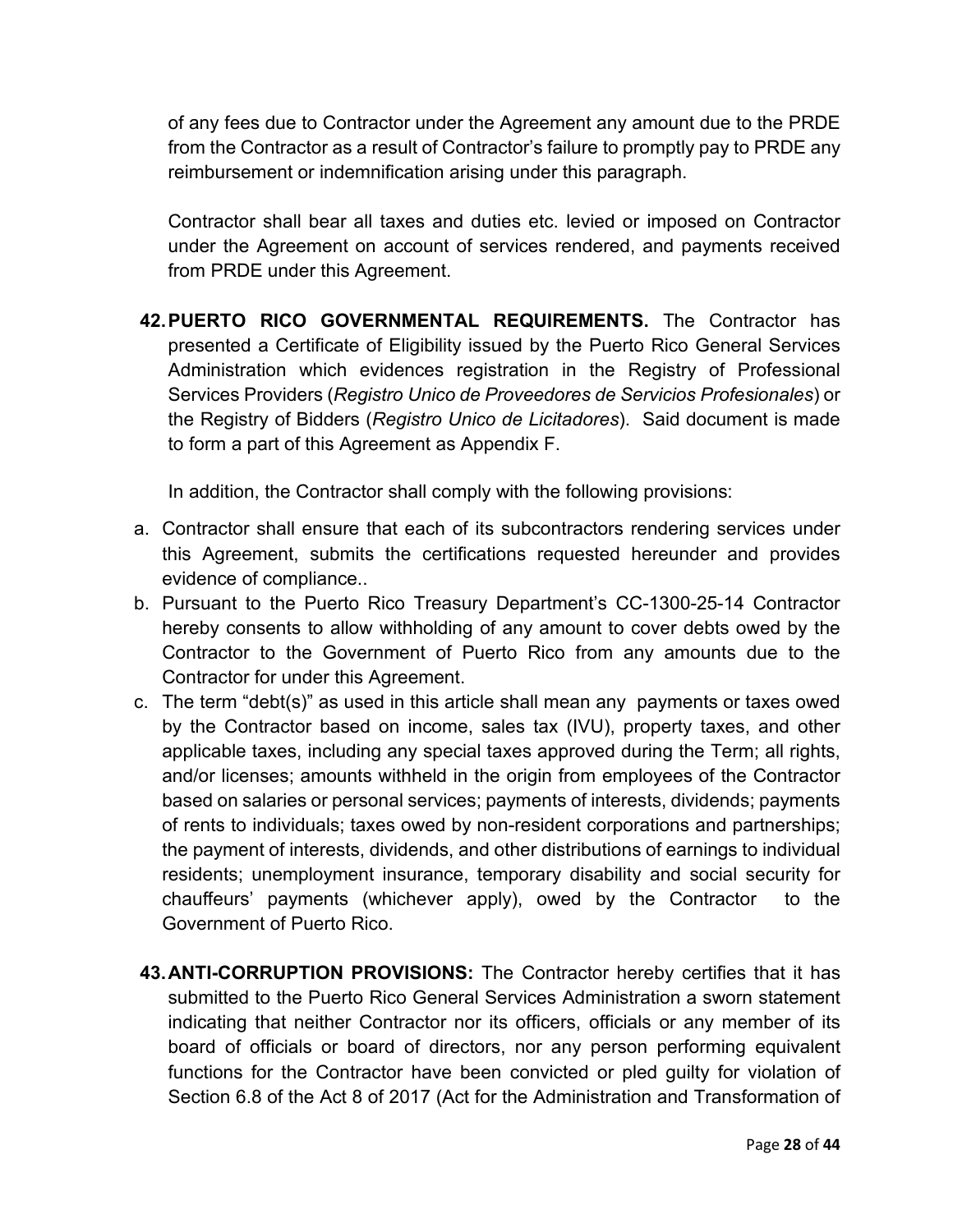the Human Resources of the Government of Puerto Rico) nor of any of the crimes included in the Anti-Corruption Code of Puerto Rico, approved pursuant to Act 2 of 2018 and together with Act 1 of January 3, 2012, as amended, also known as the "Organic Act of the Office of Government Ethics of Puerto Rico.

The Contractor acknowledges that the certifications provided under this article are essential conditions of this Agreement. If these certifications are not correct in their entirety or in any of their parts, it shall constitute sufficient cause for PRDE to terminate this Agreement immediately and any applicable penalties may be imposed.

If the status of the Contractor or any of its shareholders, partner, associates, officers, directors, employees or agents with regards to the charges previously mentioned in this article should change at any time during the Term, the Contractor shall notify PRDE in writing immediately. The failure to comply with this responsibility constitutes a violation of this article and may result in penalties or such other remedies applicable under law or regulation.

- **44. GOVERNMENTAL ETHICS LAW AND CONFLICTS OF INTEREST.** The Contractor hereby states and certifies that no public official of the Executive Branch of the Government of Puerto Rico nor any employee of the PRDE has direct or indirect monetary interest in this Agreement. The Contractor understands and agrees that in the performance of its obligations under this Agreement, it owes its complete loyalty to the PRDE and that it does not have interests which are in conflict with those of the PRDE. These conflicts of interests ay include, but are not limited to, lawsuits or other legal claims against the PRDE**.** The Contractor will keep the PRDE informed of any conflicts of interest that may arise with any third parties.
- **45.PROFESSIONAL ETHICS RULES**. The Contractor acknowledges and accepts that, to the extent applicable, it is knowledgeable of the rules of ethics of its profession and assumes responsibility for its own actions. The Contractor also acknowledges that in executing its professional services pursuant to this Agreement it has the obligation to comply with all applicable laws, regulations, and professional rules as to professional ethics, including having no adverse interest to the PRDE in violation of applicable law, regulation, or professional rule. "**Adverse interest**" means representing clients who have or may have interests contrary to PRDE´s interests in violation of the standards of ethics applicable to its profession or industry, or applicable Puerto Rico laws and regulations. This duty includes the continued obligation to disclose to PRDE all circumstances of any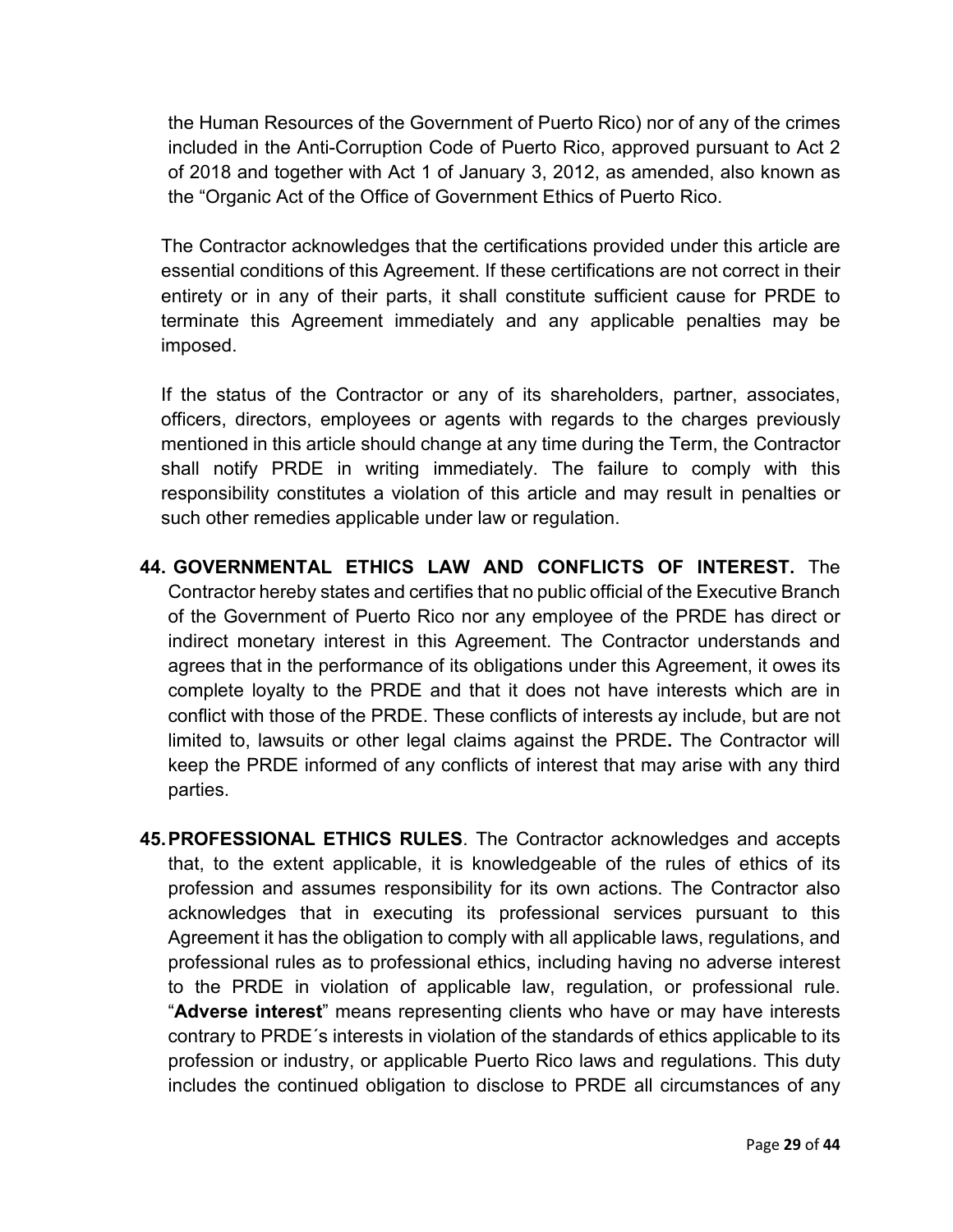such adverse interest relationships with clients and third persons, and any such adverse interest which could influence the PRDE when executing the Agreement while it is in effect. The Contractor shall be deemed to represent conflicting adverse interests when, on behalf of one client it must support that which it is its duty to oppose to comply with its obligations with another previous, present or potential client, in violation of the standards of ethics applicable to its profession or industry or applicable Puerto Rico laws and regulations. Also, it represents conflicting adverse interests when its conduct is or would be described to be in violation of the standards of ethics applicable to its profession or industry, or in applicable Puerto Rico laws and regulations. The conduct herein described, when engaged in by one of its directors, partners or employees, shall constitute a violation of this prohibition by the Contractor. The Contractor shall endeavor to avoid even the appearance of the existence of any such conflicting adverse interests.

- **46.IMPROVEMENT OF FAMILY ASSITANCE AND SUPPORT FOR THE ELDERLY**. Contractor certifies and warrants that, to the extent required by applicable law, it is in compliance with Act 168 of August 12, 2000, as amended, also known as the "Act for the Improvement of Family Assistance and for the Support of the Elderly" ("**Act 168-2000**"). In the event that the Contractor is under a court or administrative order directing it to provide financial support or to fulfill any obligation under Act 168-2000, the Contractor further certifies and warrants that it is in compliance with said obligations. It is expressly acknowledged that this certification is an essential condition of this Agreement. If the certification is not correct in its entirety or in any of its parts, it shall constitute sufficient cause for the Contractor to terminate this Agreement by providing the PRDE five (5) days prior written notice of PRDE's intention to terminate this Agreement.
- **47.LICENSES, PERMITS; PERSONNEL QUALIFICATIONS AND CONDUCT.** The Contractor shall be responsible for procuring and maintaining all necessary authorizations, licenses, and any other permits required by local and federal laws, rules and regulations for the performance of the services under this Agreement. All services shall be rendered by duly qualified personnel who will have all certifications and licenses required by applicable laws and regulations. The Contractor's personnel, while at the PRDE's premises, shall at all times wear identification and observe the safety rules and regulations of the PRDE**.** PRDE may, at its sole discretion, request that any particular employee, staff, or subcontractor of the Contractor be removed from PRDE´s premises and from any work related to this Agreement.
- **48.CHANGES**. The Contractor may, at any time, by written request, request to make changes in the project, work, task or services to be performed within the general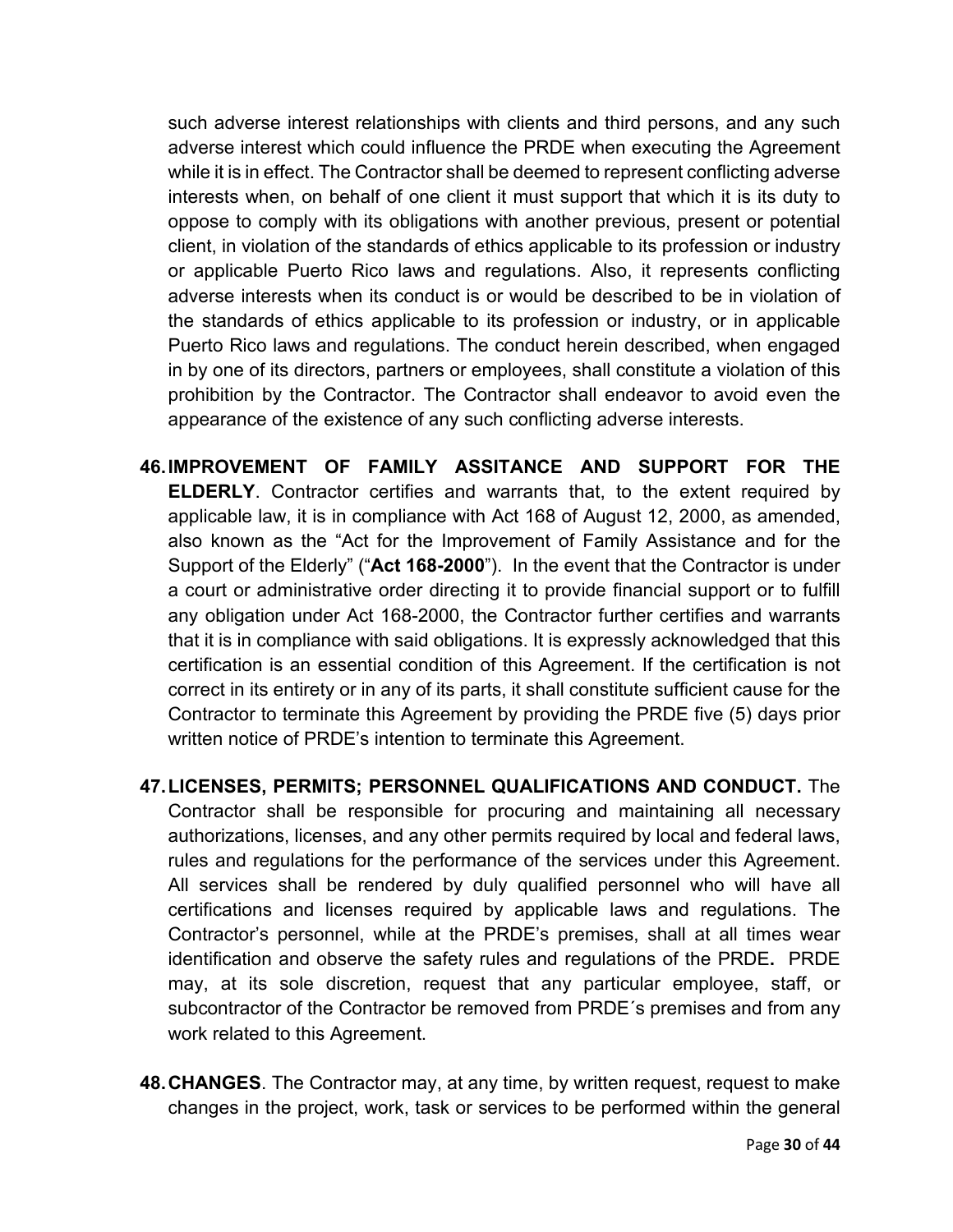scope of this Agreement. The PRDE's authorized representative shall have the authority to order minor changes in the work not involving adjustment in the contract price or an extension to the Contract term and not inconsistent with the contract. Such changes shall be made by written order, or as otherwise established in writing by the parties. If such changes cause an increase or decrease in Contractor´s cost of, or time required for, performance of any services under this Agreement, an equitable adjustment shall be made and this Agreement shall be modified in writing accordingly. Provided, however, that no changes shall be made to the scope of the services that would render the costs incurred in the performance of this Agreement unallowable or not allocable under, or outside the scope or not reasonable for the completion of federal grant awards from FEMA, HUD or any other United States federal agency.

- **49.ENTIRE AGREEMENT; AMENDMENTS.** The Agreement, including all attachments and referenced documents, will constitute the entire agreement of the parties with respect to the matters contained therein. No modification of or amendment to the contract shall be effective unless such modification or amendment is in writing and signed by both parties.
- **50.APPENDIXES AND CONTROLLING DOCUMENTS.** The following documents are part of this Agreement as if written in full in this document. In the event of any conflict between any term of this Agreement and any appendix incorporated herein by reference, precedence shall be given to the Agreement and thereafter to each appendix in the following order:
	- o **Appendix A:** RFQ No. PRDE(ER)-2022-001 and any published addenda.
	- o **Appendix B:** Contractor's SOQ
	- o **Appendix C**: Scope of Services
	- o **Appendix D:** Professional Services Fees Schedule
	- o **Appendix E**: Contractor Certification to the Financial Oversight and Management Board signed by the Contractor's authorized representative.
	- o **Appendix F**: Certificate of Eligibility issued by the Puerto Rico General Services Administration
- **51.FEDERAL GRANT TERMS AND CLAUSES.** This Agreement may be funded wholly or in part with federal grant funds. Therefore, this Agreement is governed by certain federal terms and conditions applicable to federal grants. This article contains a listing of the required terms and conditions which, upon signature of this Agreement, are acknowledged by the Contractor. Any funds disallowed by any federal grantor for non-compliance with the terms of this Agreement, including the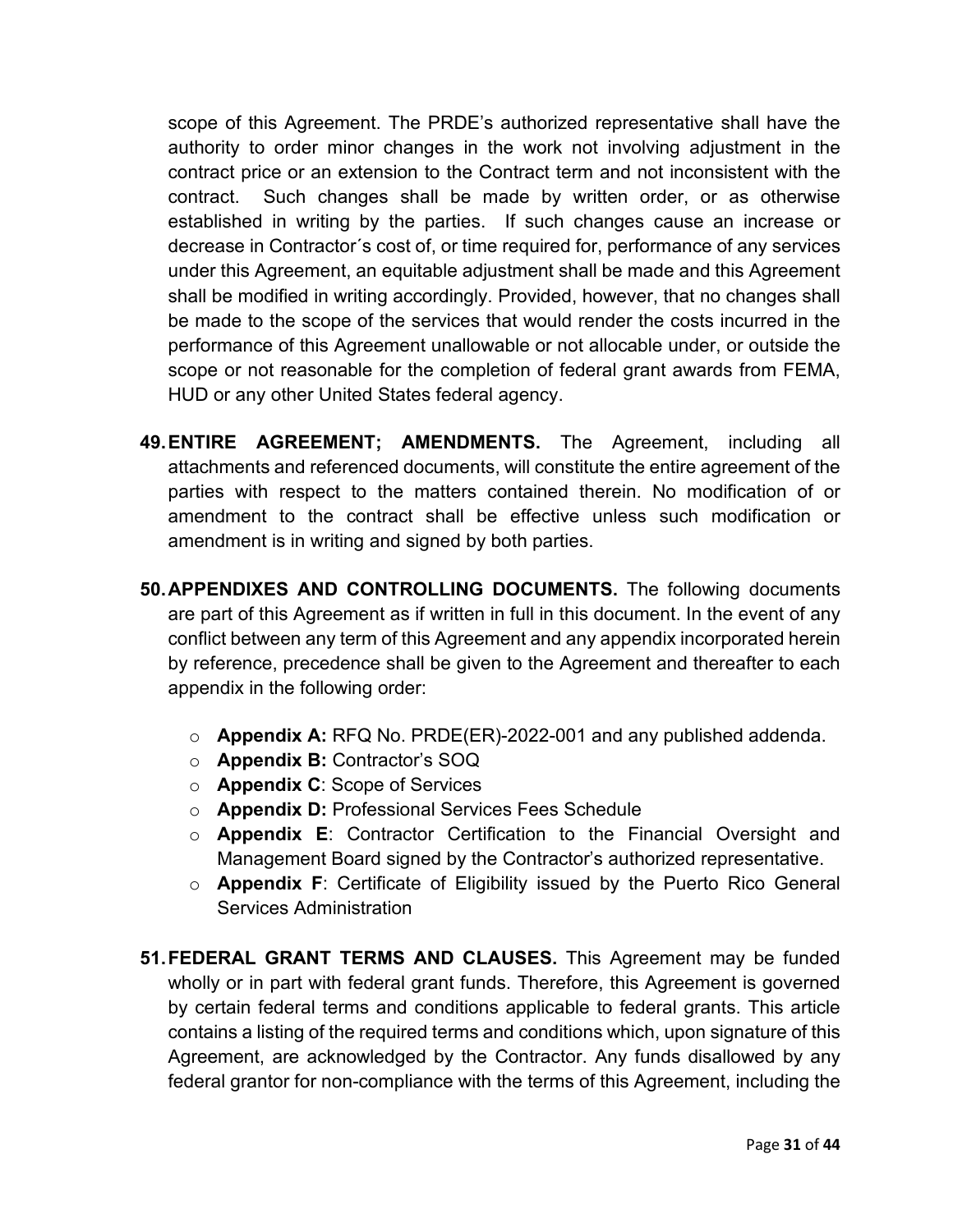dispositions of this article, shall be disallowed from fee or compensation to the Contractor.

**No Government Obligation to Third Parties.** The PRDE and the Contractor acknowledge and agree that, notwithstanding any concurrence by the Federal Government in or approval of the solicitation or award of the underlying contract, absent the express written consent by the Federal Government, the Federal Government is not a party to this Agreement and shall not be subject to any obligations or liabilities of the Contractor, or any other party.

**Program Fraud and False or Fraudulent Statements and Related Acts 31 USC 3801 et seq**. The Contractor acknowledges that the provisions of the Program Fraud Civil Remedies Act of 1986, as amended, 31 U.S.C. § 3801 *et seq*., "Administrative Remedies for False Claims and Statements," apply to its actions pertaining to this Agreement. Upon execution of this Agreement, the Contractor certifies or affirms the truthfulness and accuracy of any statement it has made, it makes, it may make, or causes to be made, pertaining to the underlying Agreement for which this contract work is being performed. In addition to other penalties that may be applicable, the Contractor further acknowledges that if it makes, or causes to be made, a false, fictitious, or fraudulent claim, statement, submission, or certification, the Federal Government reserves the right to impose the penalties of the Program Fraud Civil Remedies Act of 1986 on the Contractor to the extent the Federal Government deems appropriate.

or other work sites pertaining to the work being completed under the contract.

**Equal Employment Opportunity 29 CFR, Part 1630, 41 CFR, Part 60 et seq.** During the performance of this Agreement, the Contractor agrees as follows<mark>:</mark>

(1) The Contractor will not discriminate against any employee or applicant for employment because of race, color, religion, sex, or national origin. The Contractor will take affirmative action to ensure that applicants are employed, and that employees are treated during employment without regard to their race, color, religion, sex, or national origin. Such action shall include, but not be limited to the following:

Employment, upgrading, demotion, or transfer; recruitment or recruitment advertising; layoff or termination; rates of pay or other forms of compensation; and selection for training, including apprenticeship. The Contractor agrees to post in conspicuous places, available to employees and applicants for employment, notices to be provided setting forth the provisions of this nondiscrimination clause.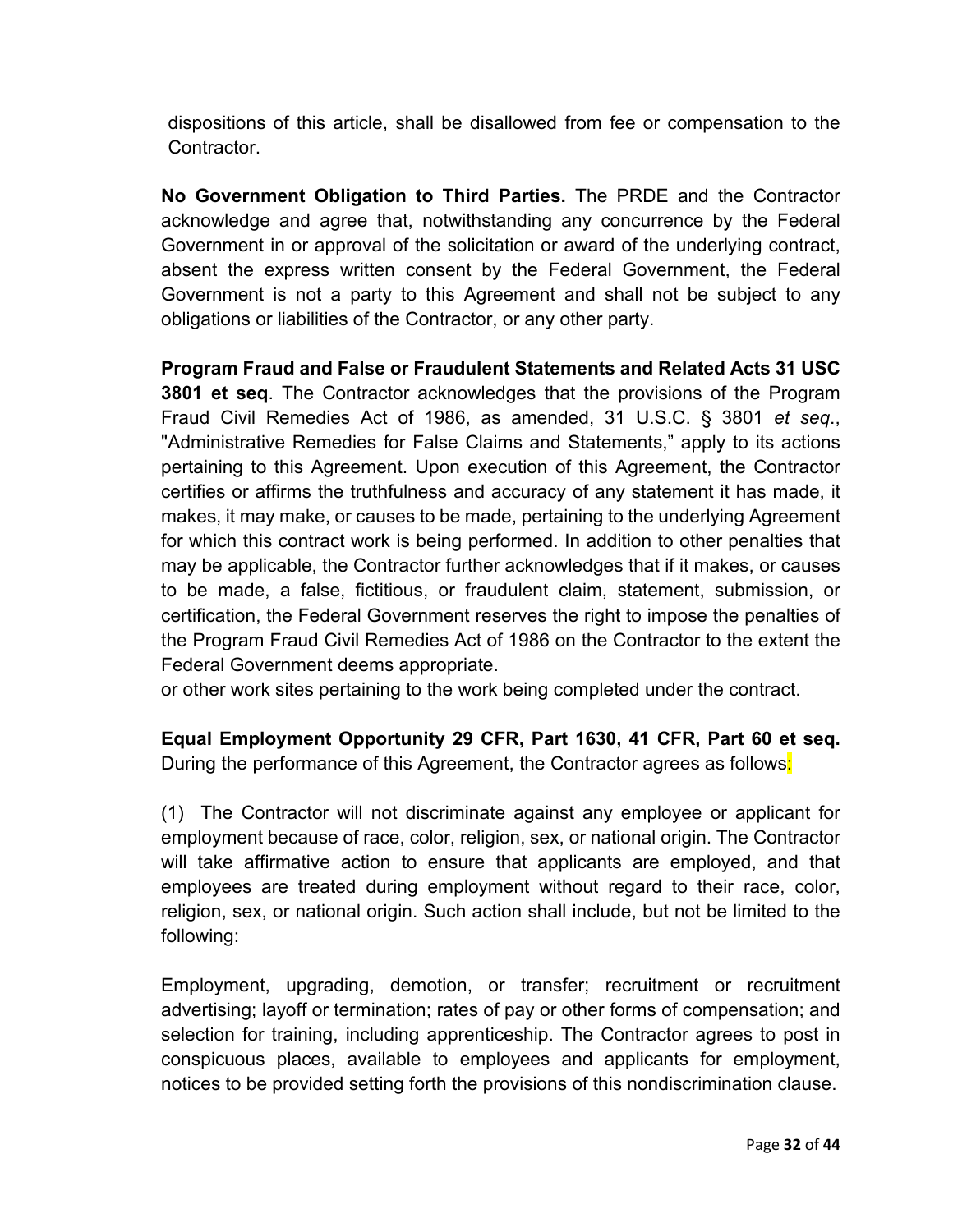(2) The Contractor will, in all solicitations or advertisements for employees placed by or on behalf of the Contractor, state that all qualified applicants will receive considerations for employment without regard to race, color, religion, sex, or national origin.

(3) The Contractor will send to each labor union or representative of workers with which he has a collective bargaining agreement or other contract or understanding, a notice to be provided advising the said labor union or workers' representatives of the Contractor's commitments under this section, and shall post copies of the notice in conspicuous places available to employees and applicants for employment.

(4) The Contractor will comply with all provisions of Executive Order 11246 of September 24, 1965, and of the rules, regulations, and relevant orders of the Secretary of Labor.

(5) The Contractor will furnish all information and reports required by Executive Order 11246 of September 24, 1965, and by rules, regulations, and orders of the Secretary of Labor, or pursuant thereto, and will permit access to his books, records, and accounts by the administering agency and the Secretary of Labor for purposes of investigation to ascertain compliance with such rules, regulations, and orders.

(6) In the event of the Contractor's noncompliance with the nondiscrimination clauses of this contract or with any of the said rules, regulations, or orders, this Agreement may be canceled, terminated, or suspended in whole or in part and the Contractor may be declared ineligible for further Government contracts or federally assisted construction contracts in accordance with procedures authorized in Executive Order 11246 of September 24, 1965, and such other sanctions as may be imposed and remedies invoked as provided in Executive Order 11246 of September 24, 1965, or by rule, regulation, or order of the Secretary of Labor, or as otherwise provided by law.

(7) The Contractor will include the portion of the sentence immediately preceding Paragraph (1) and the provisions of Paragraphs (1) through (7) in every subcontract or purchase order unless exempted by rules, regulations, or orders of the Secretary of Labor issued pursuant to section 204 of Executive Order 11246 of September 24, 1965, so that such provisions will be binding upon each subcontractor or vendor. The Contractor will take such action with respect to any subcontract or purchase order as the administering agency may direct as a means of enforcing such provisions, including sanctions for noncompliance: Provided, however, that in the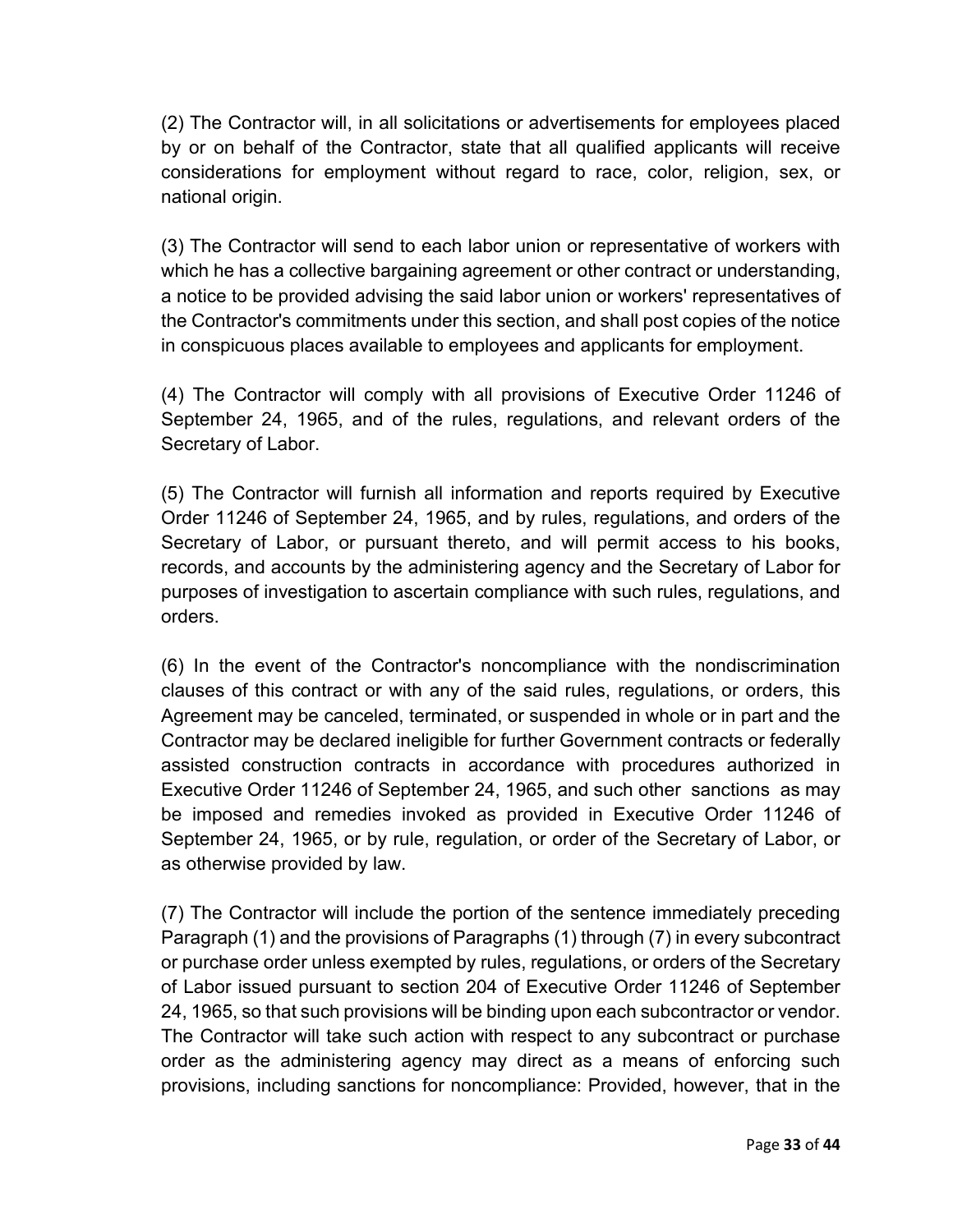event the Contractor becomes involved in, or is threatened with, litigation with a subcontractor or vendor as a result of such direction by the administering agency the Contractor may request the United States to enter into such litigation to protect the interests of the United States.

**Government-wide Suspension and Debarment.** By signing and submitting the Proposal and this Agreement, the Contractor agrees to comply with the following: (1) This Agreement is a covered transaction for purposes of 2 C.F.R. pt. 180 and 2 C.F.R. pt. 3000. As such the Contractor is required to verify that none of the Contractor, its principals (defined at 2 C.F.R. § 180.995), or its affiliates (defined at 2 C.F.R. § 180.905) are excluded (defined at 2 C.F.R.§ 180.940) or disqualified (defined at 2 C.F.R. § 180.935). (2) The Contractor must comply with 2 C.F.R. pt. 180, subpart C and 2 C.F.R. pt. 3000, subpart C and must include a requirement to comply with these regulations in any lower tier covered transaction it enters into. (3) This certification is a material representation of fact relied upon by PRDE. If it is later determined that the Contractor did not comply with 2 C.F.R. pt. 180, subpart C and 2 C.F.R. pt. 3000, subpart C, in addition to remedies available to PRDE limited to suspension and/or debarment. (4) The Contractor agrees to comply with the requirements of 2 C.F.R. pt. 180, subpart C and 2 C.F.R. pt. 3000, subpart C while this offer is valid and throughout the period of any contract that may arise from this offer. The Contractor further agrees to include a provision requiring such compliance in its lower tier covered transactions.

## **Contract Work Hours and Safety Standards Act 29 CFR, §5.5(b).**

(1) Overtime requirements - No Contractor or subcontractor contracting for any part of the contract work which may require or involve the employment of laborers or mechanics shall require or permit any such laborer or mechanic in any workweek in which he or she is employed on such work to work in excess of forty hours in such workweek unless such laborer or mechanic receives compensation at a rate not less than one and one-half times the basic rate of pay for all hours worked in excess of forty hours in such workweek.

(2) Violation; liability for unpaid wages; liquidated damages - In the event of any violation of the clause set forth in paragraph (1) of this section, the Contractor and any subcontractor responsible therefor shall be liable for the unpaid wages. In addition, such Contractor and subcontractor shall be liable to the United States for liquidated damages. Such liquidated damages shall be computed with respect to each individual laborer or mechanic, including watchmen and guards, employed in violation of the clause set forth in paragraph (1) of this section, in the sum of \$10 for each calendar day on which such individual was required or permitted to work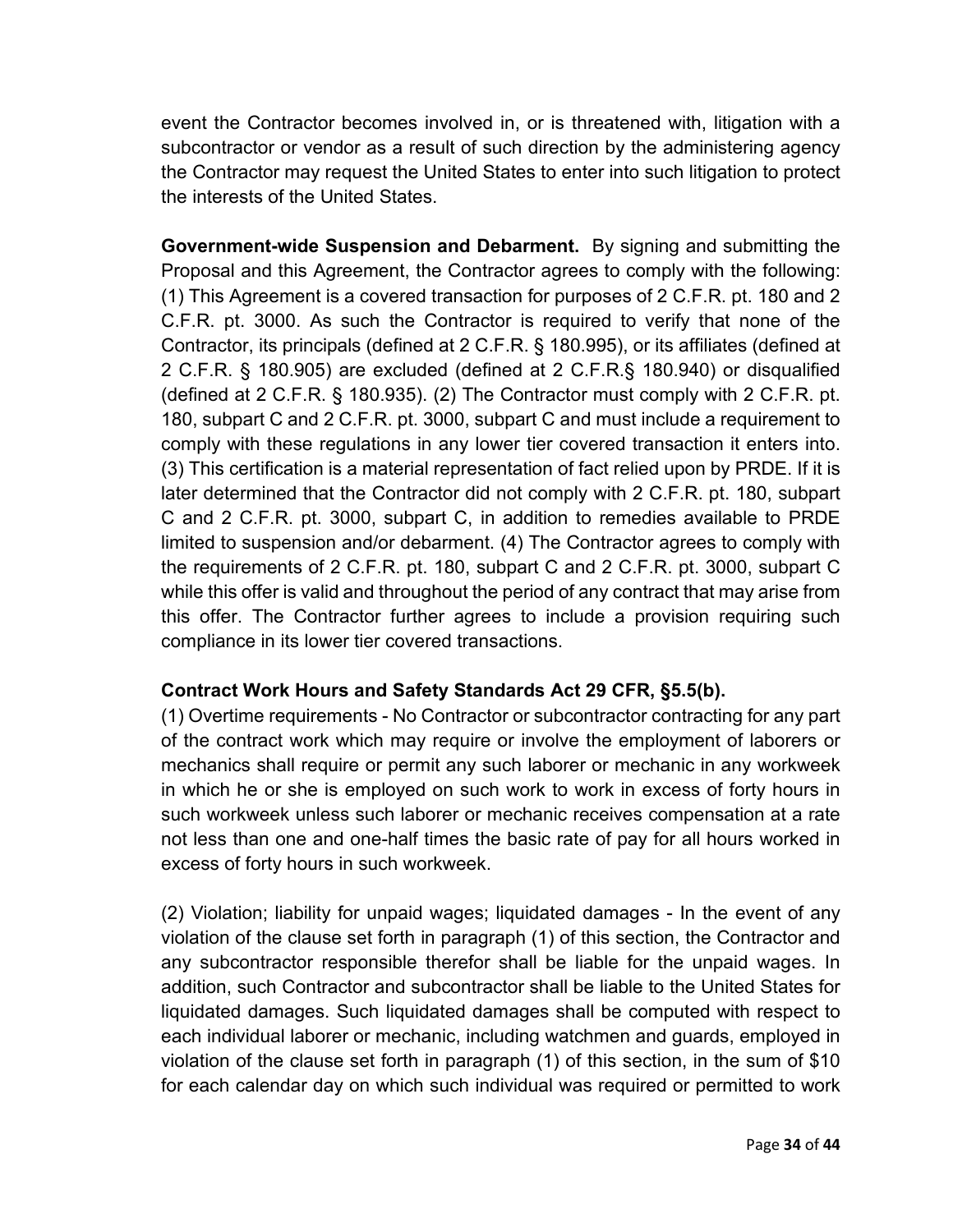in excess of the standard workweek of forty hours without payment of the overtime wages required by the clause set forth in paragraph (1) of this section.

(3) Withholding for unpaid wages and liquidated damages – The Contractor shall, upon its own action or upon written request of an authorized representative of the Department of Labor, withhold or cause to be withheld, from any moneys payable on account of work performed by the Contractor or subcontractor under any such contract or any other Federal contract with the same prime contractor, or any other federally-assisted contract subject to the Contract Work Hours and Safety Standards Act, which is held by the same prime contractor, such sums as may be determined to be necessary to satisfy any liabilities of such contractor or subcontractor for unpaid wages and liquidated damages as provided in the clause set forth in paragraph (2) of this section.

(4) Subcontracts - Contractor or subcontractor shall insert in any subcontracts the clauses set forth in paragraphs (1) through (4) of this section and also a clause requiring the subcontractors to include these clauses in any lower tier subcontracts. The prime contractor shall be responsible for compliance by any subcontractor or lower tier subcontractor with the clauses set forth in paragraphs (1) through (4) of this section.

**Lobbying. Byrd Anti-Lobbying Amendment, 31 U.S.C. § 1352 (as amended).** Contractors who apply or bid for an award of \$100,000 or more shall file the required certification. Each tier certifies to the tier above that it will not and has not used Federal appropriated funds to pay any person or organization for influencing or attempting to influence an officer or employee of any agency, a member of Congress, officer or employee of Congress, or an employee of a member of Congress in connection with obtaining any Federal contract, grant, or any other award covered by 31 U.S.C.§ 1352. Each tier shall also disclose any lobbying with non-Federal funds that takes place in connection with obtaining any Federal award. Such disclosures are forwarded from tier to tier up to the recipient. APPENDIX A, 44 C.F.R. PART 18 – CERTIFICATION REGARDING LOBBYING. Certification for Contracts, Grants, Loans, and Cooperative Agreements (To be submitted with each bid or offer exceeding \$100,000). The Contractor certifies, to the best of its knowledge, that: (1) No Federal appropriated funds have been paid or will be paid, by or on behalf of the undersigned, to any person for influencing or attempting to influence an officer or employee of an agency, a Member of Congress, an officer or employee of Congress, or an employee of a Member of Congress in connection with the awarding of any Federal contract, the making of any Federal grant, the making of any Federal loan, the entering into of any cooperative agreement, and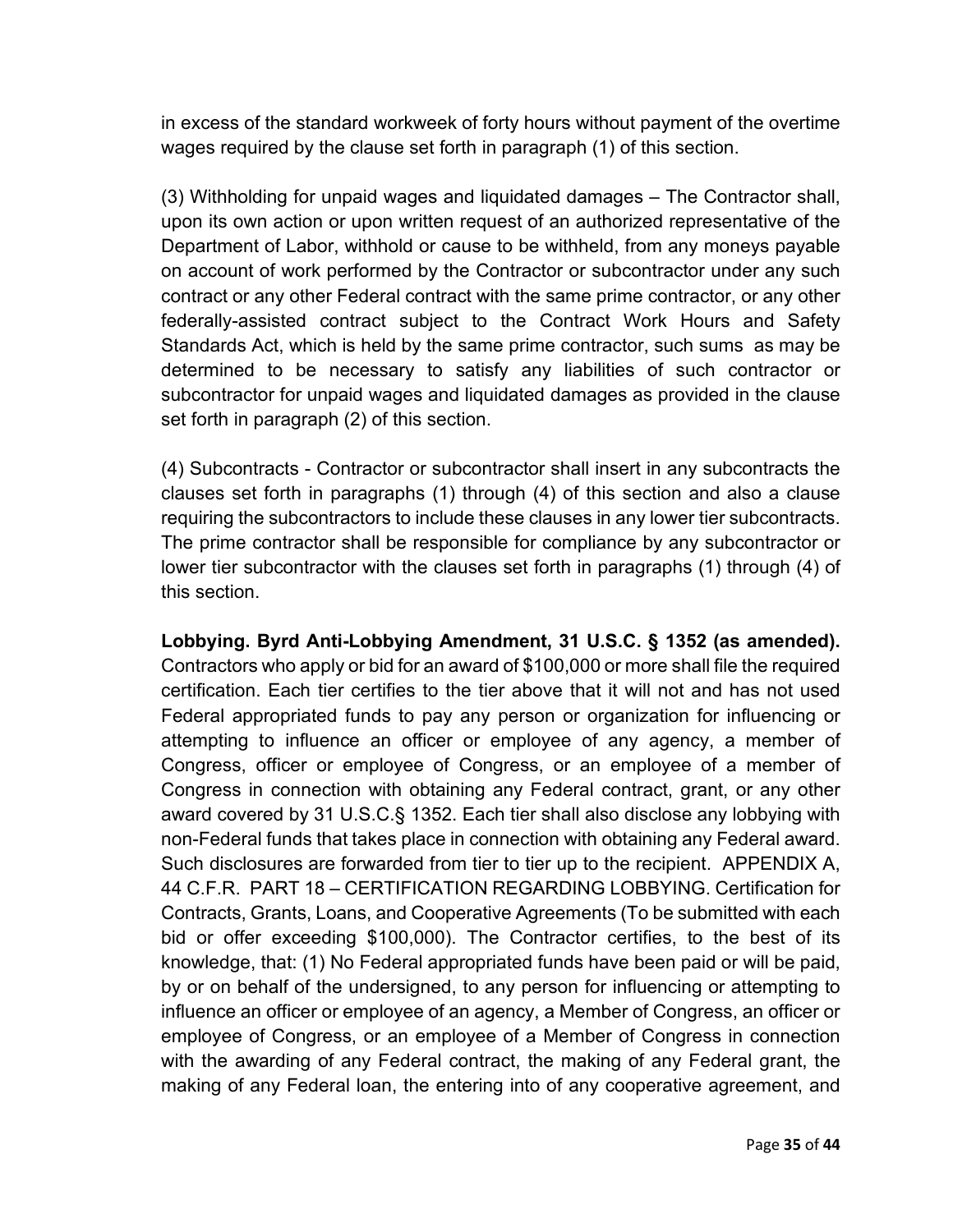the extension, continuation, renewal, amendment, or modification of any Federal contract, grant, loan, or cooperative agreement. (2) If any funds other than Federal appropriated funds have been paid or will be paid to any person for influencing or attempting to influence an officer or employee of any agency, a Member of Congress, an officer or employee of Congress, or an employee of a Member of Congress in connection with this Federal contract, grant, loan, or cooperative agreement, the undersigned shall complete and submit Standard Form - LLL, "Disclosure Form to Report Lobbying," in accordance with its instructions. (3) The undersigned shall require that the language of this certification be included in the award documents for all subawards at all tiers (including subcontracts, subgrants and contracts under grants, loans, and cooperative agreements) and that all subrecipients shall certify and disclose accordingly. This certification is a material representation of fact upon which reliance was placed when this transaction was made or entered into. Submission of this certification is a prerequisite for making or entering into this transaction imposed by 31, U.S.C. § (as amended by the Lobbying Disclosure Act of 1995). Any person who fails to the required certification shall be subject to a civil penalty of not less than \$10,000 and not more than \$100,000 for each such failure.

**Davis-Bacon Act.** a.All transactions regarding this contract shall be done in compliance with the Davis-Bacon Act (40 U.S.C. 3141- 3144, and 3146-3148) and the requirements of 29 C.F.R. pt. 5 as may be applicable. The contractor shall comply with 40 U.S.C. 3141-3144, and 3146-3148 and the requirements of 29 C.F.R. pt. 5 as applicable.

Contractors are required to pay wages to laborers and mechanics at a rate not less than the prevailing wages specified in a wage determination made by the Secretary of Labor.

Additionally, contractors are required to pay wages not less than once a week.

**Clean Air 42 USC § 7401 et seq.** The Contractor agrees to comply with all applicable standards, orders or regulations issued pursuant to the Clean Air Act, as amended, 42 U.S.C. §§ 7401 et seq. The Contractor agrees to report each violation to PRDE and understands and agrees that the PRDE will, in turn, report each violation as required to assure notification to the entity within the Government of Puerto Rico, FEMA, and the appropriate Environmental Protection Agency Regional Office. Contractor also agrees to include these requirements in each subcontract exceeding \$150,000 financed in whole or in part with Federal assistance provided by FEMA.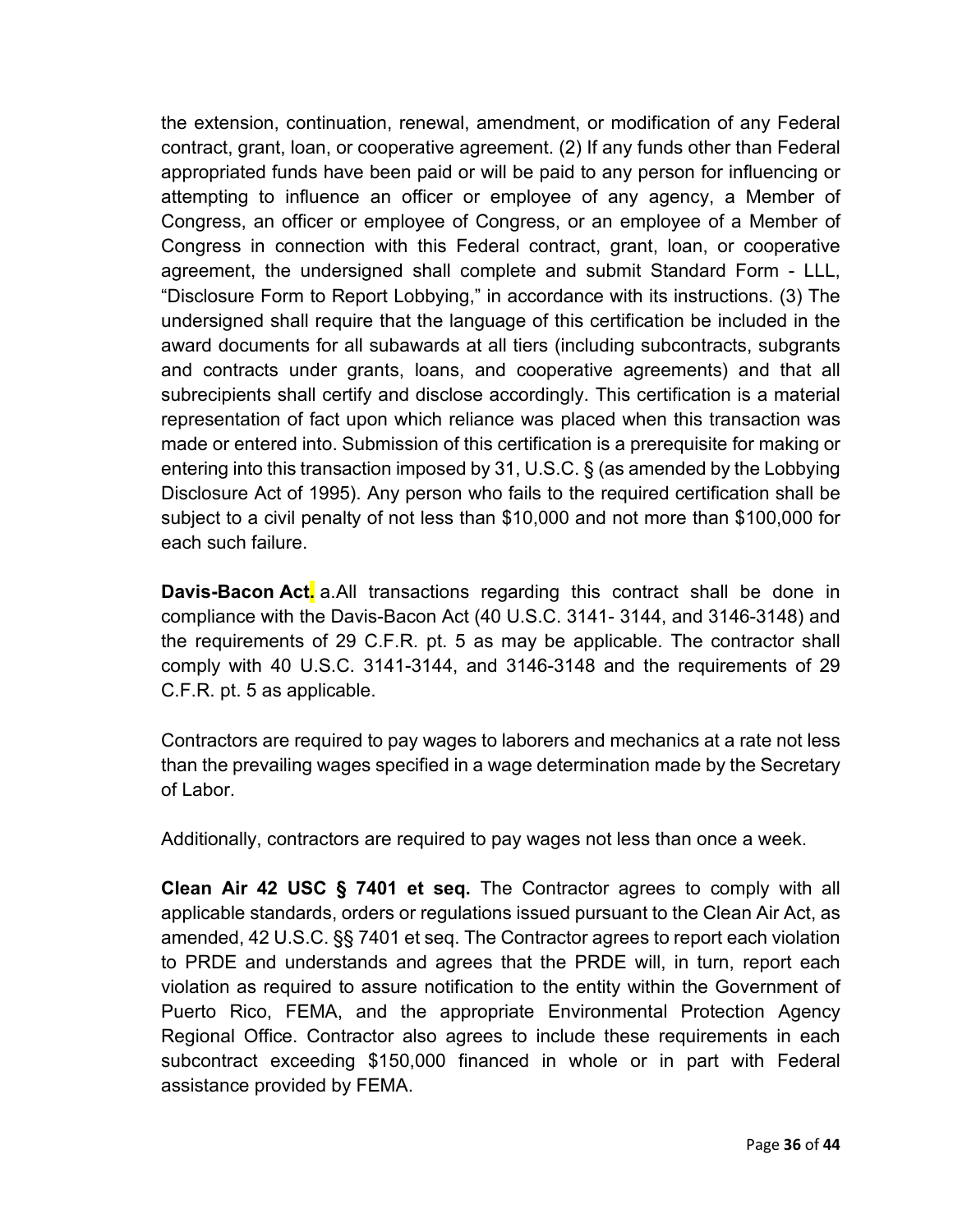**Federal Water Pollution Control Act Requirements 33 USC 1251 et seq.** In the performance of its duties under this Agreement, the Contractor agrees to comply with all applicable standards, orders or regulations issued pursuant to the Federal Water Pollution Control Act, as amended, 33 U.S.C. 1251 et seq. Contractor agrees to report each violation to PRDE and understands and agrees that PRDE will, in turn, report each violation as required to assure notification to the appropriate entity within the Government of Puerto Rico, FEMA and the appropriate Environmental Protection Agency Regional Office. Contractor also agrees to include these requirements in each subcontract exceeding \$150,000 financed in whole or in part with Federal assistance provided by FEMA.

**DHS Seal, Logo, and Flags.** Contractor shall not use the DHS seal(s), logos, crests, or reproductions of flags or likenesses of DHS agency officials without specific FEMA pre-approval.

**Procurement of Recovered Materials 42 USC 6962.** (1) In the performance of this Agreement, the Contractor shall make maximum use of products containing recovered materials that are EPA-designated items unless the product cannot be acquired (i) Competitively within a timeframe providing for compliance with the contract performance schedule; (ii) Meeting contract performance requirements; or (iii) At a reasonable price. (2) Information about this requirement, along with the list of EPA-designate items, is available at EPA's Comprehensive Procurement Guidelines website, *[https://www.epa.gov/smm/comprehensive-procurement](https://www.epa.gov/smm/comprehensive-procurement-guideline-cpg-program)[guideline-cpg-program.](https://www.epa.gov/smm/comprehensive-procurement-guideline-cpg-program)* The Contractor also agrees to comply with all other applicable requirements of Section 6002 of the Solid Waste Disposal Act..

**Anti-Kickback Rules**. Salaries of personnel performing work under the contract shall be paid unconditionally and not less often than once a month without payroll deduction or rebate on any account except only such payroll deductions as are mandatory by law or permitted by the applicable regulations issued by the Secretary of Labor pursuant to the "Anti-Kickback Act" of June 13, 1934 (48 Stat. 948; 62 Stat. 740; 63 Stat. 108; Title 18 U.S.C. 874; and Title 40 U.S.C. 276c). The Contractor shall comply with all applicable "Anti-Kickback" regulations and shall insert appropriate provisions in all subcontracts covering work under this Agreement to insure compliance by the subcontractors with such regulations, and shall be responsible for the submission of affidavits required of subcontractors thereunder except as the Secretary of Labor may specifically provide for variations of or exemptions from the requirements thereof. Breach of this contract clause may be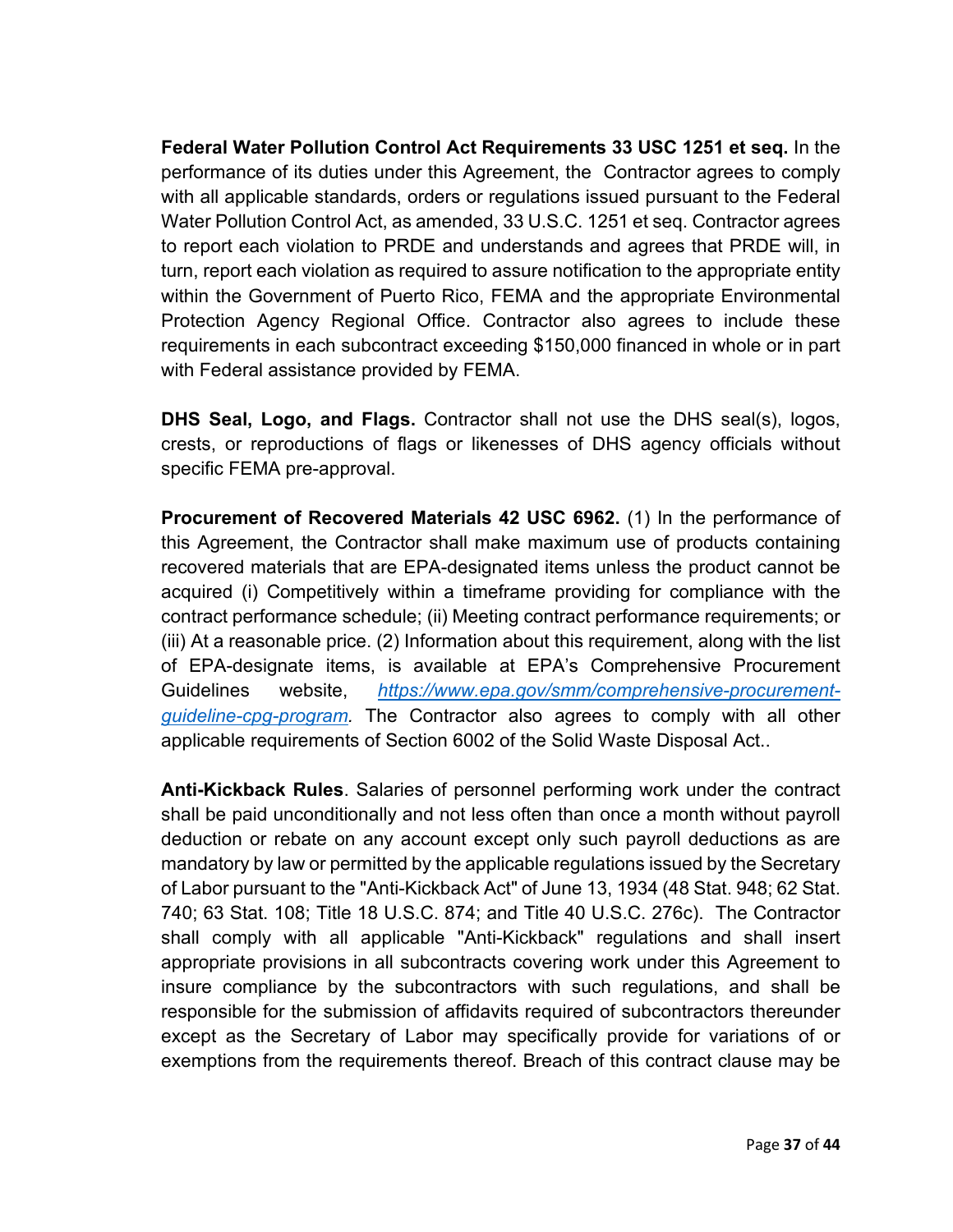grounds for termination of this contract and for debarment as a contractor and subcontractor as provided in 29 CFR 5.12.

**Energy Efficiency.** The Contractor agrees to comply with the requirements of 42 U.S.C. § 6201 which contain policies relating to energy efficiency that are defined in the Government of Puerto Rico's energy conservation plan issued in compliance with this Act.

**Compliance with the United States Office of Management and Budget.** The Contractor agrees to comply with the regulations, policies, guidelines, and requirements of the Office of Management and Budget, Circulars A-95, A-102, A-133, and A-54, as they relate to the use of Federal funds under the Agreement.

**Section 3 of the Housing and Urban Development Act of 1968**. The work to be performed under the Agreement may be subject to the requirements of section 3 of the Housing and Urban Development Act of 1968, as amended, 12 U.S.C. § 1701u (section 3). The purpose of section 3 is to ensure that employment and other economic opportunities generated by HUD assistance or HUD-assisted projects covered by section 3, shall, to the greatest extent feasible, be directed to low- and very low-income persons, particularly persons who are recipients of HUD assistance for housing.

Contractor agrees to comply with HUD's regulations in 24 C.F.R. part 135, which implement section 3, as may be applicable.

The Code of Federal Regulations Title 40 Part 31.36(e), "Procurement," requires the Recipient and Prime Contractor to take all necessary affirmative steps to assure that minority-owned and women-owned businesses are afforded contracting opportunities. This policy applies to all contracts, subcontracts and procurements for services (including engineering and legal), supplies, equipment, and construction. The goal of this policy is to make MBE/WBE firms aware of contracting opportunities to the fullest extent practicable through outreach and recruitment activities. To achieve this goal, the affirmative steps, otherwise known as "six good faith efforts," that must be followed are:

1. Include qualified small and minority businesses and women's business enterprises on solicitation lists;

2. Ensure that small and minority and women's businesses are solicited whenever they are potential sources of products or services to be bid;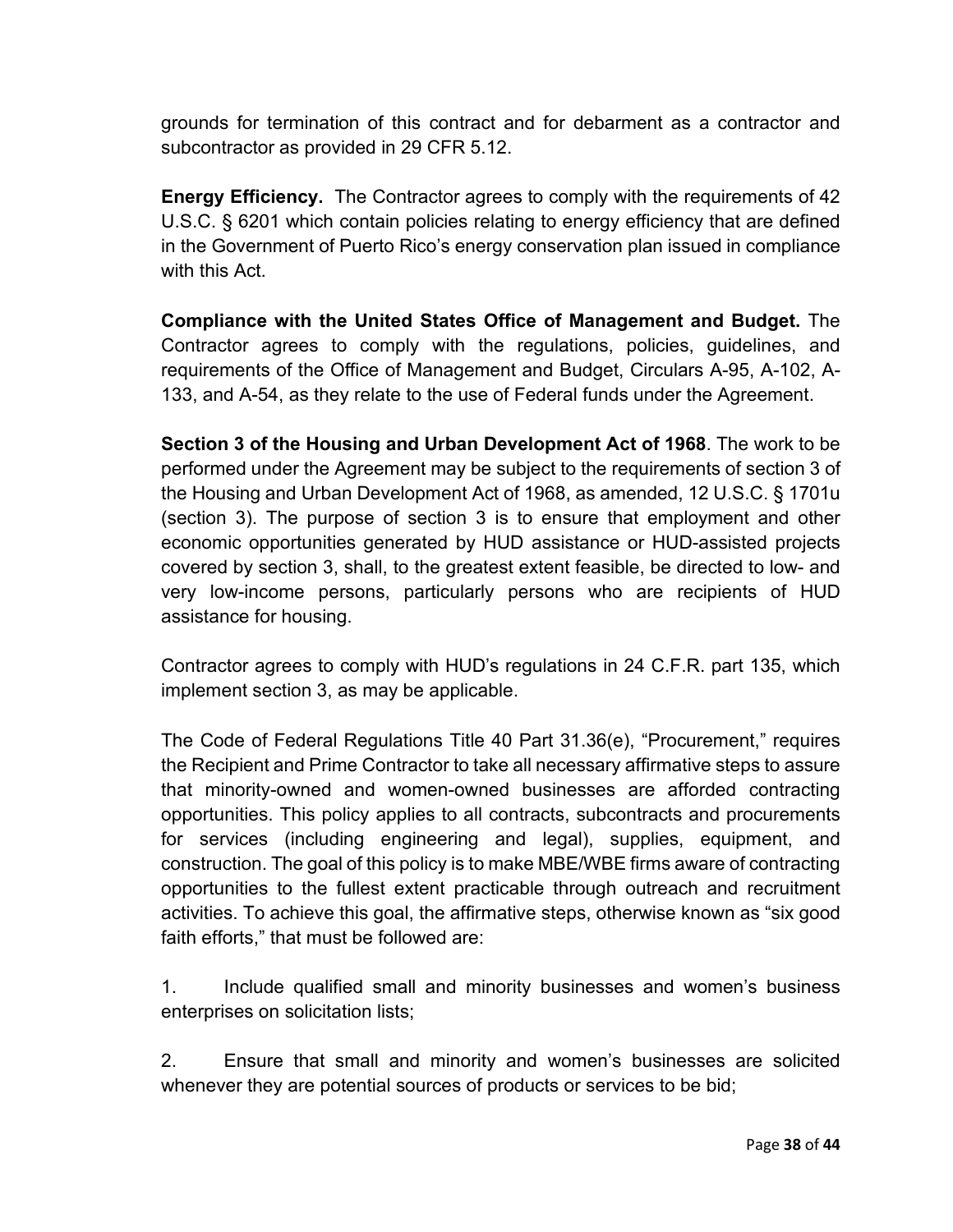3. Divide total requirements, when economically feasible, into small tasks or quantities to permit maximum participation by small and minority and women's businesses (i.e. provide alternative bidding scenarios);

4. Establish delivery schedules to encourage participation by small and minority and women businesses (i.e. timing and flexibility);

5. Use the services and assistance of the Small Business Administration, and the Minority Business Development Agency, U.S. Department of Commerce;

6. Require the Prime Contractor to take affirmative steps as outlined in items one through five above to subcontract with small and minority and women's businesses, if they award subcontracts.

•"Good Faith" Effort Compliance Documentation

The Recipient and Prime Contractors must provide documentation to support a "good faith" effort in the solicitation of MBE and WBE firms only. A Prime Contractor is a business concern that enters into written agreements directly with the Recipient which includes agreements to provide services (including engineering and legal), supplies, equipment and construction. The submission of documentation to support a "good faith" effort in the solicitation of Small Business Enterprise is not required; however, the Recipient and Prime Contractor must maintain this documentation in their files for possible future reference. Documentation may include the following:

1. Copies of announcements/postings in newspapers or other media for specific contracting/subcontracting opportunities. Include language in announcements/postings that MBE/WBE firms are encouraged to bid.

2. Copies of announcements/postings of contracting/subcontracting opportunities in trade publications or minority media that target MBE and/or WBE firms.

3. Documentation of sources used to identify potential MBE/WBE firms.

4. Documentation of contacts with MBE/WBE firms, including the firm name, address, telephone number dates of phone calls, letters and the contract results.

5. Copies of direct solicitation letters sent to all MBE/WBE firms.

6. Copies of the MBE/WBE certification documentation for ALL proposed prime and subcontractor MBE/WBE firms.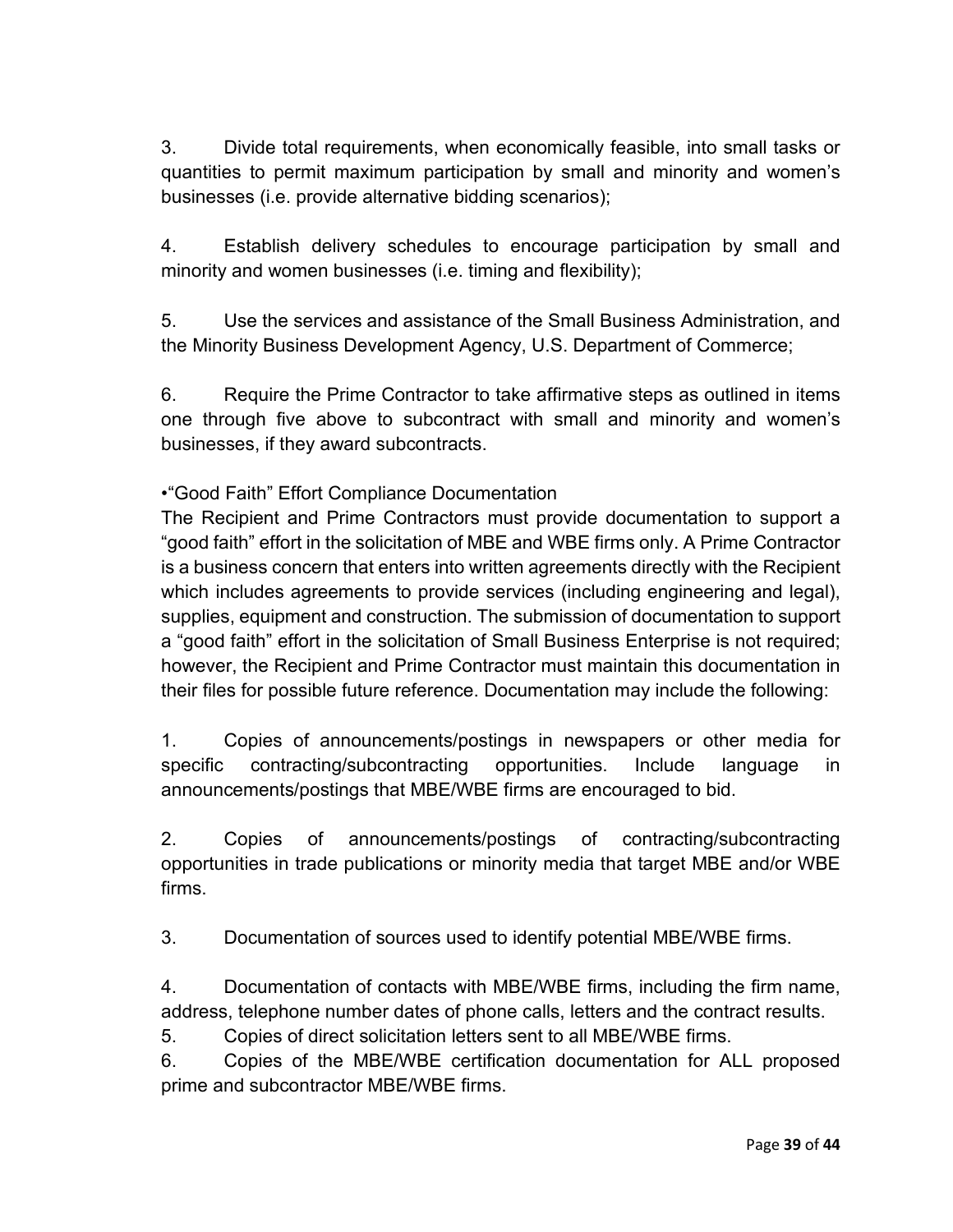7. Documentation showing Prime Contractor has made the six good faith efforts to seek qualified MBE/WBE subcontracts - to the extent they use subcontractors.

Searches should be done of potentially qualified MBW/WBE businesses. From these lists, identify those businesses in your area to directly solicit. Solicit businesses that you would reasonably expect to respond and submit a quote. To ensure the Recipient is given credit for good-faith outreach efforts, the Recipient should document the searches executed and the results of the searches, describe criteria used to determine who on the list(s) to directly solicit (probably area code or distance) and describe any other resources used to seek qualified MBE/WBE firms to solicit. The Recipient must pass the outreach guidance to Prime Contractors because they are likewise required to make good faith outreach efforts when searching of MBE/WBE subcontractors. Prime Contractors are also required to document their outreach efforts just as project owners are.

**Fair Housing Act of 1968.** In rendering its services under this Agreement, the Contractor shall comply with the provisions of the Fair Housing Act of 1968, as amended. The act prohibits discrimination in the sale or rental of housing, the financing of housing or the provision of brokerage services against any person on the basis of race, color, religion, sex, national origin, handicap or familial status. The Equal Opportunity in Housing Act prohibits discrimination against individuals on the basis of race, color, religion, sex or national origin in the sale, rental, leasing or other disposition of residential property, or in the use or occupancy of housing assisted with Federal funds.

**Section 109 of the Housing and Community Development Act of 1964.** The Contractor shall comply with the provisions of Section 109 of the Housing and Community Development Act of 1974. No person in the United States shall on the grounds of race, color, national origin, or sex be excluded from participation in, be denied the benefits of, or be subjected to discrimination under any program or activity funded in whole or in part with funds made available under this title. Section 109 further provides that discrimination on the basis of age under the Age Discrimination Act of 1975 or with respect to an otherwise qualified handicapped individual as provided in Section 504 of the Rehabilitation Act of 1973, as amended, is prohibited.

**Interest of the Contractor.** The Contractor covenants that it presently has no interest and shall not acquire any interest direct or indirect in the project or any parcels therein or any other interest which would conflict in any manner or degree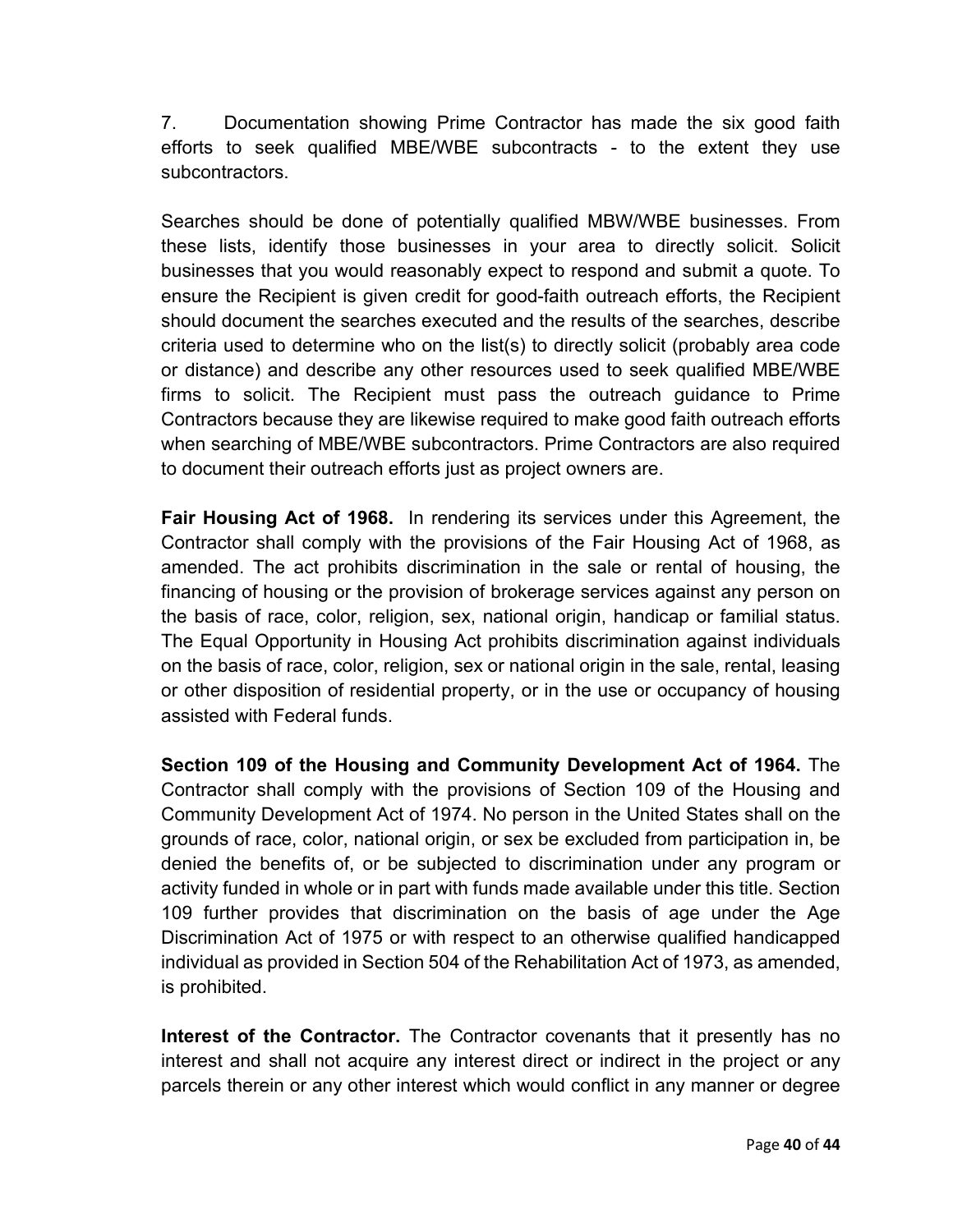with the performance of his services under the Agreement. The Contractor further covenants that in the performance of this Contract no person having any such interest shall be employed.

**Subcontracts and Debarment**. The Contractor shall not enter into any subcontract with any subcontractor who has been debarred, suspended, declared ineligible, or voluntarily excluded from participating in contacting programs by any agency of the United States Government or the Commonwealth of Puerto Rico.

**Compliance with Federal Law, Regulations, and Executive Orders**. The Contractor acknowledges that FEMA, HUD, or other federal financial disaster funds will be used to fund work under this Agreement. The Contractor shall comply will all applicable Federal and Government of Puerto Rico laws, regulations, executive orders, policies, procedures, and directives, including, but not limited to, all Federal Cost Principles set forth in 2 C.F.R. Part 200, and all applicable FEMA regulations in 44 C.F.R. Chapter I.

**No Conflict with Other Government Contracts.** The Contractor represents and warrants that the services to be rendered to the PRDE pursuant to another contract, if any, subscribed with the Government of Puerto Rico are not in conflict with the services to be rendered under the Agreement, neither in fact nor in appearance. The Contractor further represents and warrants that it does not have any contractual relationships with any other parties that would hamper or impede its ability to perform its duties and obligations under this Agreement.

- **52.NO LEGAL ACTIONS PREVENTING PERFORMANCE**. As of the date of this Agreement, the Contractor has no knowledge of any action, suit, proceeding, or material claim or investigation pending or to its knowledge threatened against it in any court, or by or before any federal, state, municipal, or other governmental department, commission, board, bureau, agency, or instrumentality, domestic or foreign, or before any arbitrator of any kind, that, if adversely determined, would materially affect the Contractor's ability, or the ability of its subcontractor(s) to perform its obligation under the Agreement.
- **53.PROVISIONS REQUIRED BY LAW DEEMED INSERTED.** Each and every provision of law, and clause required by law, regulation, executive order, policy, procedure, directive, federal grant award or agreement, or cooperative agreement with any federal agency to be inserted in this Agreement shall be deemed to be inserted herein and the Agreement shall be read and enforced as though it were included herein. If, through mistake or otherwise, any provision is not inserted, or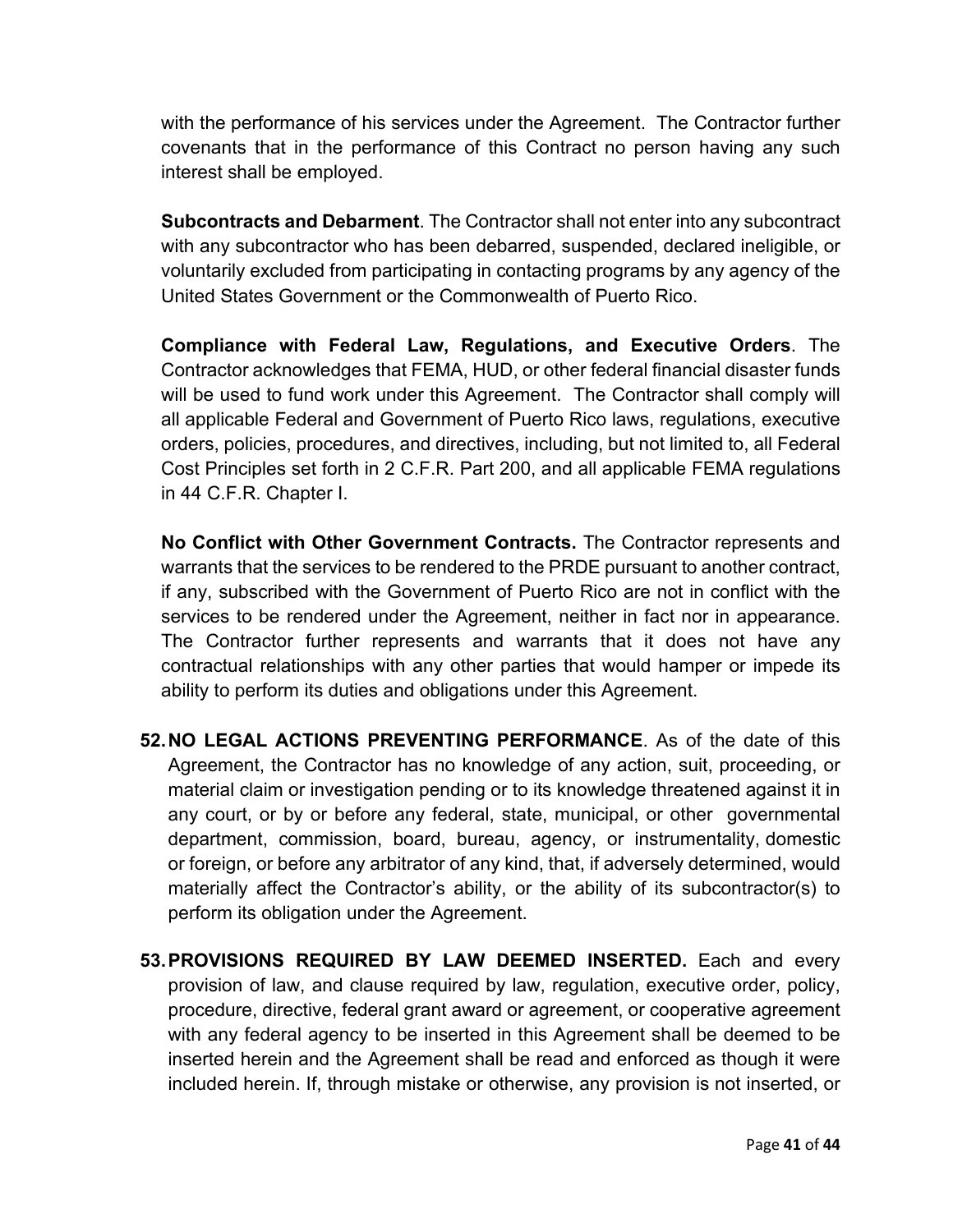is not correctly inserted, then upon the application of either party the Agreement shall be amended to make such insertion or correction.

**54.NOTICES**. Any required notices under this Agreement shall be sent by business e-mail with receipt verification and/or certified mail or throughout nationally recognized courier service with return receipt requested and addressed to the Parties as follow:

## **If to PRDE:**

By U.S. Mail Services: P.O. Box 190759, San Juan, Puerto Rico, 00919-0759 By Messenger: 150 Federico Acosta Avenue, 2<sup>nd</sup> Floor, Urb. Industrial Tres Monjitas, Hato Rey, PR.

Attention: Office of Infrastructure and Recovery

#### **If to the Contractor:**

- **55.PUBLICITY**. All advertising, press releases, public announcements and public disclosures (including, but not limited to, on social media sites such as Facebook, Twitter, Instagram, etc.) by either Party relating to this Agreement that includes (a) the other Party´s name, trade names, trademarks, logos, services marks or trade dress (collectively "**Name**") or (b) language from which the connection of such Name may be inferred or implied, will be coordinated with and subject to approval by both Parties prior to release, which approval shall not be unreasonably withheld or delayed by the other Party.
- **56.DRAFTING RESPONSIBILITY.** This Agreement has been reviewed by each of the signatories hereto and its counsel. There shall be no construction provision against either Party because this Agreement was drafted by either Party and the Parties waive any statute or rule of law to such effect.
- **57.COUNTERPARTS.** This Agreement may be executed in facsimile or other electronic counterparts, each of which will be deemed to be an original and all of which together will be deemed to be one and the same document.
- **58. AUTHORIZATION TO ENTER INTO AGREEMENT.** The Contractor has taken all action necessary for the approval and execution of the Agreement, and that execution by the person signing on behalf of the Contractor is duly authorized by the Contractor and has been made with complete and full authority to commit the Contractor to all terms and conditions of the Agreement which shall constitute valid, binding obligations of the Contractor.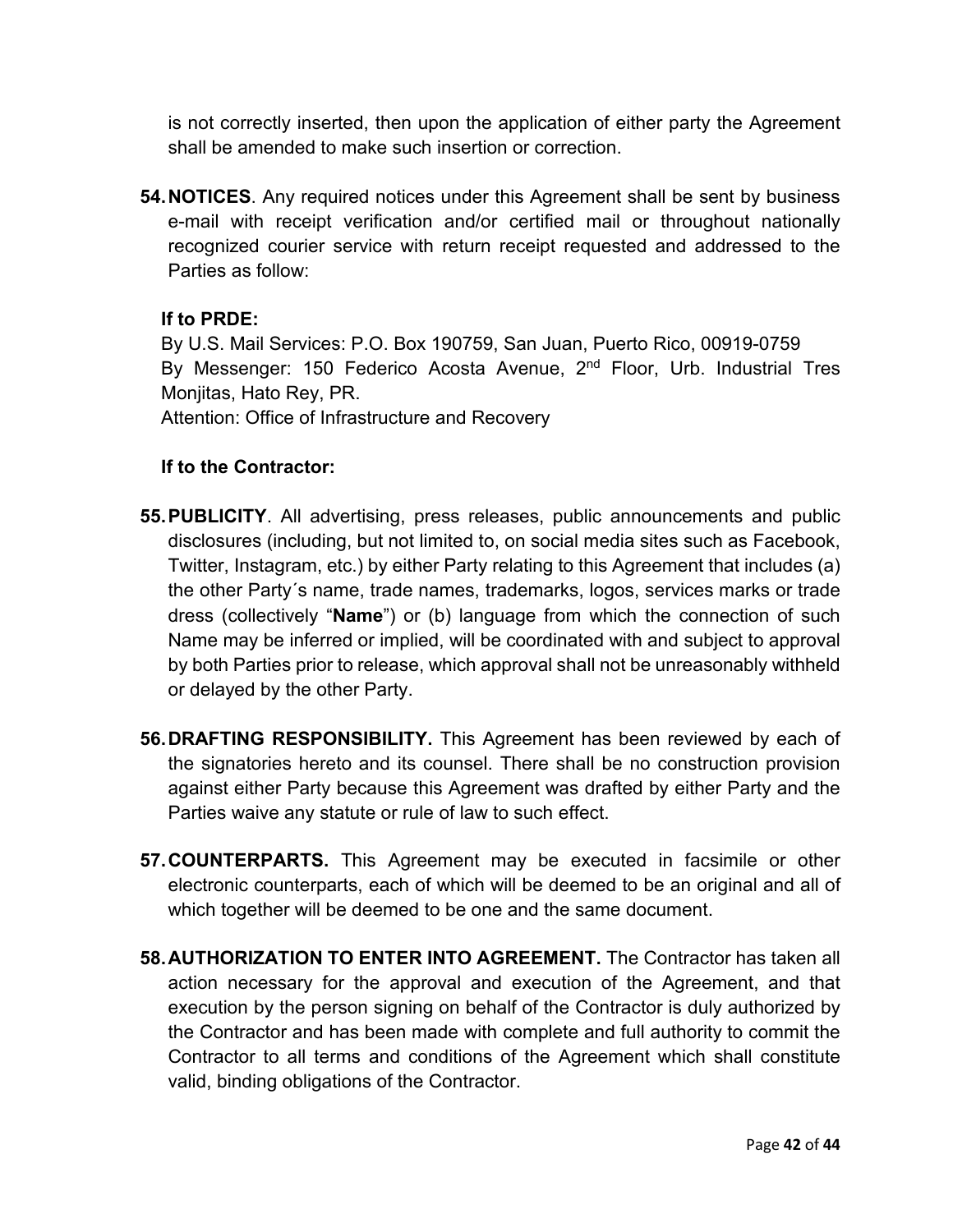PRDE has taken all actions necessary for the approval and execution of this Agreement, including obtaining all governmental permits required (including the Financial Oversight and Management Board for Puerto Rico and the Puerto Rico Office of Management and Budget), and execution by the person signing on behalf of PRDE is duly authorized and has been made with complete and full authority to commit PRDE to all the terms and conditions of the Agreement, which shall constitute valid, binding obligations of PRDE.

- **59.REGISTRATION OF AGREEMENT WITH THE OFFICE OF THE COMPTROLLER OF PUERTO RICO.** No services will be rendered under this Agreement until it has been registered with the Office of the Comptroller of Puerto Rico.
- **60. FORCE MAJEURE**. Neither party shall be responsible for delays or failures in performance resulting from acts beyond their control. Such acts shall include, but not be limited to, acts of God, strikes, lockouts, riots, acts of war or terrorism, epidemics, fire, communication line failures, power failures, earthquakes, or other disasters.
- **61.LIMITATIONS OF LIABILITY.** Neither Party shall be liable for any lost or prospective profits or any other indirect, consequential, special, incidental, punitive, or other exemplary losses or damages, whether based in contract, warranty, indemnity, negligence, strict liability or other tort or otherwise, regardless of the foreseeability or the cause thereof. Excepting proceeds of insurance with respect to the particular matter up to the limits of the insurance policies required to be maintained by Contractor hereunder, in no event shall Contractor incur liability under this Agreement or otherwise relating to the Services beyond the amount of fees received by Contractor under this Agreement up to the amount received during the prior 3-year period. Contractor shall not be liable for any claims based upon or resulting from any erroneous or incomplete data provided by PRDE or any third party on its behalf.
- **62.TOTALITY OF THE AGREEMENT**. This Agreement and its appendices constitute the totality of the agreement between the Parties with relation to the services which are the object of the same and supersede any prior agreement between the Parties, verbal or written.

**IN WITNESS WHEREOF,** the Parties have respectively executed this Agreement this day of the month of 2022.